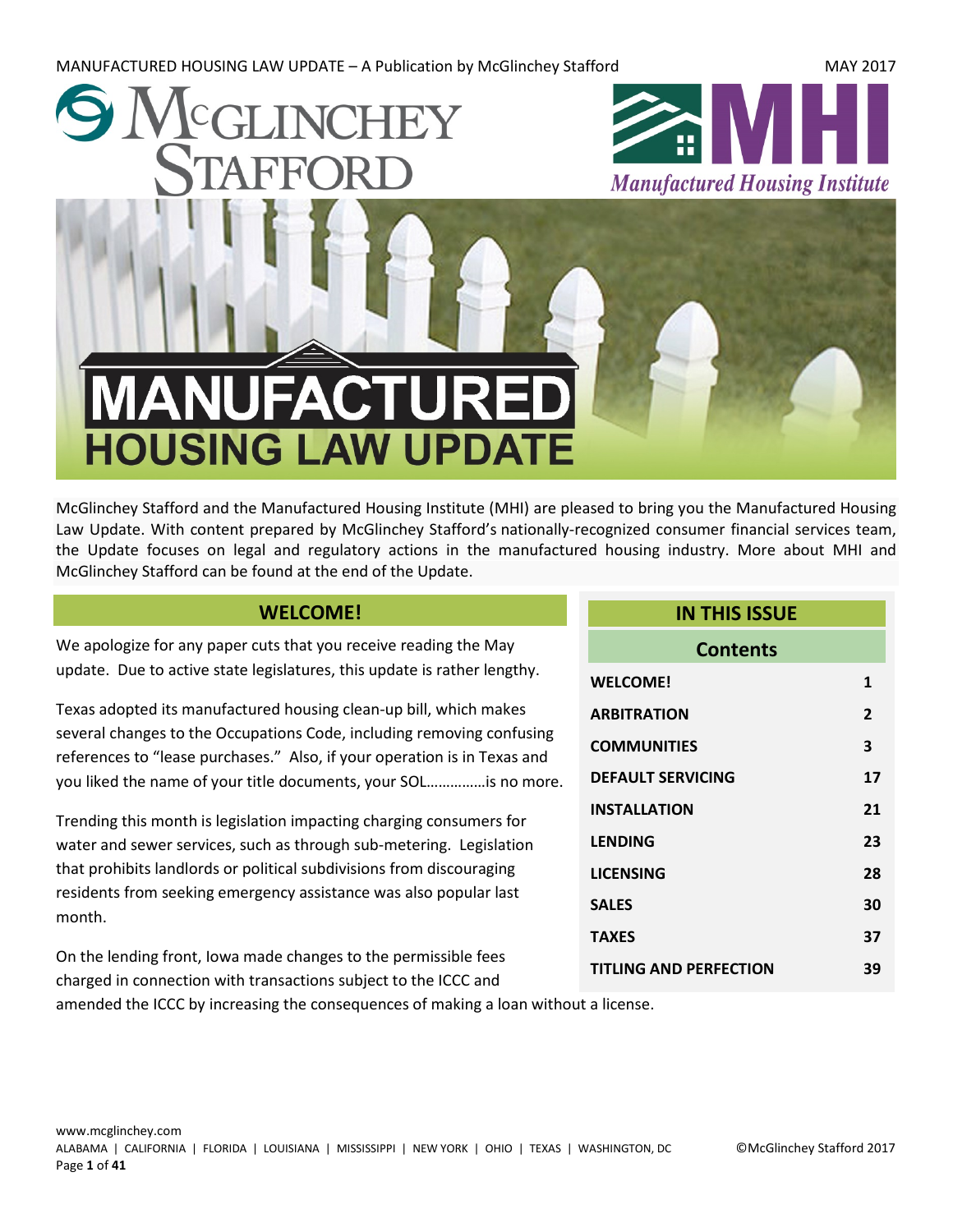### **ARBITRATION**

#### <span id="page-1-0"></span>**CASE LAW**

#### **Non-signatories – Beneficiaries**

 $\widehat{\mathbb{C}}$ 

*CASE NAME: Jacks v. CMH Homes, Inc. DATE: 05/17/2017 CITATION: United States Court of Appeals, Tenth Circuit. 856 F.3d 1301. 2017 WL 2129555*

Jacquelyn Jacks bought a manufactured home from CMH Homes, Inc., financed through CMH Homes under a manufactured home retail installment contract. The contract contained an arbitration agreement, which provided that all disputes arising from, or relating to, the contract would be resolved by binding arbitration. By its terms, "[t]his Arbitration Agreement also covers all cosignors and guarantors who sign this Contract and any occupants of the manufactured Home (as intended beneficiaries of this Arbitration Agreement)." There were no cosigners or guarantors. Jacks, along with her husband and their children, moved into the manufactured home soon after it was delivered and installed by CMH Homes.

About five years later, Jacks and her family brought suit in state court against CMH Homes, CMH Manufacturing, and Vanderbilt Mortgage and Finance, alleging that the home was negligently installed, unreasonably dangerous, and unfit for habitation. Jacks sought to rescind her purchase, along with her agreement to pay Vanderbilt the indebtedness incurred to purchase the home.

Defendants removed the case to federal court and moved to compel arbitration and stay the court proceedings. The district court granted the motion to compel as to the claims of Jacks but denied the motion as to the remaining Plaintiffs, who were not parties to the retail installment contract. It held that "the single sentence in the Arbitration Agreement generically referencing 'any occupants of the Manufactured Home (as intended beneficiaries of this Arbitration Agreement)'

was not sufficient to make the nonsignatory plaintiffs, who were occupants of the home, third party beneficiaries of the Arbitration Agreement and subject to being compelled to arbitration." The district court also rejected Defendants' contention that the nonsignatory Plaintiffs were "bound to arbitrate their claims" under "the doctrine of equitable estoppel." Defendants appealed.

The appeals court found that Defendants had not cited authority, and the Court was not aware of any, that says a contract can be enforced against an intended thirdparty beneficiary who has not accepted the benefit or otherwise sought to enforce the terms of the contract.

The Court also noted that Defendants advanced a theory of integrally-related-claim estoppel, sometimes referred to as the "intertwined claims" theory, arguing that "[b]ecause the nonsignatories' claims are identical to Jackie Jacks' claims and are 'integrally related' to the [contract] setting forth the Arbitration Agreement, all Plaintiffs are subject to the Arbitration Agreement." The Court found this theory of estoppel did not govern the present case, where a signatory-defendant sought to compel arbitration with a nonsignatory-plaintiff.

On appeal, Defendants also argued for the "directbenefit estoppel doctrine," which applies when a nonsignatory knowingly exploits the agreement containing the arbitration clause. According to the Court, some states have embraced the doctrine of directbenefits estoppel, but Oklahoma has not. In any event, the Court found that this argument was waived because Defendants did not raise direct-benefit estoppel below.

Affirmed.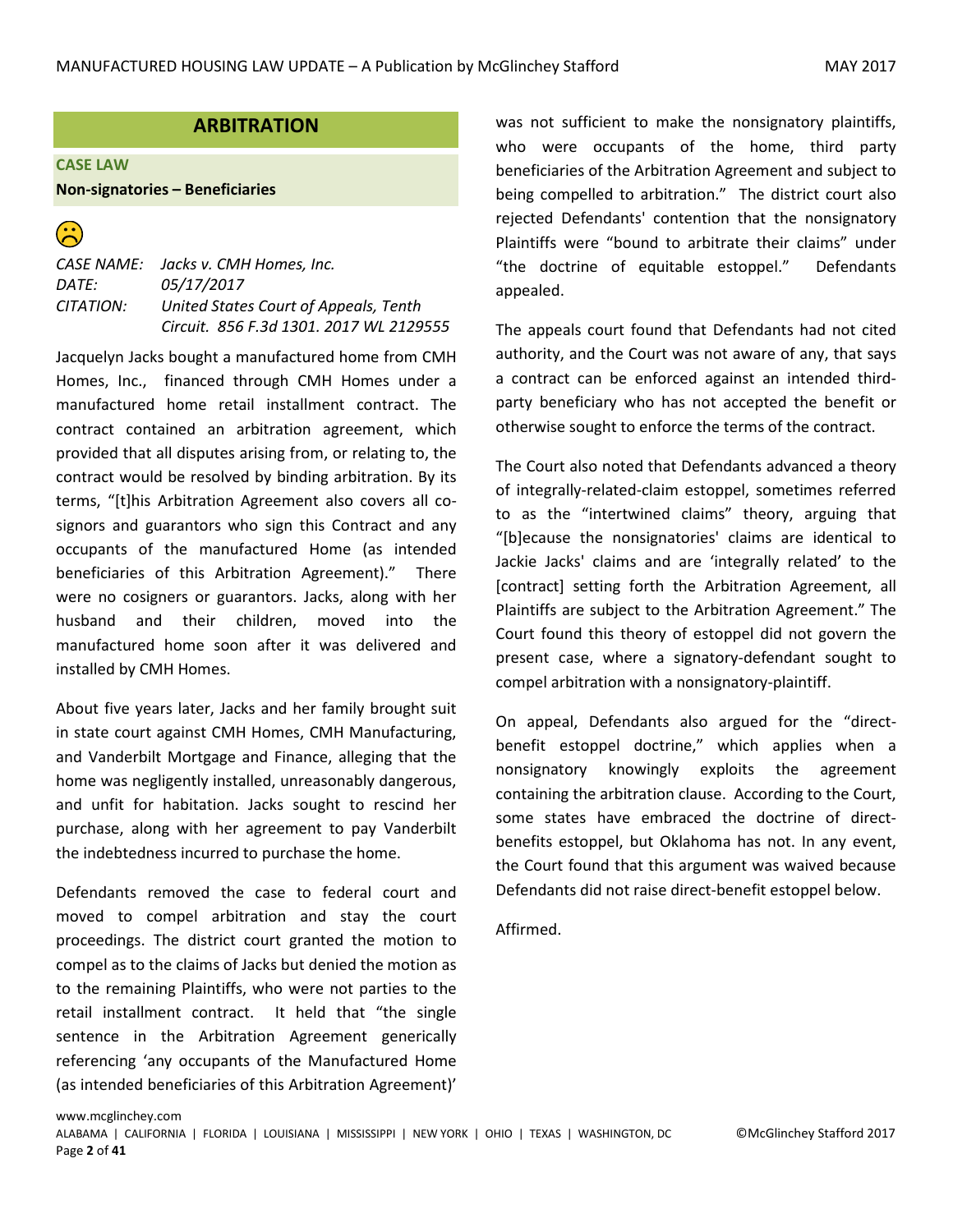### **COMMUNITIES**

<span id="page-2-0"></span>**CASE LAW**

#### **Sale of park – Change in use**

 $\widehat{\mathbf{C}}$ 

*CASE NAME: Aeon v. Lowry Grove Partnership, LLP DATE: 05/08/2017 CITATION: Court of Appeals of Minnesota. Not Reported in N.W.2d. 2017 WL 1861780*

Lowry Grove is a manufactured home park that was owned by respondent Lowry Grove Partnership LLP (LGP). LGP sent a notice to all of its park residents that it would sell the park to respondent The Village LLC and that The Village intended to close the park.

Minn. Stat. § 327C.095 provides that, for a 45-day period after notice is sent from the park owner of a proposed sale, owners of at least 51 percent of the manufactured homes in the park (or a nonprofit organization with written permission from the owners of at least 51 percent of the manufactured homes) have "the right to meet the cash price [offered by the prospective buyer] and execute an agreement to purchase the park for the purposes of keeping the park as a manufactured housing community." The same statute requires the park owner to "accept the offer if it meets the cash price and the same terms and conditions set forth in the purchaser's offer."

Within the 45-day period, appellant Aeon, a nonprofit organization, presented LGP with what it claimed was a valid purchase agreement, a check for the required cash price, and signatures from at least 51 percent of Lowry Grove's manufactured home owners granting Aeon permission to purchase the park. LGP decided that it was not required to accept Aeon's offer, and, after the 45-day notice period expired, LGP sold the park to The Village.

Appellants sued, claiming: that LGP violated Minn. Stat. § 327C.095, subd. 6, by selling the park to The Village after Aeon made a valid offer, and asking the district court to void LGP's conveyance to The Village; and that Minn. Stat. § 327C.095, subd. 7, also granted appellants a separate right to purchase the park from The Village, and asking the district court to order The Village to offer the park for sale to them. Appellants asked for "injunctive relief" and monetary damages for respondents' violation of subdivision 6; for the court to order LGP to specifically perform the terms of Aeon's purchase agreement, because the sale to The Village violated subdivision 6; and for the district court to order LGP to accept Aeon's purchase agreement because LGP had violated subdivision 6; or, in the alternative, enjoin The Village from taking steps to close the park and order The Village to sell the park to Aeon pursuant to subdivision 7.

The district court concluded that any relief to which appellants might be entitled was limited to monetary relief. Aeon appealed.

The appeals court found that Minn. Stat. § 327C.095, subd. 9 allows a district court to grant equitable relief, so long as the relief granted does not affect the marketability of title to the real estate on which the manufactured home park is situated. But the Court further found that equitable relief not affecting marketability of title is unambiguously available under the statute. The Court observed that appellants suggested equitable remedies that would not affect marketable title, including an injunction preventing or delaying The Village from closing the park, ordering The Village to pay for residents' relocation costs, ordering appellants to provide educational benefits for children displaced from their school districts, or transportation benefits for residents required to move from the closed park.

The Court affirmed the district court's order denying appellants' request for those forms of equitable relief that affected marketable title, but reversed that portion of the order determining that no other forms of equitable relief were available.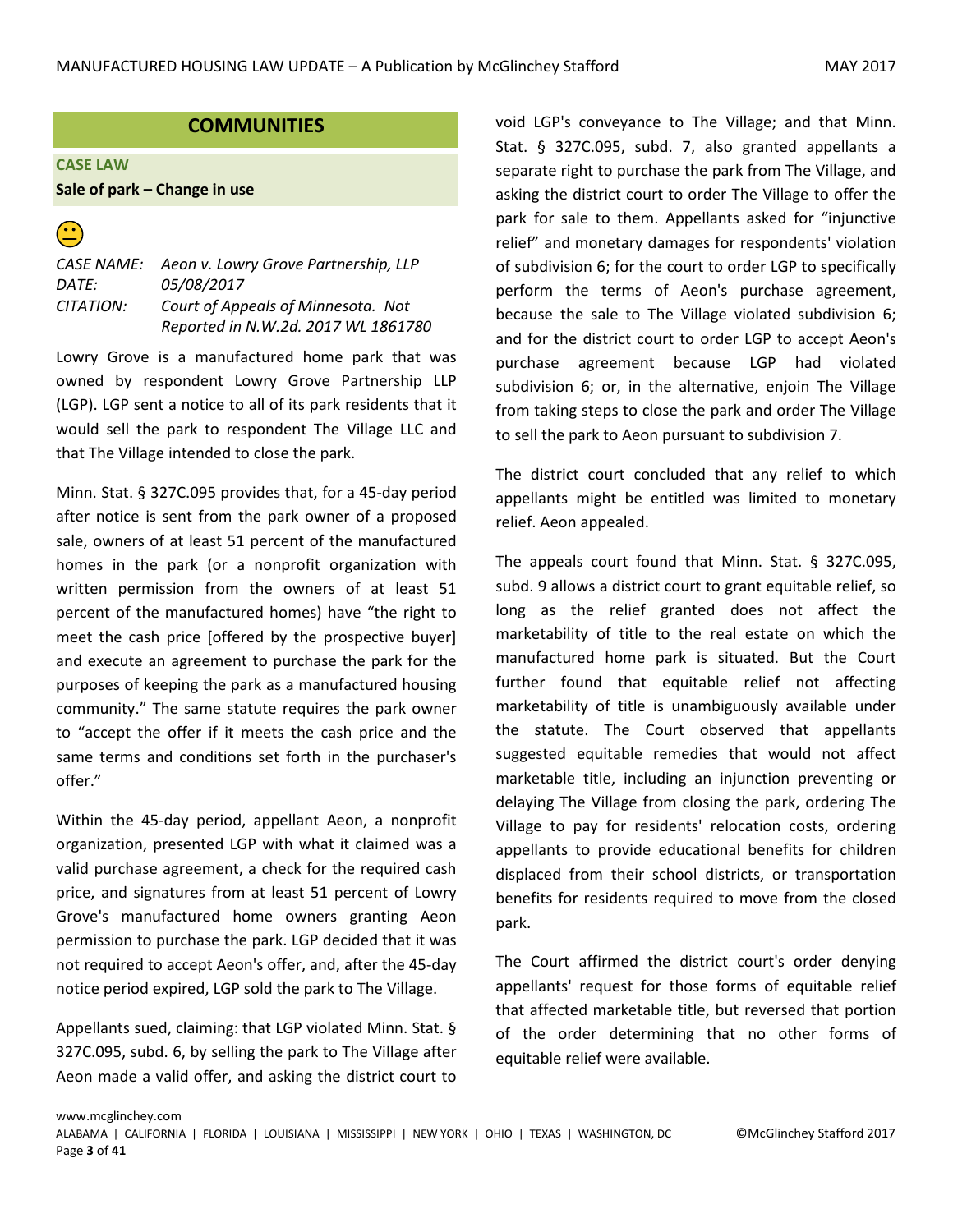The Court also found that, even if appellants had shown they had a property interest in their right of first refusal, they failed to identify some state action that interfered with their protected property interest in order to show a violation of their due-process rights under the United States and Minnesota Constitutions.

Finally, the Court rejected appellants' argument that, even if they no longer had a right of first refusal under Minn. Stat. § 327C.095, subd. 6, they nevertheless had a right to purchase the property from The Village after another notice under subdivision 7. Subdivision 7 applies only when the decision to close or convert is made after the sale.

Affirmed in part, reversed in part, and remanded.

### **LEGISLATION Arizona Affidavit of affixture - Administration**



 **2017 AZ S 1218**. Enacted 5/22/2017. Effective 8/9/2017.

Parts of this bill are included under Communities, Installation, Licensing, and Sales.

The bill changes references to the Arizona Department of Housing from the office of manufactured housing.

Ariz. Rev. Stat. Ann. § 41-3953, Department powers and duties, has been amended to provide that the Department of Housing is responsible for maintaining and enforcing standards of quality and safety for manufactured homes, mobile homes and factory-built buildings.

The bill provides that, under the direction of the director, the department shall maintain and enforce standards of quality and safety for manufactured homes, mobile homes and factory-built buildings and enforce rules adopted by the Manufactured Housing Board pursuant to Ariz. Rev. Stat. Ann. § 41-4010.

Under the direction of the director, the department may provide staff support to the board of manufactured housing.

The bill provides that the department has the administrative responsibility through its hearing officer function concerning alleged violations of the Arizona Mobile Home Parks Residential Landlord And Tenant Act under title 33, chapter 11.

The department shall act consistently with the minimum standards of the United States Department of Housing and Urban Development as so to be designated the "state inspector" for manufactured homes and related industries. The department shall implement all existing laws and regulations established by the federal government, its agencies and the state for that purpose.

**LEGISLATION Colorado Rent increase – Notice to quit**

 **2017 CO S 245**. Enacted 6/5/2017. Effective 8/9/2017.

Under Part 7, Article 12 of Title 38, Notice Of Rent Increase, this bill adds Colo. Rev. Stat. § 38-12-701, Tenancies of one month or longer but less than six months, to provide that, notwithstanding any other provision of law, in a tenancy of one month or longer but less than six months where there is no written agreement between the landlord and tenant, a landlord may increase the rent only upon at least twenty-one days' notice to the tenant.

The bill also amends Colo. Rev. Stat. § 13-40-107, Notice to quit, to provide that a tenancy of one month or longer but less than six months may be terminated by notice in writing, served not less twenty-one (formerly, 7) days before the end of the applicable tenancy.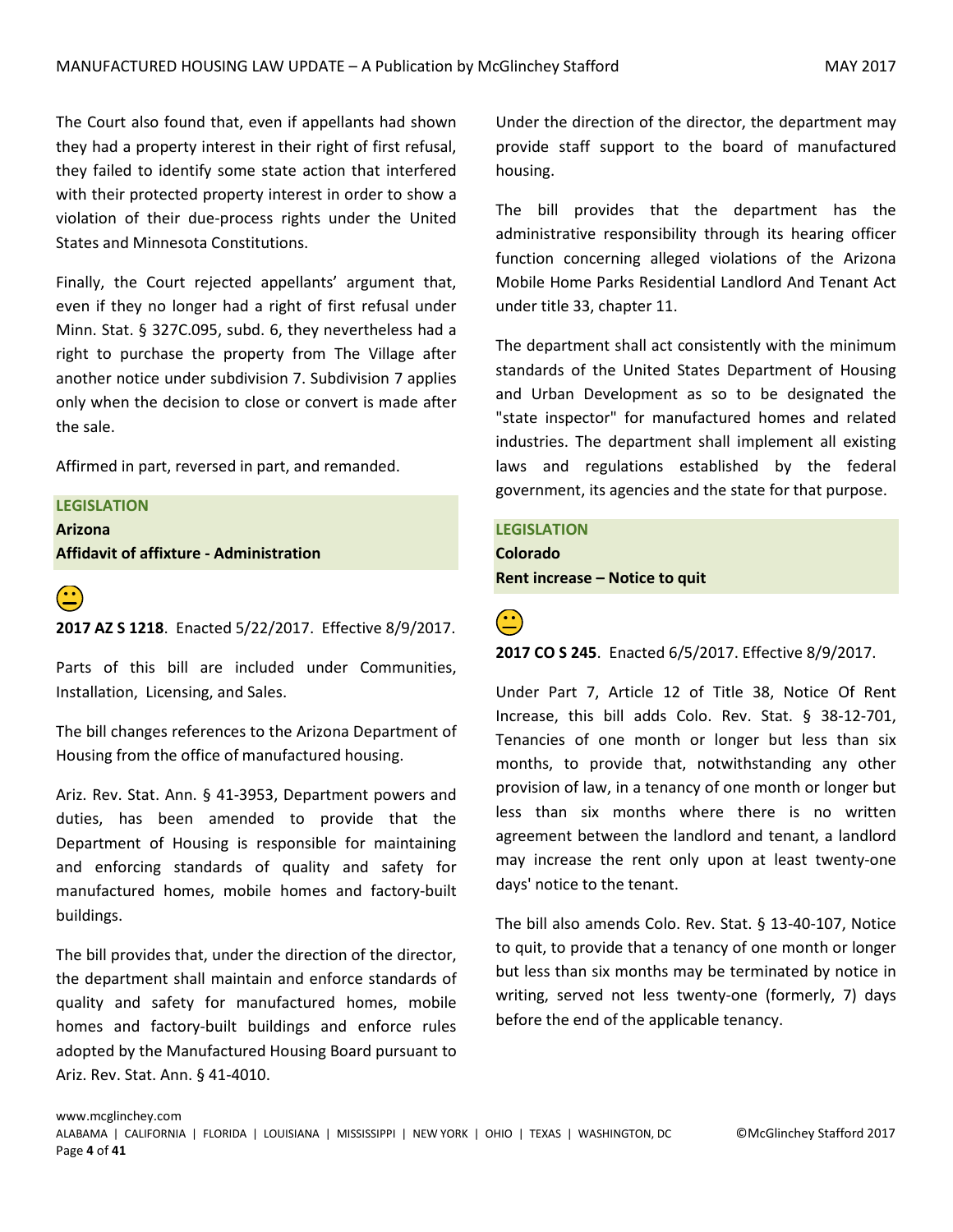#### **LEGISLATION**

**Connecticut**

**Death of tenant**

**2017 CT S 923**. Enacted 6/6/2017. Effective 10/1/2017.

This bill amends Conn. Gen. Stat. § 47a-11d to modify the process by which a landlord may regain possession of a rental unit, without an eviction action, after the death of a sole tenant who lived in the unit.

#### **LEGISLATION**

**Indiana Requests for assistance – Occupancy – Land Use**



 **2017 IN S 558**. Enacted 5/2/2017. Effective as noted.

Effective 7/1/2017, this bill adds Ind. Code § 32-31-1-22 to provide that except as provided below, a political subdivision may not adopt or enforce any ordinance, rule, or regulation that imposes a penalty, or allows for the imposition of a penalty, against a tenant, an owner, or a landlord for a contact made to request law enforcement assistance or other emergency assistance for one (1) or more rental units if specified conditions exist.

This does not prohibit a political subdivision from adopting or enforcing an ordinance, a rule, or a regulation that imposes a penalty for a contact that:

(1) is made to request law enforcement assistance or other emergency assistance; and

(2) is not made by or on behalf of:

(A) a victim or potential victim of abuse;

- (B) a victim or potential victim of a crime; or
- (C) an individual in an emergency.

If a political subdivision:

(1) imposes a penalty under an ordinance, a rule, or a regulation authorized above; and

(2) the prohibited contact to request law enforcement assistance or other emergency assistance is made by a tenant in a rental unit;

the penalty imposed must be assessed against the tenant of the rental unit and not against the landlord or owner of the rental unit.

Any penalty that is assessed under an ordinance, a rule, or a regulation authorized above may not exceed two hundred fifty dollars (\$250).

Nothing in this section shall be construed to prevent an attorney representing a city, county, or town from bringing a nuisance action described under IC 32-30-6- 7(b) against a landlord or owner of a rental unit.

Also effective 7/1/2017, the bill adds Ind. Code § 32-31- 8-7 to provide that the residential landlord-tenant statute (as defined in IC 32-31-2.9-2) does not prohibit an owner or a landlord from refusing to rent a rental unit on the basis of a reasonable occupancy standard.

For purposes of this section, an occupancy standard is presumed reasonable if:

(1) it permits two (2) individuals per bedroom; and

(2) the owner or landlord:

(A) does not include infants less than one (1) year of age in the individuals per bedroom count under subdivision (1); and

(B) increases the number of individuals per unit by considering whether the configuration of a unit includes a:

(i) den;

(ii) library;

- (iii) finished basement; or
- (iv) loft;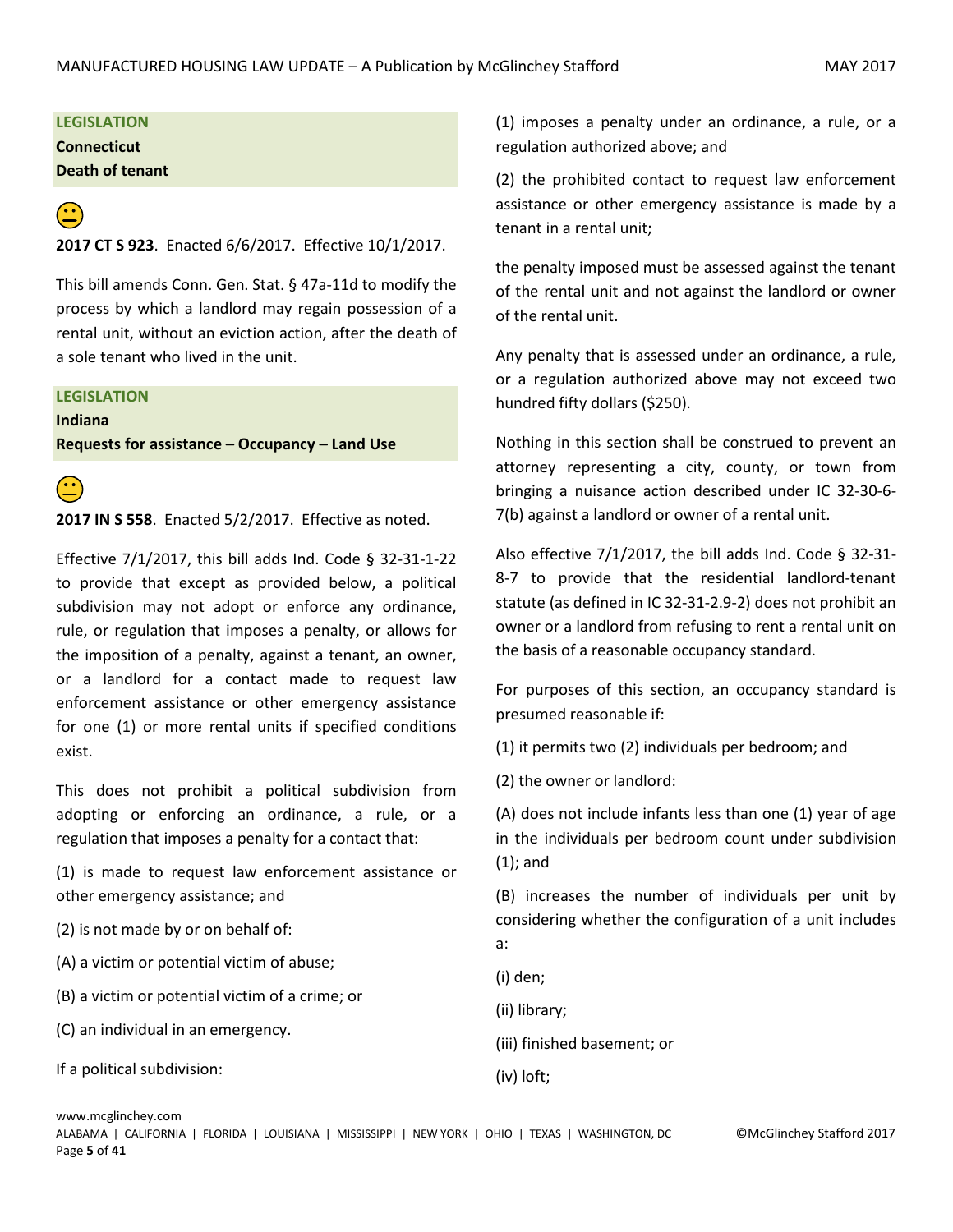that could reasonably be used as a sleeping area, unless doing so would violate applicable state and local codes, including fire codes.

An owner or landlord is not required to consider a kitchen, dining room, living room, bathroom, hallway, or closet as a sleeping area.

Retroactive to 1/1/2017, the bill adds Ind. Code § 36-1- 24.2 to provide that a county or municipality may not adopt or enforce a land use or planning ordinance or regulation that would have the effect of:

(1) controlling the amount of rent charged or the purchase price agreed upon for a transaction pertaining to the lease or purchase of privately owned residential or commercial real property; or

(2) requiring real property to be designated or reserved for lease or sale to a group of occupants, owners, or residents classified by income or assets.

A county or municipality may not require an owner of privately owned real property to agree to:

(1) a requirement that would have an effect described in section 1(1) or 1(2) of this chapter; or

(2) the payment of a fee, in lieu of a requirement described in section  $1(1)$  or  $1(2)$  of this chapter, as a prerequisite to the approval or consideration of:

(A) any building or land use permit;

(B) any land use petition including, but not limited to, variances, special exceptions, conditional use permits, zoning ordinances, or rezoning ordinances; or

(C) any primary, secondary, or revised plats.

This chapter does not impair the right of a county or municipality to:

(1) manage or control the development of commercial or residential real property in which the county or municipality has an ownership interest; or

(2) enact, enforce, or maintain a general land use regulation or zoning ordinance that does not have an effect described in section 1(1) or 1(2) of this chapter.

This chapter does not impair the right of an owner to voluntarily agree to a requirement that would have an effect described in section 1(1) or 1(2) of this chapter in exchange for incentives or grants provided by the county or municipality to the owner of the privately owned real property.

Also retroactive to 1/1/2017, the bill adds Ind. Code § 36- 7-2-11 to provide that any:

(1) land use ordinance or regulation;

(2) general or specific planning ordinance or regulation; or

(3) land use petition (as described in IC 36-1-24.2-2) conditioned upon the:

(A) payment of a fee; or

(B) assumption of a requirement described in IC 36-1- 24.2-1(1) or IC 36-1-24.2-1(2);

that is adopted by a county or municipality after December 31, 2016, and that violates IC 36-1-24.2 is void.

**PROPOSED RULE Kentucky Submetering**

# $\bigodot$

This rule would amend 401 Ky. Admin. Regs. 8:010 to provide that "Submeter" means the use by a property owner or operator of meters that measure water used by tenants for the purpose of passing costs charged by a public water system from the property owner or operator to tenants based on tenants' actual water usage.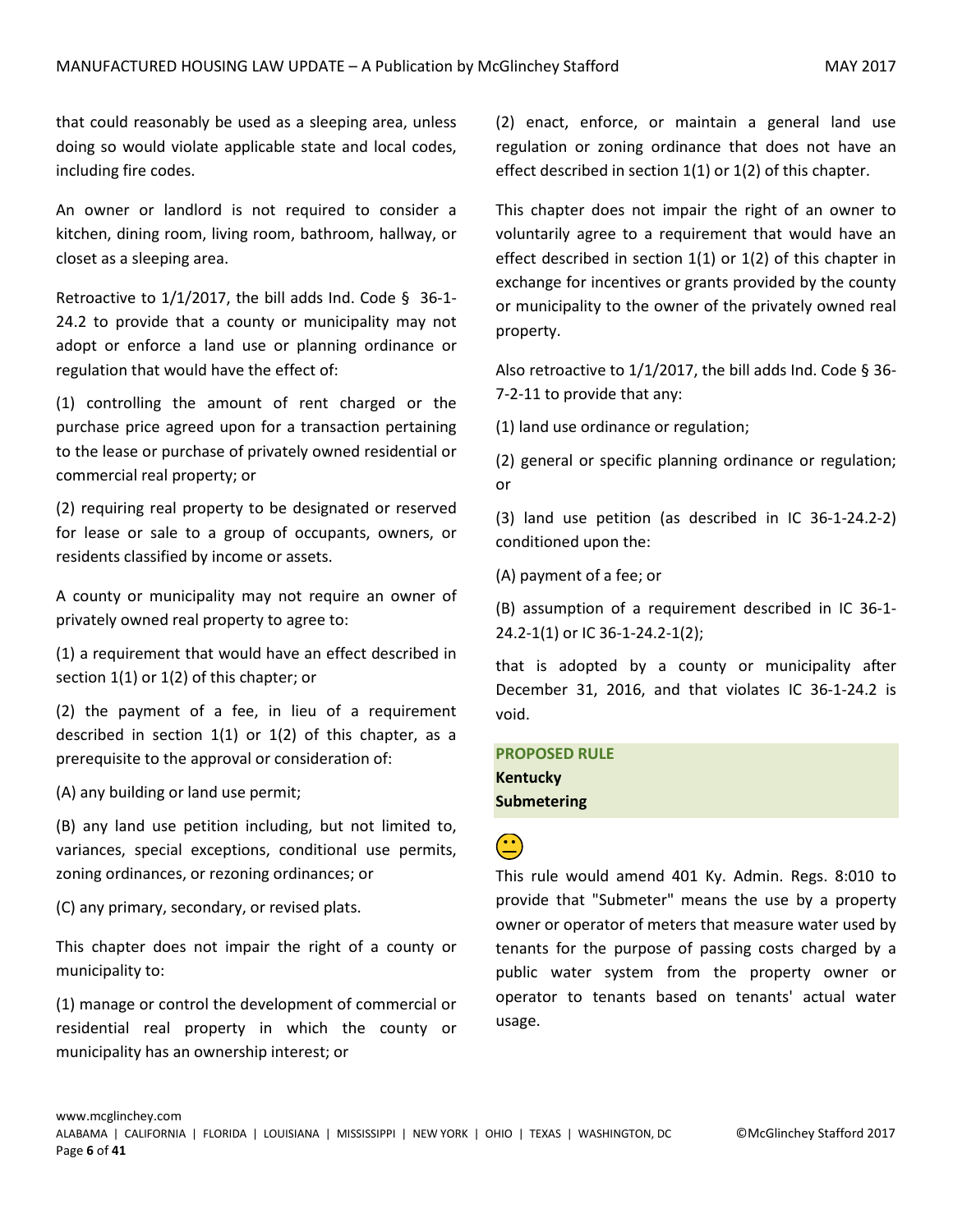### **PROPOSED RULE Kentucky Submetering**

# $\bigodot$

This rule would amend 401 Ky. Admin. Regs. 8:020 to provide that a property using submeters shall not be considered a public water system as defined by 40 C.F.R. 141.2 and, except for this administrative regulation, shall be exempt from the requirements of 401 KAR Chapter 8.

A property using submeters and exempt from the requirements of 401 KAR Chapter 8 shall:

1. Receive all of its water from a public water system and shall not change the quality of water provided to customers;

2. Be located on property owned by a single person, entity, individual, or a co-op or condominium association of property owners;

3. Not be regulated as a water utility by the Kentucky Public Service Commission; and

4. Not charge tenants an amount that exceeds tenants' share of the actual amount charged by the public water system to the owner or operator of a property using a submetered system, based on the tenants' actual water usage in proportion to the total amount of water used for the entire submetered property.

The owner or operator of a property using a submetered system shall designate a person or organization as the owner or operator of the submetered system and shall provide the name, address, and phone number of the designated owner or operator upon request by the cabinet.

The owner or operator of a property using a submetered system shall certify to the cabinet in writing that the:

1. Submetered system does not have any cross connections; and

2. Applicable provisions of 815 KAR 20:120 have been met.

An advisory received by the owner or operator pursuant to Section 3(9) of this administrative regulation shall be disseminated to property tenants in the manner established in Section 3(10) of this administrative regulation.

Public notices and consumer confidence reports received by the owner or operator pursuant to 401 KAR 8:075 shall be disseminated to property tenants in the next billing period.

The rule provides that the monthly operating report of the supplier of water must include, among other things, the average number of hours per day water is being treated.

The rule adds that the public water system shall submit to the cabinet a completed Annual Water System Data form, DOW0801, (April 2017) not later than January 10 of each year.

The rule provide that the operation and maintenance manual kept by each public water system must include, among other things, procedures for issuing a boil water advisory and consumer advisory as established in this administrative regulation, including notification to the public and local health department and consumers.

The rule also provides that each community water system shall establish and maintain a flushing program that ensures:

(a) Dead end and low usage mains are flushed periodically;

(b) Drinking water standards are met; and

(c) Sediment and air removal and disinfectant residuals established in 401 KAR 8:150, Section 1 are maintained.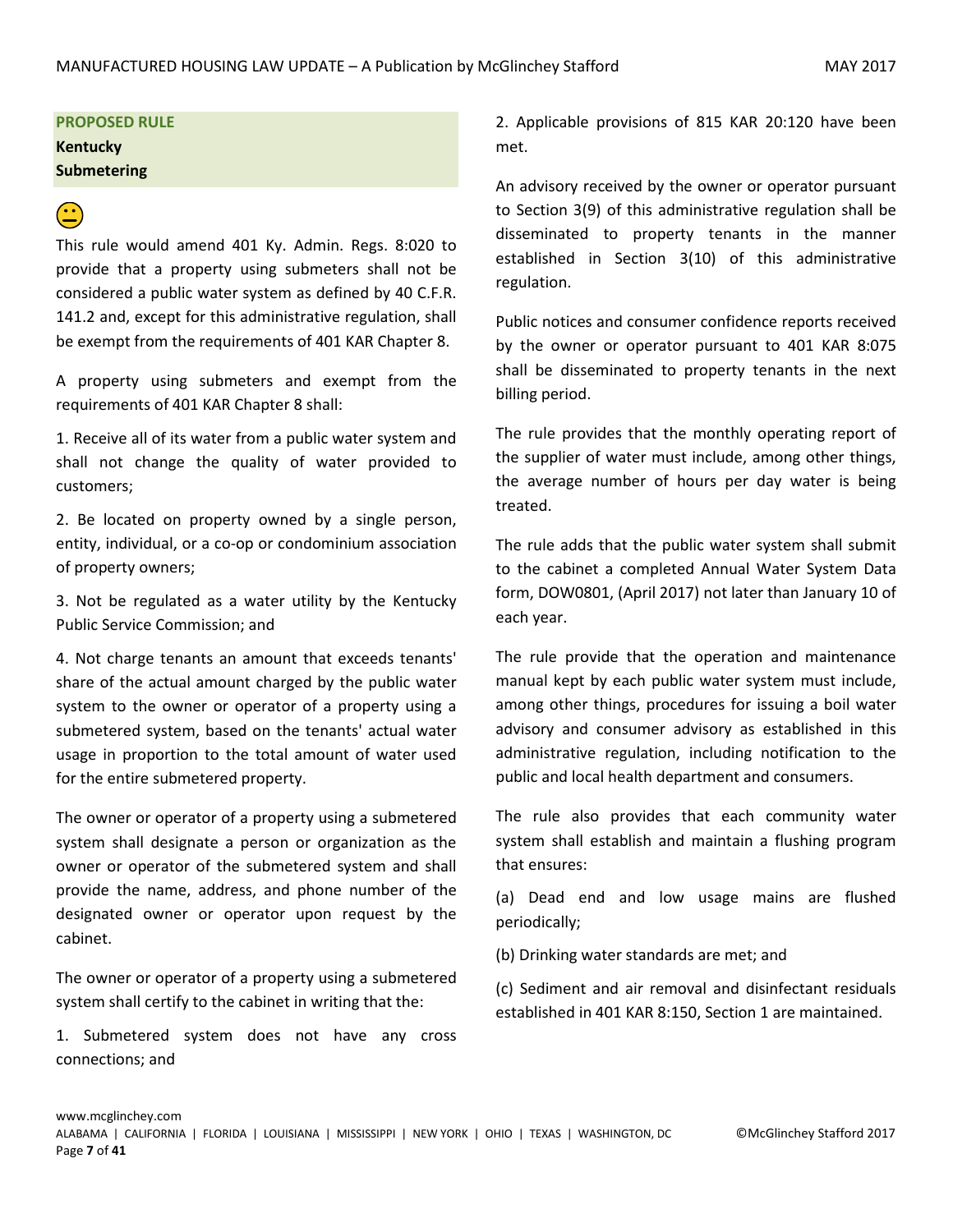The rule deletes the requirement that a distribution system may be thoroughly flushed at least twice a year, usually in the spring and fall.

#### **LEGISLATION**

**Maine Termination**

 **2017 ME S 55**. Enacted 5/30/2017. Effective 9/19/2017 (projected).

This bill amends Me. Stat. tit. 14, § 6002 to add that, notwithstanding any other provisions of this chapter, a tenancy of buildings erected on land of another party may be terminated upon 7 days' written notice in the event that the landlord can show, by affirmative proof, that:

E. The tenant or the tenant's guest or invitee is the perpetrator of violence, a threat of violence or sexual assault against another tenant, a tenant's guest, the landlord or the landlord's employee or agent, except that this paragraph does not apply to a tenant who is a victim as defined in section 6000, subsection 4 and who has taken reasonable action under the circumstances to comply with the landlord's request for protection of the tenant, another tenant, a tenant's guest or invitee, the landlord or the landlord's employee or agent or of the landlord's property; or

F. The person occupying the premises is not an authorized occupant of the premises.

#### **LEGISLATION Maine**

**Assistance animals – Landlord liability**

 **2017 ME H 154**. Enacted 5/11/2017. Effective 9/19/2017 (projected).

This bill amends Me. Stat. tit. 14, § 6030-G, Injuries or property damage involving an assistance animal, to provide that the owner, lessor, sublessor, managing agent or other person having the right to sell, rent, lease or manage a dwelling unit or any of their agents is not liable in a civil action for personal injury, death, property damage or other damages resulting from or arising out of an occurrence involving an assistance animal at the dwelling unit.

Exceptions: the above does not limit the liability of the owner, lessor, sublessor, managing agent or other person having the right to sell, rent, lease or manage a dwelling unit or any of their agents:

A. In cases of gross negligence, recklessness or intentional misconduct on the part of the owner, lessor, sublessor, managing agent or other person having the right to sell, rent, lease or manage a dwelling unit or any of their agents; or

B. When the assistance animal is owned by or in the care of the owner, lessor, sublessor, managing agent or other person having the right to sell, rent, lease or manage a dwelling unit or any of their agents.

#### **LEGISLATION**

**Maryland Servicemembers – Change of assignment**

**2017 MD H 851 and 2017 MD S 49**. Enacted 5/25/2017. Effective 10/1/2017.

These bills amend Md. Code Ann., Real Prop. § 8-212.1 to add the definition of "change of assignment" to provide that the term includes:

(1) permanent change of station orders;

(2) temporary duty orders for a period exceeding 90 days;

(3) orders requiring a person to move into quarters located on a military installation; and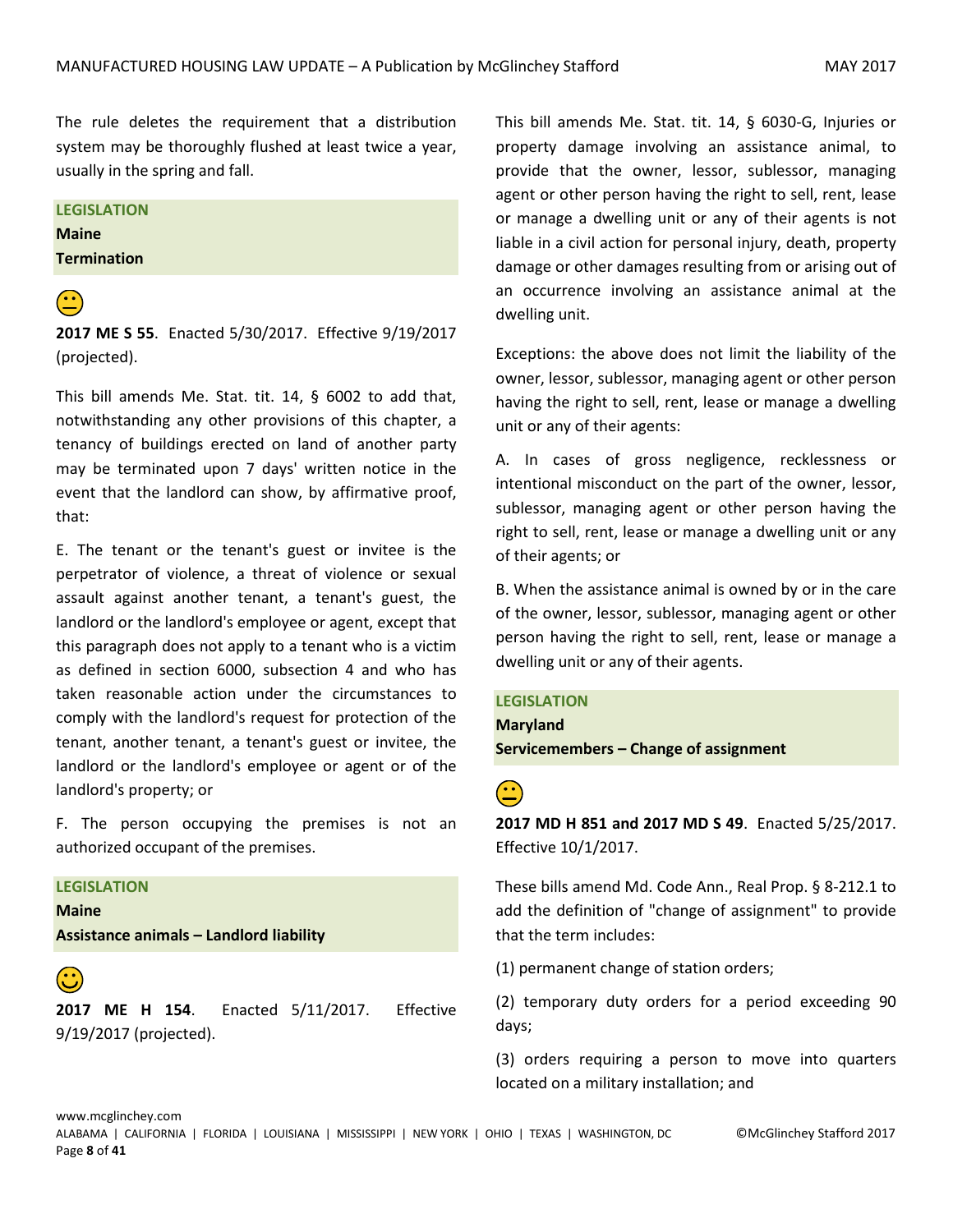(4) a release from active duty, including:

(i) retirement;

(ii) separation or discharge under honorable conditions; and

(iii) demobilization of an activated reservist or a member of the national guard who was serving on active duty orders for at least 180 consecutive days.

The bills provide that, notwithstanding any other provision of this title, if a person who is on active duty with the United States military, or the person's spouse (adding, "or the person's spouse"), enters into a residential lease of property and the person subsequently receives a change of assignment, before or after occupying the property (formerly, "permanent change of station orders or temporary duty orders for a period in excess of 3 months"), any liability of the person, or the person's spouse (adding, "or the person's spouse"), for rent under the lease may not exceed:

(1) any rent or lawful charges then due and payable plus 30 days' rent after written notice and proof of the change of assignment is given to the landlord (adding, "any rent or lawful charges then due and payable plus"); and

(2) the cost of repairing damage to the premises caused by an act or omission of the tenant.

#### **LEGISLATION**

**Minnesota Property taxes - Classification**

**2017 MN H 1 a**. Enacted 5/30/2017. Effective beginning with assessment year 2018.

This bill amends Minn. Code § 273.13, subdivision 25, re: property taxes, to add that class I manufactured home parks as defined in section 327C.01, subdivision 13 (see 2017 MN S 1456, below), have a classification rate of 1.0 percent.

**LEGISLATION** 

**Minnesota**

**Classification – Redevelopment program**

 $\bigodot$ 

**2017 MN S 1456**. Enacted 5/30/2017. Effective 5/31/2017.

This bill amends Minn. Stat. § 327C.01, by adding a subdivision to read:

Subd. 13. Class I manufactured home park. A "class I manufactured home park" means a park that complies with the provisions of section 327C.16.

The bill also adds Minn. Stat. § 327C.16, CLASS I MANUFACTURED HOME PARK, to provide as follows:

Subdivision 1. Qualifications. (a) To qualify as a class I manufactured home park, as defined in section 327C.01, subdivision 13, a park owner, or on-site attendant as an employee of the manufactured home park, must satisfy 12 hours of qualifying education courses every three years, as prescribed in this subdivision. Park owners or on-site attendants may begin accumulating qualifying hours to qualify as a class I manufactured home park beginning in 2017.

(b) The qualifying education courses required for classification under this subdivision must be continuing education courses approved by the Department of Labor and Industry or the Department of Commerce for:

(1) continuing education in real estate; or

(2) continuing education for residential contractors and manufactured home installers.

(c) The qualifying education courses must include:

(1) two hours on fair housing, approved for real estate licensure or residential contractor licensure;

(2) one hour on the Americans with Disabilities Act, approved for real estate licensure or residential contractor licensure;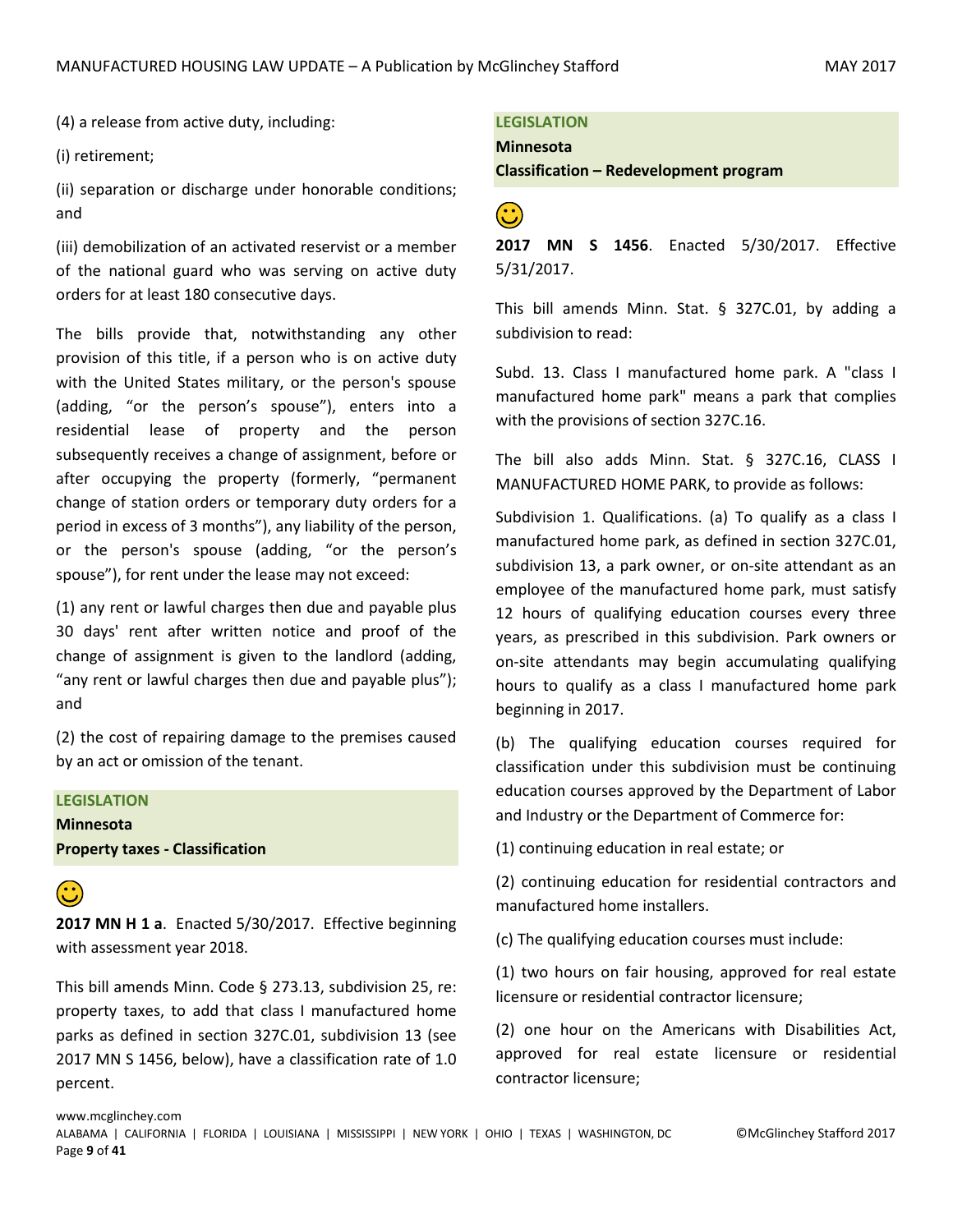(3) four hours on legal compliance related to any of the following: landlord/tenant, licensing requirements, or home financing under chapters 58, 327, 327B, 327C, and 504B, and Minnesota Rules, chapter 1350 or 4630;

(4) three hours of general education approved for real estate, residential contractors, or manufactured home installers; and

(5) two hours of HUD-specific manufactured home installer courses as required under section 327B.041.

(d) If the qualifying owner or employee attendant is no longer the person meeting the requirements under this subdivision, but did qualify during the current assessment year, then the manufactured home park shall still qualify for the class rate provided for class 4c property classified under section 273.13, subdivision 25, paragraph (d), clause (5), item (iii).

Subd. 2. Proof of compliance. (a) A park owner that has met the requirements of subdivision 1 shall provide an affidavit to the park owner's county assessor certifying that the park owner, corporate officer, or on-site attendant has complied with subdivision 1 and that the park meets the definition of a class I manufactured home park as defined in this section, and is entitled to the property tax classification rate for class I manufactured home parks in section 273.13, subdivision 25. The park owner shall retain the original course completion certificates issued by the course sponsor under this section for three years and, upon written request for verification, provide these to the county assessor within 30 days.

(b) A park owner must provide the county assessor written notice of any change in compliance status of the manufactured home park no later than December 15 of the assessment year.

The bill amends Minn. Stat. §462A.2035, MANUFACTURED HOME PARK REDEVELOPMENT PROGRAM, to add Subd. 1b, Park infrastructure grants, providing that eligible recipients may use park infrastructure grants under this program for:

(1) improvements in manufactured home parks; and

(2) infrastructure, including storm shelters and community facilities.

Subd. 4, Infrastructure repair and replacement fund, provides that each recipient receiving a grant under subdivision 1b shall provide from year to year, on a cumulative basis, for adequate reserve funds to cover the repair and replacement of the private infrastructure systems serving the community.

**PROPOSED RULE Missouri Inspection form**

 $\bigodot$ 

This rule would amend Mo. Code Regs. Ann. tit. 2, § 90- 10.013 to provide that, prior to new construction, major renovations, or additions to mobile home parks, form MPSC-0910 (formerly, MPGC-0910 ) must be completed and submitted to the inspection authority.

**LEGISLATION Montana Electronic notification**

 **2017 MT S 144**. Enacted 5/4/2017. Effective 10/1/2017.

This bill revises the Residential Landlord and Tenant Laws by amending Mont. Code Ann. § 70-24-108, What constitutes notice, to provide that a person has notice of a fact if, in the case of a tenant or a landlord, it is transmitted to an electronic mail address provided by the tenant or the landlord in the rental agreement. Notice by electronic mail is complete on receipt of a read receipt generated by an electronic mail system or an electronic mail reply other than an automatically generated electronic mail reply.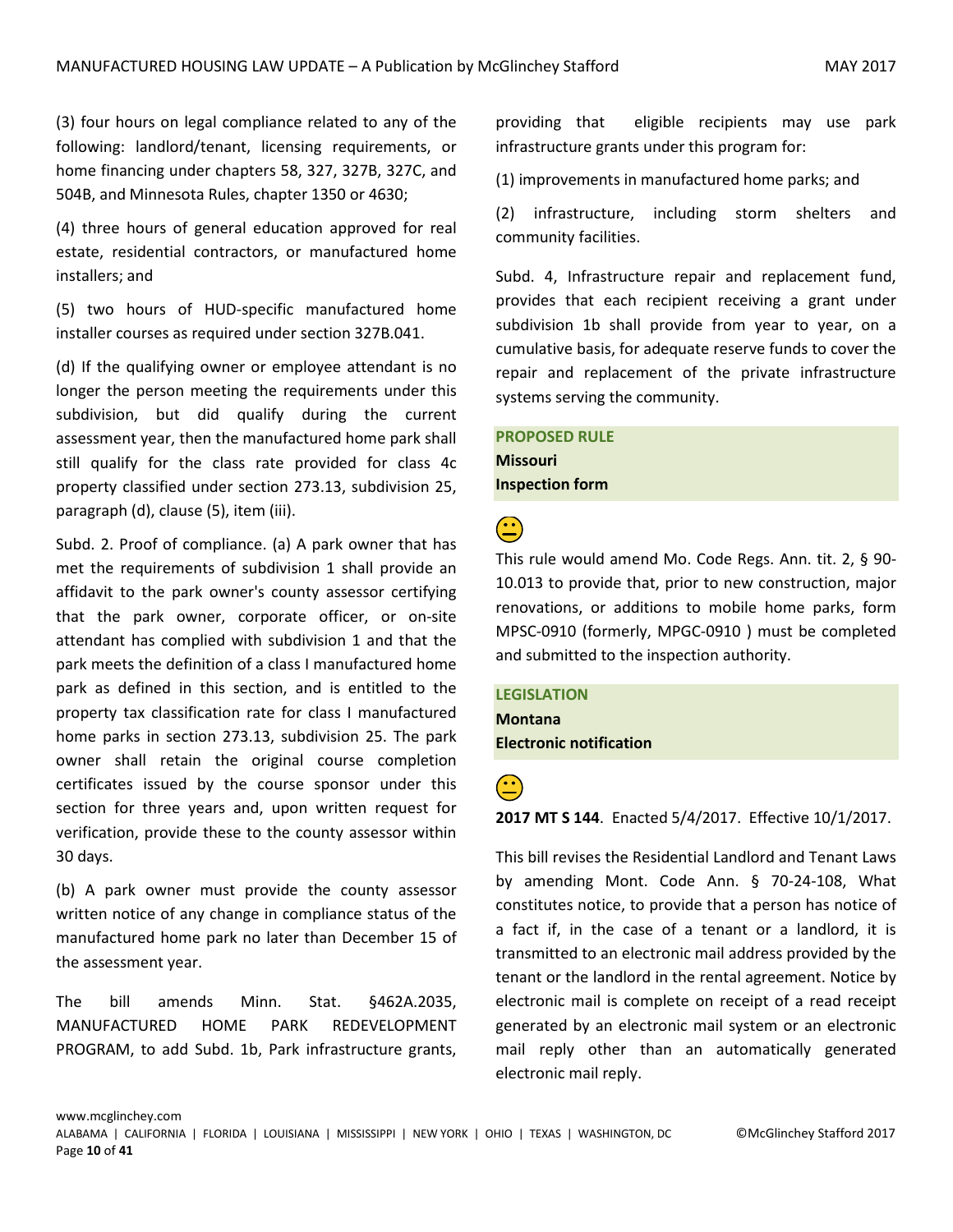The bill amends Mont. Code Ann. § 70-24-202, Prohibited provisions in rental agreements, to provide that a rental agreement may not provide that a party must provide an electronic mail address as a condition of entering into the agreement. However, a party may voluntarily provide an electronic mail address if the agreement contains a provision allowing a party to elect to receive notice by electronic mail.

This act applies to rental agreements entered into, extended, or renewed on or after the effective date of the act.

#### **LEGISLATION**

**Nevada Requests for assistance**



# **2017 NV A 133**. Enacted 5/22/2017. Effective 7/1/2017.

This bill adds a new section to Nev. Rev. Stat. Chapter 118A to provide that a landlord shall not take any adverse action against a tenant, including, without limitation, evicting, imposing a fine or taking any other punitive action against the tenant, based solely upon the tenant or another person in the dwelling of the tenant requesting emergency assistance if the tenant or other person had a reasonable belief that an emergency response was necessary or that criminal activity may have occurred, regardless of any other previous requests for emergency assistance by the tenant or other person.

A local government or other political subdivision of Nevada shall not deem there to be a nuisance or take any other adverse action against the landlord of a dwelling based solely upon the tenant or another person in the dwelling of the tenant requesting emergency assistance in accordance with the above.

This section does not:

(a) Prohibit a landlord from taking any action necessary to abate a nuisance on the property or taking any other action which is not in conflict with the provisions of this section, including, without limitation, commencing eviction proceedings in accordance with the provisions of chapter 40 of NRS for any nuisance discovered by or reported to the landlord by a peace officer as a result of a request for emergency assistance pursuant to the above;

(b) Authorize a tenant to breach any provision of a rental agreement that is not in conflict with this section or to violate any other provision of law;

(c) Prohibit a landlord from taking any action necessary to cure a breach of any provision of a rental agreement or any other provision of law by a tenant which is discovered by or reported to the landlord by a peace officer as a result of a request for emergency assistance pursuant to the above; or

(d) Prohibit a local government or other political subdivision of Nevada from taking any action against a landlord or a tenant to abate a nuisance or a violation of any local law, ordinance or regulation which is discovered by a peace officer while responding to a request for emergency assistance pursuant to the above.

In addition to any other remedies, a tenant, landlord or district attorney may bring a civil action in a court of competent jurisdiction for a violation of this section to seek any or all of the following relief:

(a) Declaratory and injunctive relief.

- (b) Actual damages.
- (c) Reasonable attorney's fees and costs.

(d) Any other legal or equitable relief that the court deems appropriate.

#### As used in this section:

(a) "Emergency assistance" means assistance provided by an agency of the State of Nevada or a political subdivision of this State that provides police, firefighting, rescue, emergency medical services or any other services related to public safety.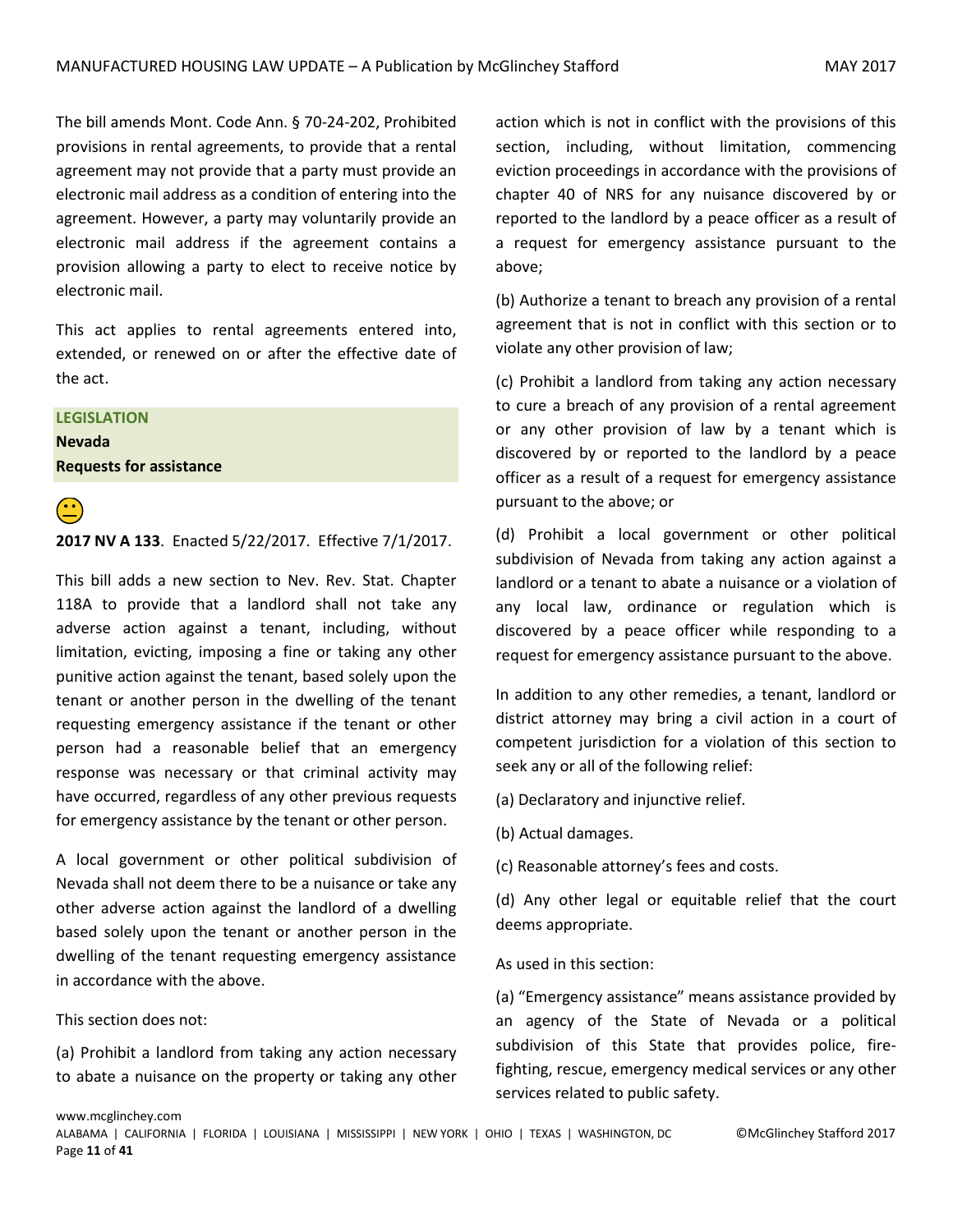(b) "Peace officer" means any person upon whom some or all of the powers of a peace officer are conferred pursuant to NRS 289.150 to 289.360, inclusive.

The bill adds another new section with similar provisions to the same chapter to refer specifically to tenants and landlords of a manufactured home.

The bill also amends Nev. Rev. Stat. § 40.140 to provide that a request for emergency assistance by a tenant as described in these two new sections does not constitute a nuisance.

Similarly, Nev. Rev. Stat. § 202.450 has been amended to provide that a request for emergency assistance by a tenant as described in these two new sections is not a public nuisance.

#### **LEGISLATION**

**Nevada Evictions - Sealing**



 **2017 NV A 107**. Enacted 5/22/2017. Effective 10/1/2017.

This bill amends Nev. Rev. Stat. by adding a new section to Chapter 31 to provide that eviction case court files relating to actions for summary eviction are sealed automatically and not open to inspection: (1) upon the entry of a court order denying or dismissing the action for summary eviction; or (2) if a landlord fails to file an affidavit of complaint within 30 days after a tenant files an affidavit to contest the matter.

The bill also authorizes the court to seal an eviction case court file: (1) upon a written stipulation between the landlord and the tenant; or (2) upon motion by the tenant, if the court finds that the eviction should be set aside pursuant to the Justice Court Rules of Civil Procedure or that sealing the eviction case court file is in the interests of justice.

**LEGISLATION** 

**Nevada**

**Forcible entry – Unauthorized residence**



**2017 NV A 161**. Enacted 6/4/2017. Effective 7/1/2017.

This bill amends Nev. Rev. Stat. § 205.0813 to provide that a person is presumed to know that a forcible entry of an uninhabited or vacant dwelling is without the permission of the owner of the dwelling or an authorized representative of the owner unless the person provides a written rental agreement that:

(a) Is notarized or is signed by an authorized agent of the owner who at the time of signing holds a permit to engage in property management pursuant to chapter 645 of NRS; and

(b) Includes the current address and telephone number of the owner or his or her authorized representative.

The bill similarly amends Nev. Rev. Stat. § 205.0817 to provide that a person who takes up residence in an uninhabited or vacant dwelling is presumed to know that the residency is without the permission of the owner of the dwelling or an authorized representative of the owner unless the person provides a written rental agreement that:

(a) Is notarized or is signed by an authorized agent of the owner who at the time of signing holds a permit to engage in property management pursuant to chapter 645 of NRS; and

(b) Includes the current address and telephone number of the owner or his or her authorized representative.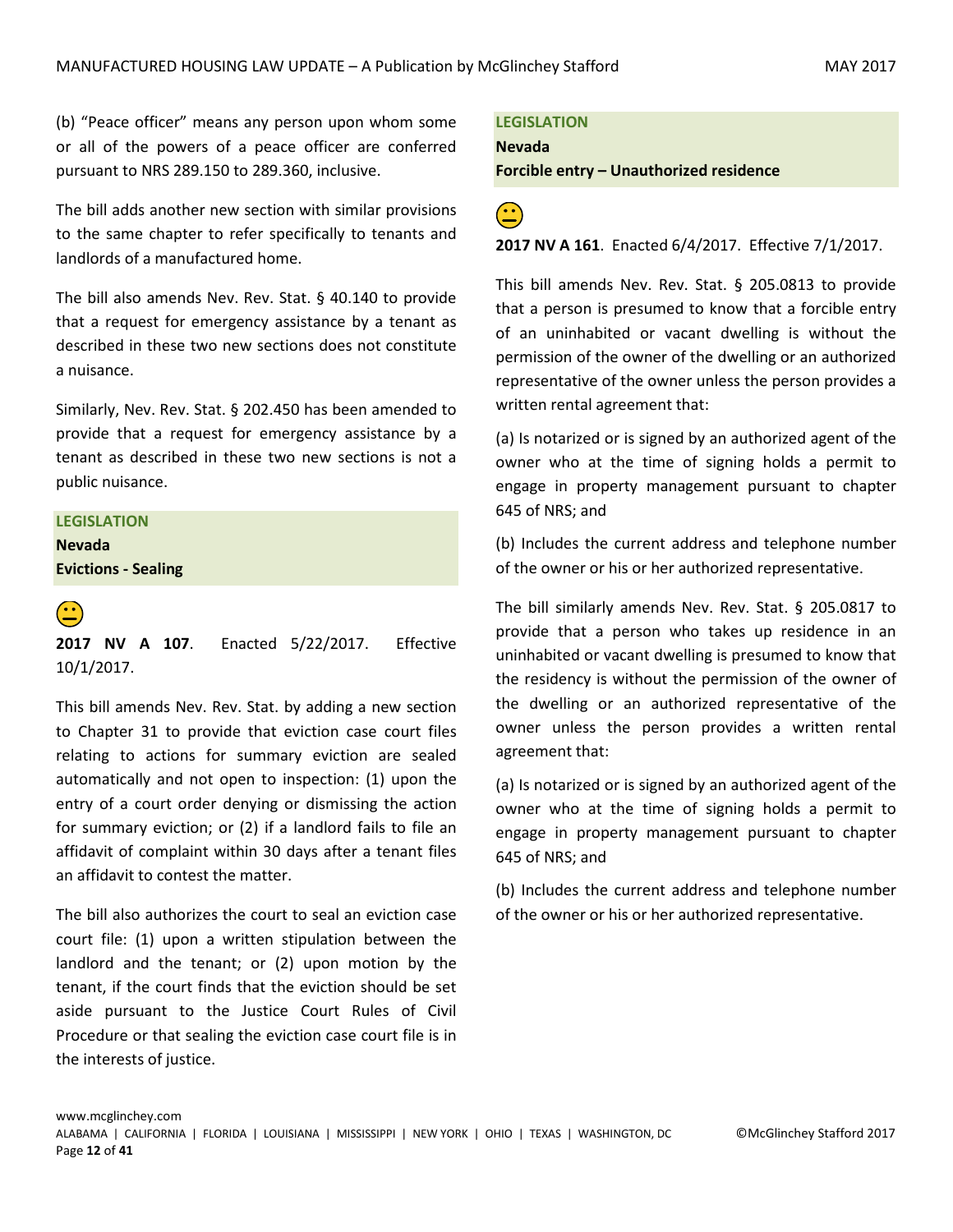#### **LEGISLATION**

**Nevada**

**Harassment - Sexual assault - Stalking**

 **2017 NV A 247**. Enacted 5/24/2017. Effective 10/1/2017.

This bill amends Nev. Rev. Stat. § 118A.345 to provide that, notwithstanding any provision in a rental agreement to the contrary, if a tenant, cotenant or household member is the victim of domestic violence, harassment, sexual assault or stalking (adding, harassment, sexual assault or stalking), the tenant or any cotenant may terminate the rental agreement by giving the landlord written notice of termination effective at the end of the current rental period or 30 days after the notice is provided to the landlord, whichever occurs sooner.

The bill adds that, in the case of a termination of a rental agreement pursuant to this section on the grounds that a tenant, cotenant or household member is a victim of harassment, sexual assault or stalking, the written notice provided to a landlord must describe the reason for the termination of the rental agreement and be accompanied by:

(a) A copy of a written report from a law enforcement agency indicating that the tenant, cotenant or household member notified the law enforcement agency of the harassment, sexual assault or stalking, as applicable; or

(b) A copy of a temporary or extended order issued pursuant to NRS 200.378 or 200.591, as applicable.

**LEGISLATION Nevada Discrimination**

 **2017 NV S 188**. Enacted 5/27/2017. Effective 7/1/2017.

This bill revises existing provisions that prohibit various types of discrimination to include discrimination on the basis of sexual orientation and gender identity or expression.

**PENDING LEGISLATION New York Lease to own**

 $\bigodot$ 

**2017 NY S 6177**. Introduced 5/11/2017.

McGlinchey Stafford's Marc J. Lifset helped with the drafting of this bill, to regulate lease to own contracts in manufactured home communities.

The bill provides that no manufactured home park owner or operator shall offer a lease to own contract unless the manufactured home park owner or operator has the required documents of ownership including a certificate of title to the home, if the home is a manufactured home subject to being titled pursuant to article forty-six of the vehicle and traffic law, or for mobile homes not subject to being titled pursuant to such article, such other documentation, which may include a bill of sale, sufficient to establish ownership of the home.

Every lease to own contract, whether as a part of a lease, or as a separate document, shall be in writing and clearly state all terms governing the transaction. The bill specifies terms required to be separately stated.

Until such time as ownership of the home passes to the manufactured home tenant, manufactured homes under a lease to own contract shall be deemed to be rented homes.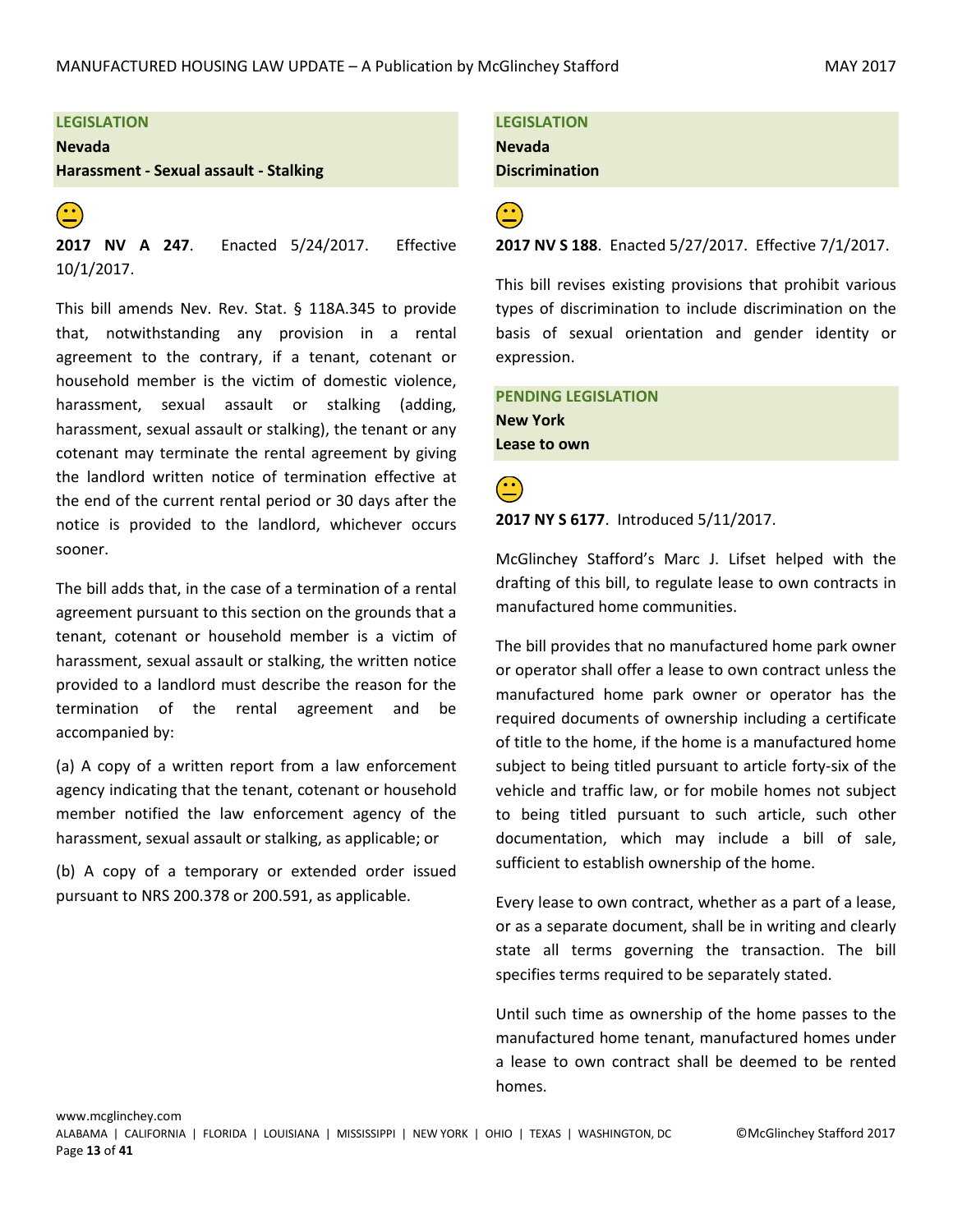#### **LEGISLATION**

**North Carolina**

**Water and sewer service**



**2017 NC S 131**. Enacted 5/4/2017. Effective immediately.

This bill amends provisions regarding water and sewer billing by lessors by amending N.C. Gen. Stat. § 42-42.1 to provide that, for the purpose of encouraging water and electricity conservation, pursuant to a written rental agreement, a landlord may charge for the cost of providing water or sewer service to tenants pursuant to G.S. 62-110(g) or electric service pursuant to G.S. 62- 110(h) (formerly, this referred to tenants who occupy the same contiguous premises).

The bill also amends N.C. Gen. Stat  $\S$  62-110(g) to add that the Commission shall develop an application that lessors must submit for authority to charge for water or sewer service at single-family homes that allows the applicant to serve multiple homes in the State subject to single Commission approval. The form shall include all of the following:

a. A description of the applicant and a listing of the address of all the properties to be served, which shall be updated annually with the Commission.

b. A description of the proposed billing method and billing statements.

c. The administrative fee proposed to be charged by the applicant.

d. The name and contact information for the applicant and its agents.

e. Any additional information the Commission may require.

### **ADOPTED RULE**

**Ohio**

**Licensing - Inspections**

# $\bigodot$

Effective 6/16/2017, this adopted rule rescinds Ohio Admin. Code 3701-27-01, -02, -03, -04, -04.1, -04.2, - 04.3, -05, -06, -06.1, -07, -07.1, -07.2, -07.3, -07.4, -07.5, - 08, -08.1, -08.2, -08.3, -09, -10, -12, -13, -14, governing the licensing and inspections of manufactured home parks.

### **ADOPTED RULE Ohio**

**Licensing - Inspections**

 $\left( \begin{matrix} \cdot \cdot \end{matrix} \right)$ 

Effective 6/16/2017, this adopted rule rescinds Ohio Admin. Code 3701-27-15, -16, -17, -18, -19, -20, -24, -25, -26, -27, -28, -29, -30, governing the licensing and inspections of manufactured home parks.

### **LEGISLATION Oregon Death of resident**

 **2017 OR H 2359**. Enacted 5/25/2017. Effective 1/1/2018.

This bill amends Or. Rev. Stat. § 114.005 to provide that, (1) except as otherwise provided, the spouse and dependent children of a decedent occupying the principal dwelling of the decedent at the time of the decedent's death (adding, "occupying the principal dwelling of the decedent at the time of the decedent's death"), or any of them, may continue to occupy the dwelling until formerly, "the principal place of abode of the decedent"):

(a) One year after the death of the decedent; or,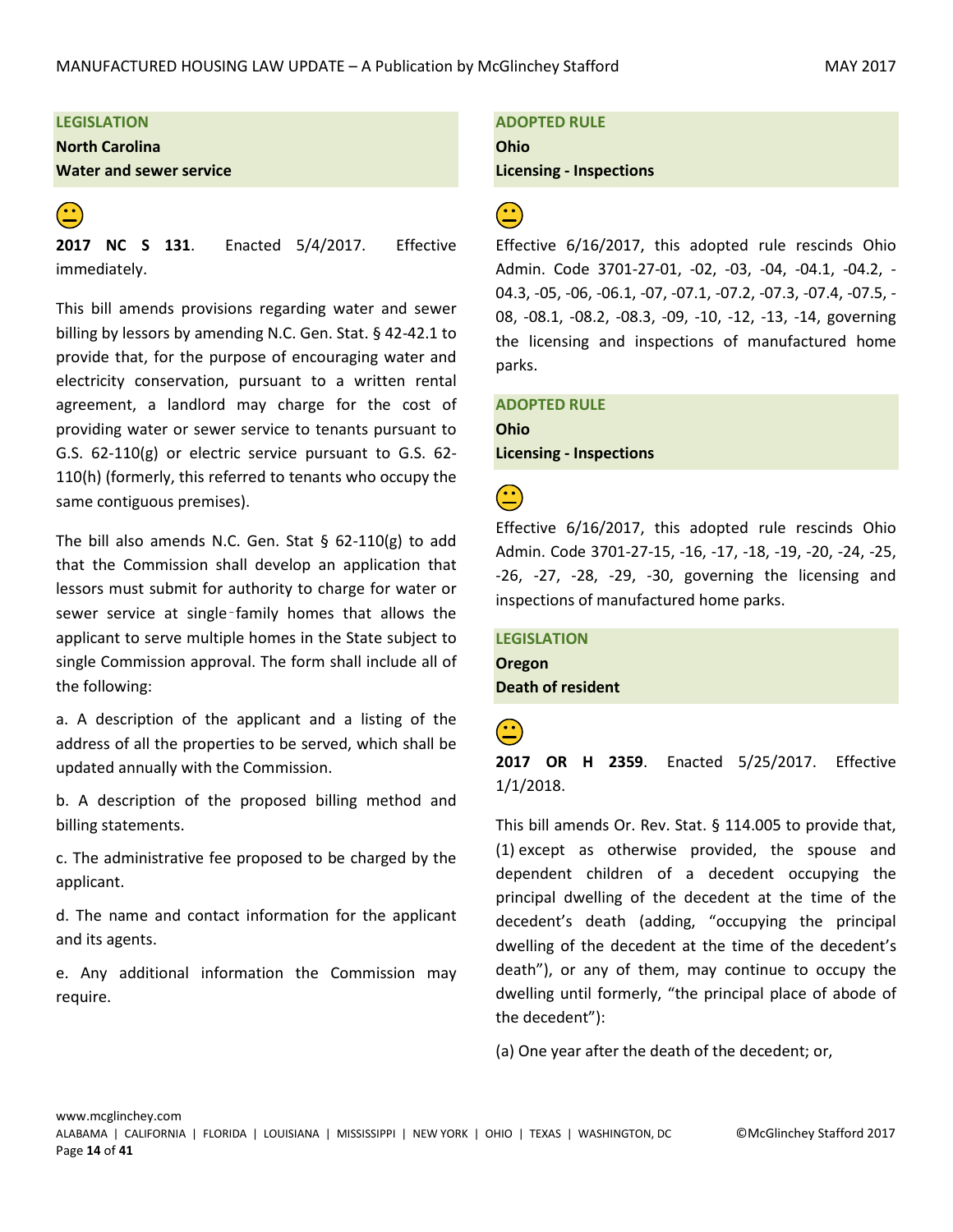(b) If the decedent's interest in the dwelling is a leasehold or otherwise less than a fee interest (formerly, "estate therein is an estate of leasehold or an estate for the lifetime of another"), until one year after the death of the decedent or the earlier termination of the interest (formerly, "estate").

(2) During an occupancy under subsection (1) of this section:

(a) The occupants may not commit or permit waste to the dwelling (formerly, "abode"), or cause or permit construction liens (formerly, "mechanic's or materialman's") or other liens to attach to the dwelling.

(b) The occupants shall pay the cost to keep the dwelling (formerly, "abode") insured, to the extent of the fair market value of the improvements, against fire and other hazards within the extended coverage provided by fire insurance policies, with loss payable to the estate (adding, "with loss payable to the estate"). (Deletes: "In the event of loss or damage from those hazards, to the extent of the proceeds of the insurance, they shall restore the abode to its former condition.").

(c) The occupants shall pay taxes and improvement liens on the dwelling (formerly, "abode") as payment of the liens becomes due.

(d) The dwelling (formerly, "abode") is exempt from execution to the extent that it the dwelling was exempt when the decedent was living.

The bill adds new subsection (e) to provide that the dwelling is subject to the rights of persons having a security interest in the dwelling.

For good cause shown, the court may waive or alter the provisions of subsection (1) of this section.

**LEGISLATION Texas Utility costs**

**2017 TX S 873**. Enacted 6/1/2017. Effective 6/1/2017.

This bill amends Tex. Water Code Ann. § 13.501 to provide that "owner" means the legal titleholder of an apartment house, manufactured home rental community, or multiple use facility and any individual, firm, or corporation expressly identified in a lease agreement as (formerly, "that purports to be") the landlord of tenants in the apartment house, manufactured home rental community, or multiple use facility.

The bill adds that "utility costs" or "utility service costs" means any amount charged to the owner by a retail public utility for water or wastewater service.

The bill also adds subsection (f) to Tex. Water Code Ann. § 13.503 to provide that the section does not limit the authority of an owner, operator, or manager of an apartment house, manufactured home rental community, or multiple use facility to charge, bill for, or collect rent, an assessment, an administrative fee, a fee relating to the upkeep or management of chilled water, boiler, heating, ventilation, air conditioning, or other building system, or any other amount that is unrelated to utility costs.

The bill adds subsection (b) to Tex. Water Code Ann. § 13.5031 to provide that the section does not limit the authority of an owner, operator, or manager of an apartment house, manufactured home rental community, or multiple use facility to charge, bill for, or collect rent, an assessment, an administrative fee, a fee relating to the upkeep or management of chilled water, boiler, heating, ventilation, air conditioning, or other building system, or any other amount that is unrelated to utility costs.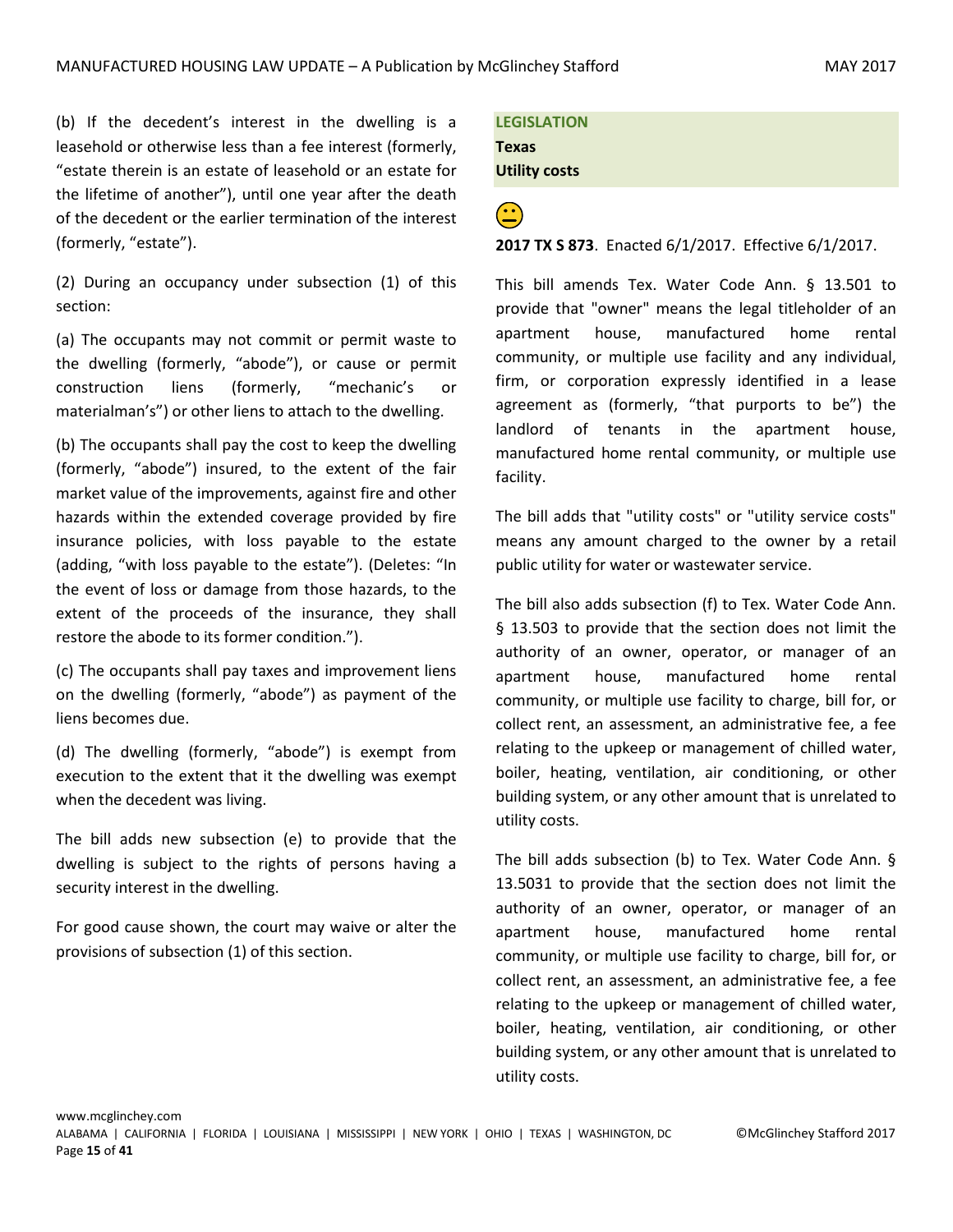The bill amends Tex. Water Code Ann. § 13.505, RESTITUTION (formerly, ENFORCEMENT), to add that, in this section, "overcharge" means the amount, if any, a tenant is charged for submetered or nonsubmetered master metered utility service to the tenant's dwelling unit after a violation occurred relating to the assessment of a portion of utility costs in excess of the amount the tenant would have been charged under this subchapter.

The utility commission has exclusive jurisdiction for violations under this subchapter.

If an apartment house owner, condominium manager, manufactured home rental community owner, or other multiple use facility owner violates a rule of the utility commission regarding utility costs, the person claiming the violation may file a complaint with the utility commission. The utility commission and State Office of Administrative Hearings shall establish an online and telephone formal complaint and hearing system through which a person may file a complaint under this subchapter and may appear remotely for a hearing before the utility commission or the State Office of Administrative Hearings. If the utility commission determines that the owner or condominium manager overcharged a complaining tenant for water or wastewater service from the retail public utility, the utility commission shall require the owner or condominium manager, as applicable, to repay the complaining tenant the amount overcharged.

Nothing in this section limits or impairs the utility commission's enforcement authority under Subchapter K. The utility commission may assess an administrative penalty under Section 13.4151 for a violation of this chapter or of any rule adopted under this chapter.

Formerly, this section provided that, in addition to the enforcement provisions contained in Subchapter K, if an apartment house owner, condominium manager, manufactured home rental community owner, or other multiple use facility owner violates a rule of the utility commission regarding submetering of utility service consumed exclusively within the tenant's dwelling unit or multiple use facility unit or nonsubmetered master metered utility costs, the tenant may recover three times the amount of any overcharge, a civil penalty equal to one month's rent, reasonable attorney's fees, and court costs from the owner or condominium manager. However, an owner of an apartment house, manufactured home rental community, or other multiple use facility or condominium manager is not liable for a civil penalty if the owner or condominium manager proves the violation was a good faith, unintentional mistake.

#### **LEGISLATION**

**Texas Request for assistance**

**2017 TX H 1099**. Enacted 6/1/2017. Effective 9/1/2017.

This bill amends Tex. Prop. Code Ann. § 92.015 to provide that a landlord may not:

(1) prohibit or limit a residential tenant's right to summon police or other emergency assistance based on the tenant's reasonable belief that an individual is in need of intervention or emergency assistance (formerly, "in response to family violence"); or

(2) impose monetary or other penalties on a tenant who summons police or emergency assistance if the assistance was requested or dispatched based on the tenant's reasonable belief that an individual was in need of intervention or emergency assistance (formerly, "in response to family violence").

A provision in a lease is void if the provision purports to:

(1) waive a tenant's right to summon police or other emergency assistance based on the tenant's reasonable belief that an individual is in need of intervention or emergency assistance (formerly, "in response to family violence"); or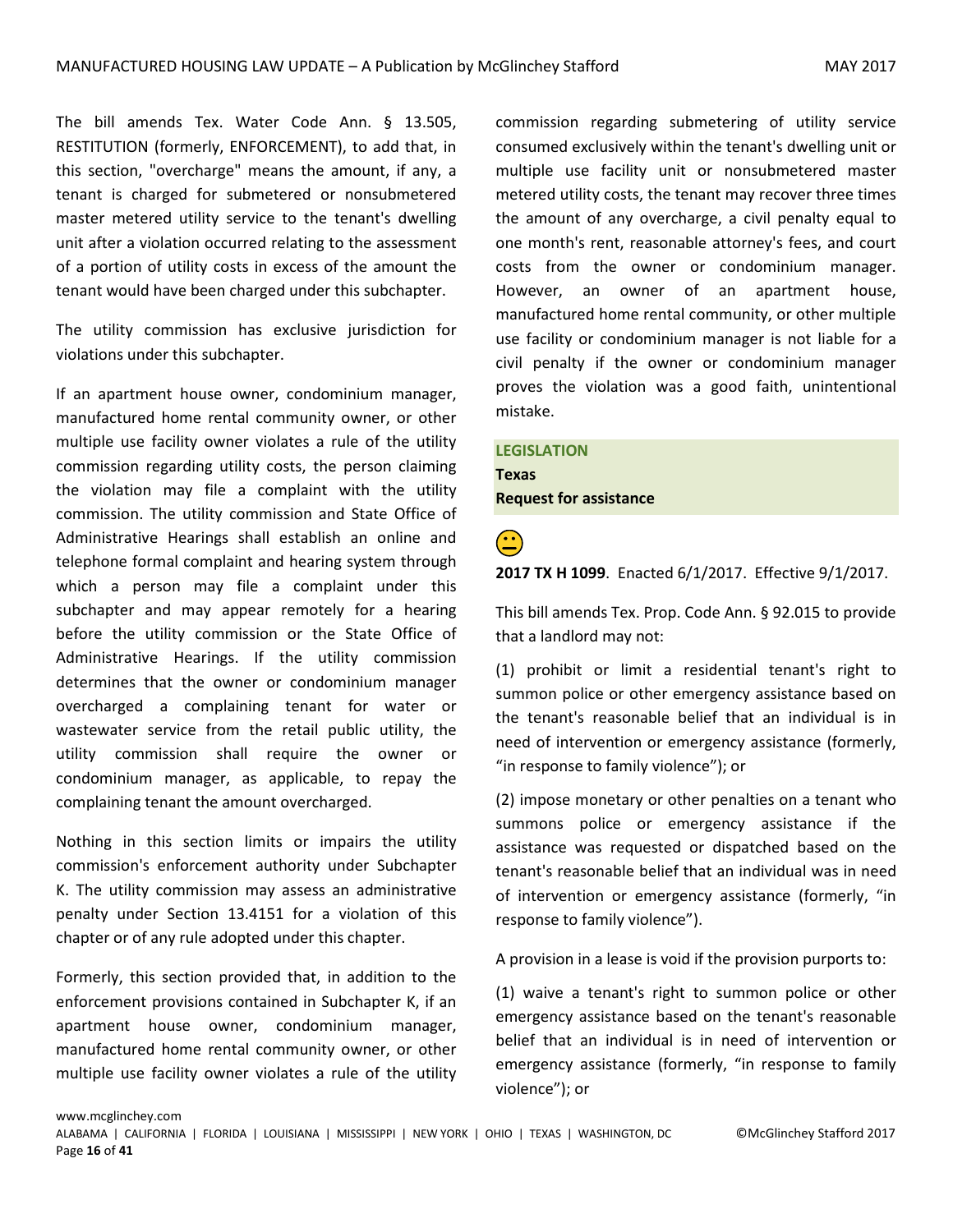(2) exempt any party from a liability or a duty under this section.

The provisions of the bill apply only to a lease entered into or renewed on or after the effective date of the Act. A lease entered into or renewed before the effective date of the Act is governed by the law as it existed immediately before the effective date of the Act, and that law is continued in effect for that purpose.

#### **LEGISLATION**

**Vermont Town of Berlin – Park ordinances**



**2017 VT H 356**. Enacted 5/22/2017. Effective 7/1/2017.

This bill approves amendments to the charter of the Town of Berlin to provide that the town may adopt and enforce ordinances for the purpose of regulating, licensing, and fixing reasonable and necessary license fees for mobile home parks.

#### **DEFAULT SERVICING**

<span id="page-16-0"></span>**CASE LAW**

www.mcglinchey.com

**Bankruptcy – Release of lien** 



*CASE NAME: In re Fierke DATE: 05/03/2017 CITATION: United States Bankruptcy Court, W.D. Michigan. --- B.R. ----. 2017 WL 1740355*

Under the Debtor's Chapter 13 plan, the parties agreed that 21st Mortgage was obligated to "release its lien and provide evidence and/or documentation of such release within 30 days ..." after entry of the Order of Discharge.

Fierke intended to sell the manufactured home promptly after the conclusion of his Chapter 13 case, and had scheduled a closing for March 15, 2017. To facilitate the sale, and before the expiration of the 30-day deadline for releasing the lien, Fierke's counsel asked the lender to release its security interest, but without success. The parties agree that 21st Mortgage did not release its security interest by the February 23, 2017 deadline under the plan. They also agree that Fierke's counsel again contacted the lender on February 27, 2017, reiterating the request. When the lender failed to release the lien as required, Fierke filed a motion for sanctions against 21st Mortgage on March 7, 2017, seeking damages in the amount of \$435.00 (representing additional rent allegedly incurred because of the lender's delay in releasing the lien) and \$500.00 (for attorney's fees). Three days later (and before the March 15 closing), 21st Mortgage released its lien.

The Bankruptcy Court held that, while sluggishness on part of a lender in not promptly releasing its lien within 30 days of completion of debtor's plan payments and entry of a discharge order, as it was required to do by terms of the confirmed plan, was not to be condoned, it did not smack of bad faith, and did not warrant the award of sanctions.

#### **CASE LAW**

**Bankruptcy – Secured claim**

|               | <b>Service Service</b> |  |
|---------------|------------------------|--|
| $\frac{1}{2}$ | ۰,<br>٧                |  |

*CASE NAME: In re Martin DATE: 05/05/2017 CITATION: United States Bankruptcy Court, N.D. Mississippi. Slip Copy. 2017 WL 1839163*

The Debtors filed a Chapter 13 and their plan was confirmed by order of the Court. The Debtors' obligation to Sycamore Bank stemmed from a promissory note payable to the Bank, secured by the Debtors' mobile home and a deed of trust on the land on which the mobile home was located. The Bank was treated as a secured creditor under the plan. The Debtors paid the Bank through their plan, eventually bringing the Bank current as of the date of the original closing of the case. The Bank's debt was a long-term debt contemplated by § 1322(b)(5), so it was not paid in full. Although the Debtors were to bring the Bank current by the end of the

ALABAMA | CALIFORNIA | FLORIDA | LOUISIANA | MISSISSIPPI | NEW YORK | OHIO | TEXAS | WASHINGTON, DC ©McGlinchey Stafford 2017 Page **17** of **41**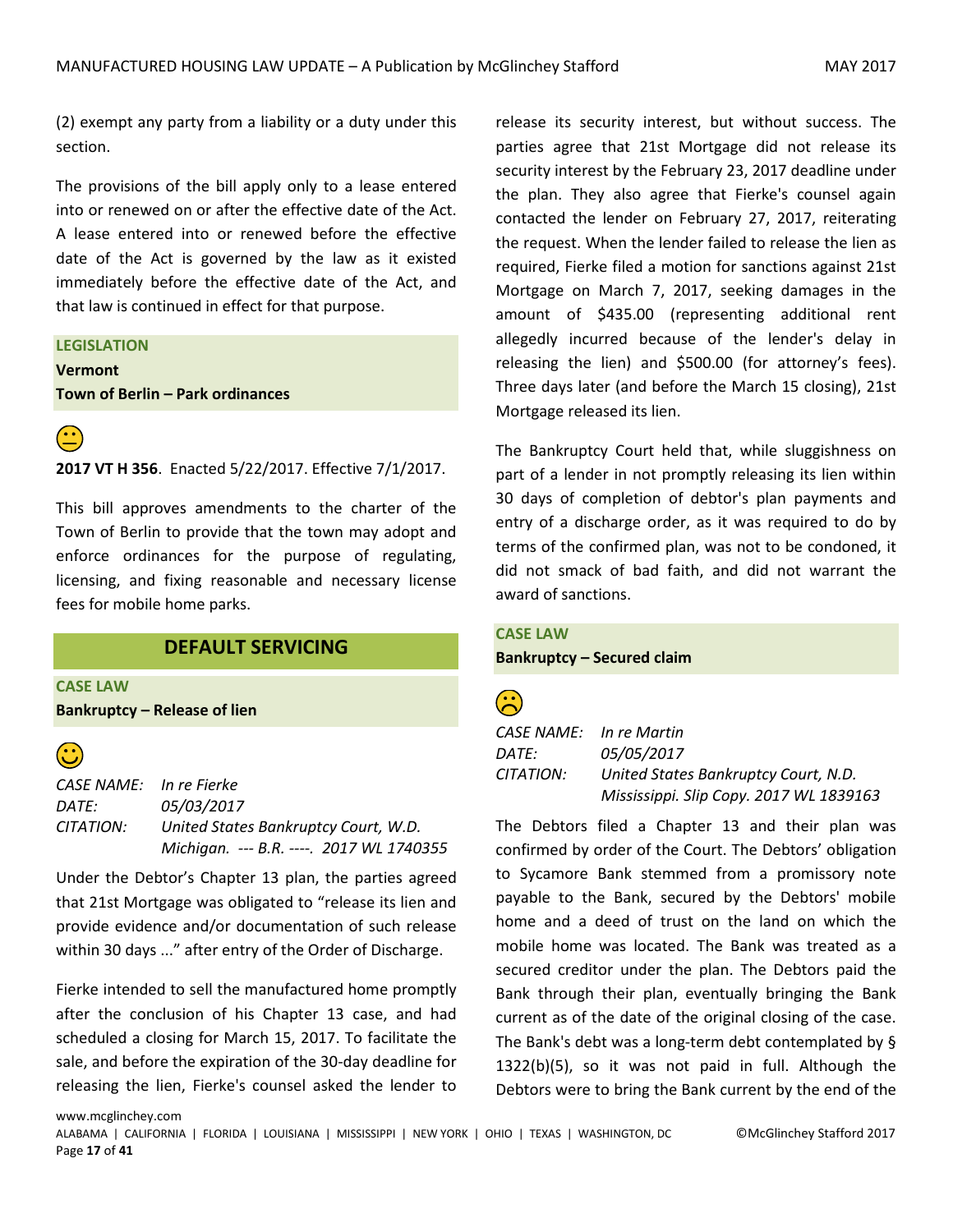plan term (which they did), the remainder of the debt would be paid as and when due under the terms of the loan documents.

After the closing of the bankruptcy case, the Debtors defaulted on their obligations to the Bank, and the Bank foreclosed on its collateral. After the foreclosure sale, there was an unsecured deficiency balance of \$24,875.65. The parties agreed that because the Bank's claim was treated as a long-term debt under § 1322(b)(5), this unsecured deficiency balance was not discharged in the Chapter 13 case.

The Court subsequently reopened the case on the Trustee's request in order to administer settlement proceeds received by debtor Angela Martin. The Bank argued that it should participate pro rata in the distribution of the proceeds of the settlement to unsecured creditors, as its remaining claim was no longer secured. The Bank agreed that if it shared in the distribution, the remainder of its unsecured claim would be deemed discharged.

According to the Court, there was no dispute that if the Trustee had received the proceeds during the original pendency of the case, the Bank would not have been entitled to share in the distribution to unsecured creditors. The Bank did not have an unsecured claim against the Debtors until after the case was discharged and closed. The Bank was scheduled and treated as fully secured through the plan, and it received everything it was entitled to receive under the plan. While the Debtors still owed any deficiency balance remaining under the terms of the original note and security agreement with the Bank, subsequent events could not change the character of the Bank's claim within the bankruptcy case.

At all times during the pendency of the bankruptcy case, from the filing of the petition, through confirmation, completion of the plan payments, and discharge, the Bank maintained a secured claim. The Debtors' obligations to the Bank were not discharged upon entry of the discharge order in this case. The Bank was free to seek collection of its unsecured claim from the Debtors. The other, discharged, unsecured creditors could not, and the proceeds were the only recovery those creditors would receive.

The Court found that the Bank was not entitled to participate in the proposed distribution to unsecured creditors.

#### **CASE LAW**

#### **Partition – Sale of home**

|           | CASE NAME: Simon v. Underwood              |
|-----------|--------------------------------------------|
| DATE:     | 05/19/2017                                 |
| CITATION: | Court of Appeals of Ohio, Second District, |
|           | Champaign County. Slip Copy. 2017 WL       |
|           | 2223055                                    |

Brothers Jay and John Underwood appealed from the decision of the trial court overruling their objections to the report of the Commissioner, which concluded that property devised by their father's Last Will and Testament to them and their sisters as life-tenants-incommon, could not be equitably partitioned between the four siblings.

One of the issues on appeal was the trial court's finding that a manufactured home on one of the parcels was a fixture.

The Brothers contended that the manufactured home was the personal property of John Underwood and should not have been included in the calculation of the Property's value. As support, they presented the certificate of title and the current tax bill for the home.

According to the trial court, a manufactured home is generally considered personal property, unless it is affixed to real property. Once a manufactured home is affixed to real property, Ohio law treats it as part of the real estate. Three elements must be shown before a chattel will be considered a fixture: (1) the chattel must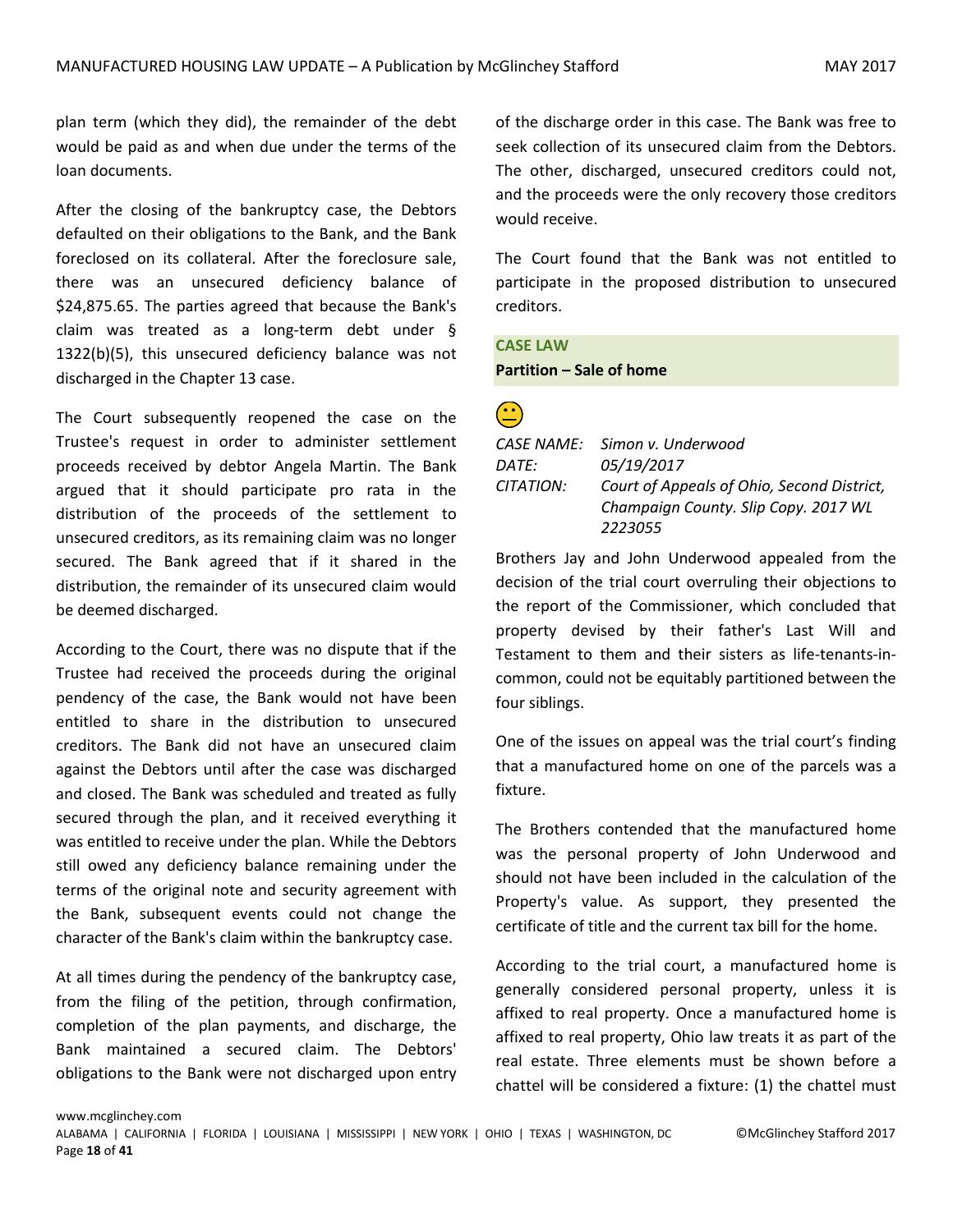be annexed to the realty to some extent; (2) the chattel must be appropriate for the purpose of the realty to which it is attached; and (3) the party making the annexation must intend to make the chattel a permanent part of the realty.

The tax classification of a manufactured home does not control whether it is or is not a fixture. Surrender of the certificate of title is not a necessary prerequisite to a valid fixture being created in the home. Ohio law distinguishes between classification for tax purposes and common law fixture analysis.

The Court found that the record contained ample evidence that John Underwood intended to make the home a permanent part of the property. The Commissioner testified that mobile home sat on a permanent foundation. The Commissioner's report also mentioned that an addition had been made to the home. John Underwood confirmed that the home was affixed to the foundation with hurricane straps and that its wheels had been removed. He also testified that he purchased the home in 1982 and that he had lived in the home for at least 30 years. He also installed a new septic system in 2011 and a new well in 2012. These expenditures were further evidence of intent to make the home a permanent part of the realty.

The appeals court agreed that John intended to make the home a permanent part of the property. The Court further agreed with the trial court that the installation of the septic system and the well, which allowed the home to function as a permanent residence, further supported the conclusion that John intended to make the home a permanent part of the property, and that the septic system and well were also fixtures.

#### **CASE LAW Bankruptcy – Lien avoidance**

 $\widehat{\mathbb{G}}$ 

| CASE NAME: In re Gracy |                                       |
|------------------------|---------------------------------------|
| DATE:                  | 05/24/2017                            |
| CITATION:              | United States Court of Appeals, Tenth |
|                        | Circuit. --- Fed.Appx. ----. 2017 WL  |
|                        | 2274536                               |

Ark Valley Credit Union ("AVCU") appealed the judgment entered against it and in favor of the Trustee in an adversary proceeding in a Chapter 7 bankruptcy case. The primary issue was whether § 58-4214 of the Kansas Manufactured Home Act ("KMHA") is the exclusive means for determining whether a mobile home is a fixture for purposes of the attachment of a security interest or whether a court may also look to Kansas common law to make that determination, as the district court and bankruptcy court did in this case. The earlier cases were also reported in previous issues of the McGlinchey Stafford Manufactured Housing Law Update.

AVCU's primary argument on appeal was that compliance with the KMHA is the exclusive way to change the status of a manufactured home from personal property to a fixture. Under the KMHA, a mobile home is considered a fixture if it is permanently affixed to the real property and its title has been eliminated. Because Debtor did not eliminate the title to his mobile home, AVCU asserted that the home could not be considered a fixture.

The appeals court agreed with the district court that the statute's plain language "does not exclude common law as a means of converting a manufactured home into a fixture; it merely provides a set of conditions under which one can guarantee that a mobile home will be treated as a fixture." The Court therefore saw no reversible error in the district court's determination that the KMHA does not exclude the application of common law to determine whether a manufactured home is a fixture.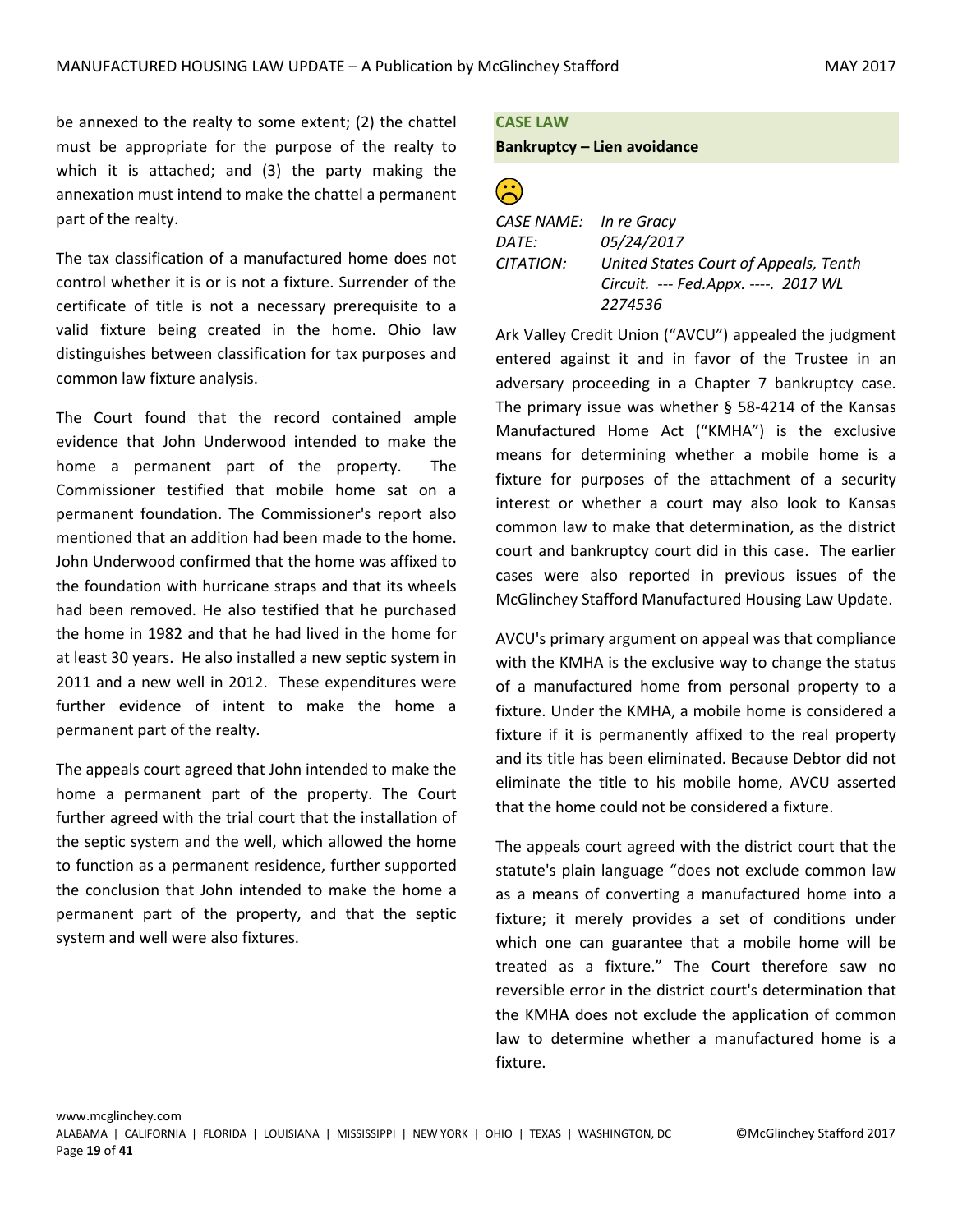AVCU argued in the alternative that the bankruptcy court erred in finding that Debtor's manufactured home was a fixture under the common law test.

The factors for determining whether a manufactured home is personal property or a fixture are: (1) annexation to the realty; (2) adaptation to the use of that part of the realty with which it is attached; and (3) the intention of the party making the annexation. The bankruptcy court found that all of these factors were shown.

AVCU claimed that the manufactured home was not permanently affixed to the realty.

The bankruptcy court noted that the manufactured home was set on piers that were set on concrete slabs and that the home was anchored to the piers and slabs with straps but was not otherwise attached. Although the court recognized that it was plausible that the home could be removed from the ground, it also recognized that courts assess less importance to the annexation factor than they do to the other two factors.

The bankruptcy court found that the land was Debtor's homestead and that he placed his manufactured home on that land to inhabit as his homestead, which he had done for twenty years. The court noted that Debtor "surrounded the home with brick skirting, built a porch and a back patio adjacent to it, and erected a large garage just by it." The Court also noted testimony from a realtor about the value that the manufactured home added to the land if the two were sold together, which also supported the court's conclusion "that the home has been successfully adapted to the use of the realty."

As for intent, the Court concluded that it was clear that Debtor "intended to make the property as a whole his homestead when he moved the manufactured home onto the realty and subsequently made further improvements to it while he continuously lived there over the next 20 years." The court also cited to Debtor's testimony that he "considered it his permanent home"

and that "he intended to encumber it along with his homestead real estate."

Affirmed.

#### **LEGISLATION**

**Nevada Servicemembers - Foreclosure**

 **2017 NV S 33**. Enacted 5/29/2017. Effective immediately.

Chapter 40 of NRS is amended by adding a new, as yet uncodified section to provide that, if a mortgagor or grantor of a deed of trust under a residential mortgage loan is a servicemember or, in certain circumstances, a dependent of a servicemember, a person is generally prohibited from initiating or directing or authorizing another person to initiate a foreclosure sale during any period the servicemember is on active duty or deployment or for a period of 1 year immediately following the end of such active duty or deployment.

In any civil action for a foreclosure sale that is filed against a servicemember or, if applicable, a dependent of a servicemember while the servicemember is on active duty or deployment or during the 1-year period immediately following the end of such active duty or deployment, the court is authorized or required, depending on the circumstances, to stay the proceedings in the action for a certain period or adjust the obligation to preserve the interests of the parties unless the court determines that the ability of the servicemember or dependent to comply with the terms of the obligation secured by the residential mortgage loan is not materially affected by the servicemember's active duty or deployment.

Any such protection against foreclosure only applies to a residential mortgage loan that was secured before the servicemember was called to active duty or deployment.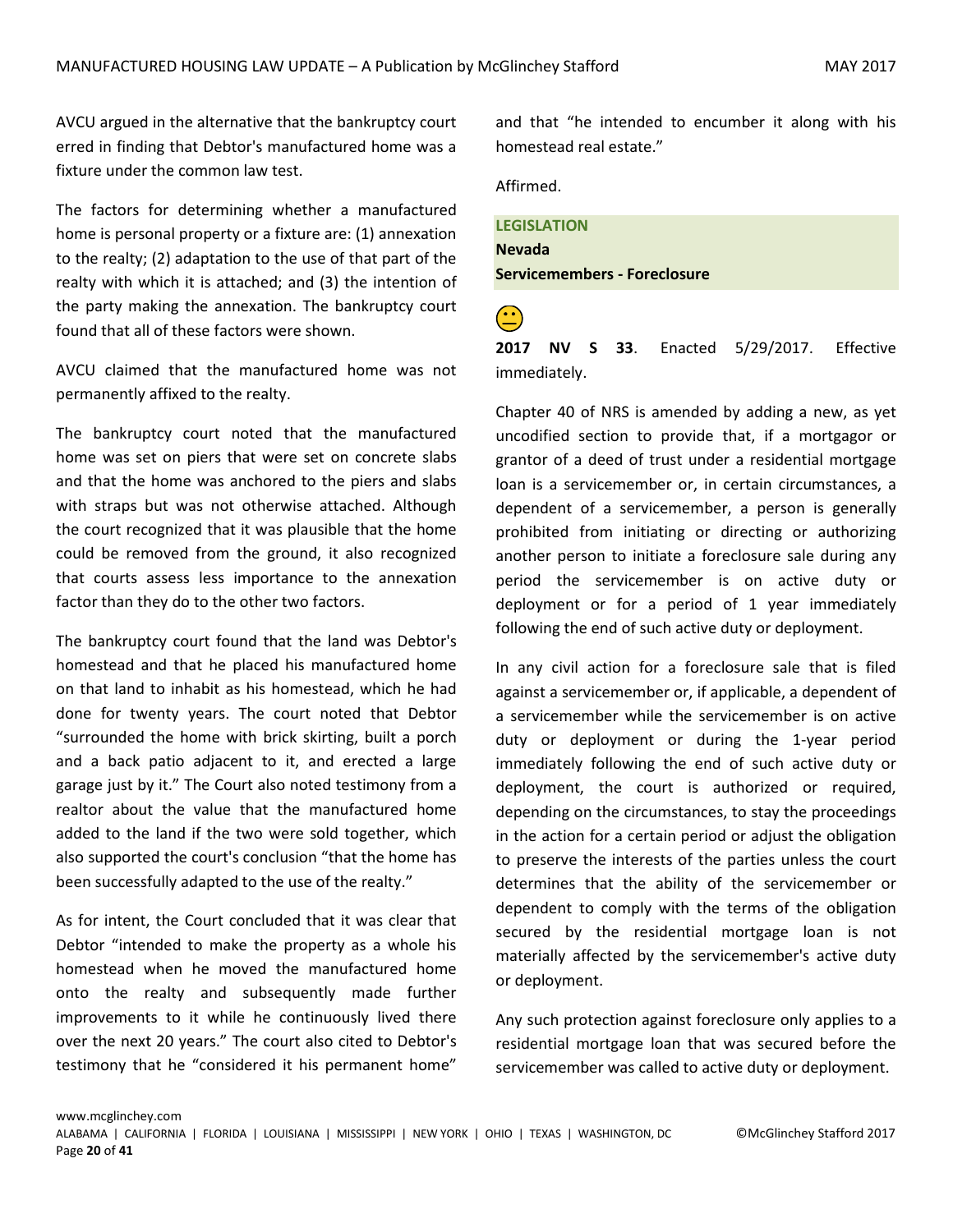Any person who knowingly initiates or directs or authorizes another person to initiate a foreclosure sale in violation of these provisions, other than a trustee who initiates a foreclosure sale pursuant to the direction or authorization of another person, is guilty of a misdemeanor and may be liable for actual damages, reasonable attorney's fees and costs incurred by the injured party. In imposing any such liability and determining whether to reduce such liability, a court is required to take into consideration any due diligence used by the person before he or she initiated or directed or authorized another person to initiate the foreclosure sale.

Any applicable statute of limitations or period within which a servicemember is required to submit proof of service that is prescribed by state law is tolled during the period of protection provided.

### **INSTALLATION**

<span id="page-20-0"></span>**LEGISLATION Alabama Sumter County – Sales tax**



 **2017 AL H 547**. Enacted 5/12/2017. Effective immediately.

This bill enacts new legislation, relating to Sumter County, to levy additional sales and use taxes to be used for the construction, maintenance, and operation of hospital facilities.

The bill provides that the governing body of the county is authorized to levy and impose in the county, in addition to all other taxes of every kind now imposed by law, and to collect as herein provided, a privilege or license tax against the person on account of the business activities and in the amount to be determined by the application of rates against gross sales, or gross receipts, as the case may be, as follows:

Upon every person, firm, or corporation engaged or continuing within the county in the business of selling at retail mobile home set-up materials and supplies including but not limited to steps, blocks, anchoring, cable pipes, and any other materials pertaining thereto an amount equal to one-half percent of the gross proceeds of sale of the mobile home set-up materials and supplies.

The bill also provides that the governing body of the county is authorized to levy and impose excise taxes on the storage, use or other consumption of property in the county on the storage, use or other consumption in the county of any mobile home set-up materials and supplies including but not limited to steps, blocks, anchoring, cable pipes and any other materials pertaining thereto, purchased at retail on or after the effective date of such tax, for storage, use or other consumption in the county at the rate of one-half percent of the sales price of such mobile home set-up materials and supplies as specified above, or the amount of tax collected by the seller, whichever is greater.

### **LEGISLATION Alabama Compliance certificate**

 **2017 AZ S 1218**. Enacted 5/22/2017. Effective 8/9/2017.

Parts of this bill are included under Communities, Installation, Licensing, and Sales and Titling and Perfection.

The bill amends Ariz. Rev. Stat. Ann. § 41-4001, Definitions, to add the definition of "certificate" as a numbered or serialized label or seal that is issued by the director of the department of housing as certification of compliance with Chapter 37 (Housing).

The definition of "Consummation of sale" has been amended to provide that it includes the filing of an affidavit of affixture, if applicable, to the sale.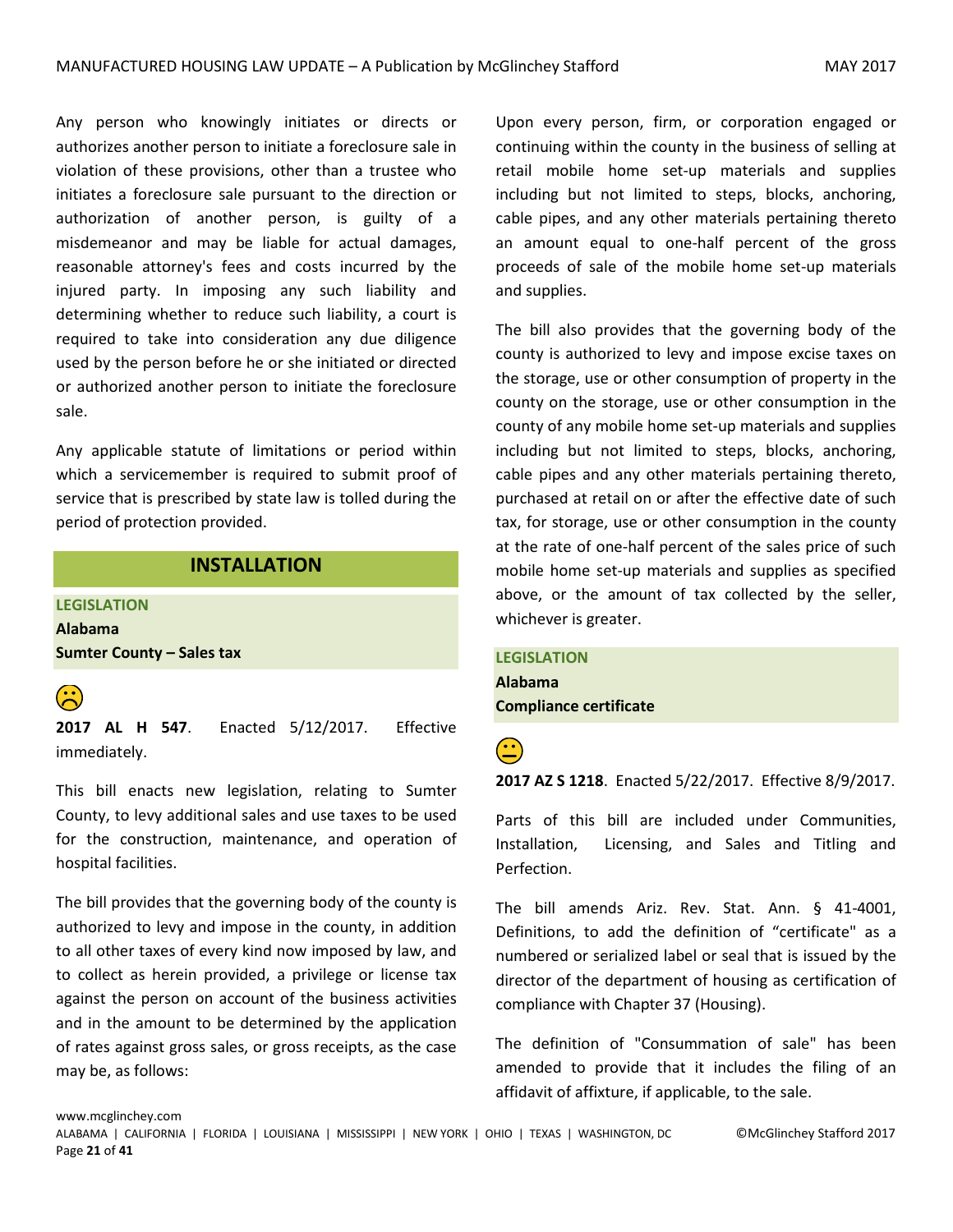The definition of "Factory-built building" has been amended to provide that it:

(a) Means a residential or commercial building that is:

(i) either wholly or in substantial part manufactured at an off-site location and transported for installation or completion, or both, on-site,

(ii) constructed in compliance with adopted codes, standards and procedures,

(iii) installed temporarily or permanently.

(b) does not include a manufactured home, recreational vehicle, panelized building or domestic or light commercial storage building.

The definition of "Insignia of approval" has been deleted.

The definition of "Listing agreement" has been amended to mean a document that contains the name and address of the seller, the year, manufacturer and serial number of the listed unit, the beginning and ending dates of the time period that the agreement is in force, the name of the lender and lien amount, if applicable, the price the seller is requesting for the unit, the commission to be paid to the licensee and the signatures of the sellers and the licensee who obtains the listing.

The bill amends Ariz. Rev. Stat. Ann. § 41-4004, Powers and duties of department; work by unlicensed person; inspection agreement; permit, to provide that the department shall issue a certificate (formerly, authorize affixment of insignia) to indicate compliance with the construction and installation requirements of this article.

The bill repeals Ariz. Rev. Stat. Ann. §§ 41-4021, Office of administration; purpose, which provided that the purpose of the office of administration within the Arizona department of housing is to provide the administrative services necessary to facilitate the operation of the office of manufactured housing, including procedures to ensure compliance with laws and rules relating to this office.

The bill amends Ariz. Rev. Stat. Ann. § 42-15203, Affidavit of affixture, to provide that, if an affidavit of affixture is submitted for recording on a mobile home entering the state for sale or installation, a certificate of compliance or waiver issued by the Arizona Department of Housing (formerly, the office of manufactured housing) is required and shall be submitted with the affidavit of affixture.

**LEGISLATION Indiana Floodway – Permit fee**



**<sup>2</sup>**<br>**2017 IN H 1415**. Enacted 4/26/2017. Effective 7/1/2017.

This bill amends Ind. Code § 14-28-1-26.5 to provide that to obtain a permit for the placement or replacement of a mobile home within a boundary river floodway, a person must pay a nonrefundable minimum fee of ten dollars (\$10) (adding, "minimum").

**LEGISLATION Washington Penalties**

 **2017 WA H 1329**. Enacted 4/14/2017. Effective 7/23/2017.

This bill amends the monetary penalties imposed for infractions relating to mobile and manufactured home installation in Wash. Rev. Code § 43.22A.190.

The bill provides that a person found to have committed an infraction under this chapter may be assessed a monetary penalty of two hundred fifty dollars for the first infraction and not more than one thousand dollars for a second or subsequent infraction. The department of labor and industries shall set by rule a schedule of monetary penalties for infractions imposed under this chapter.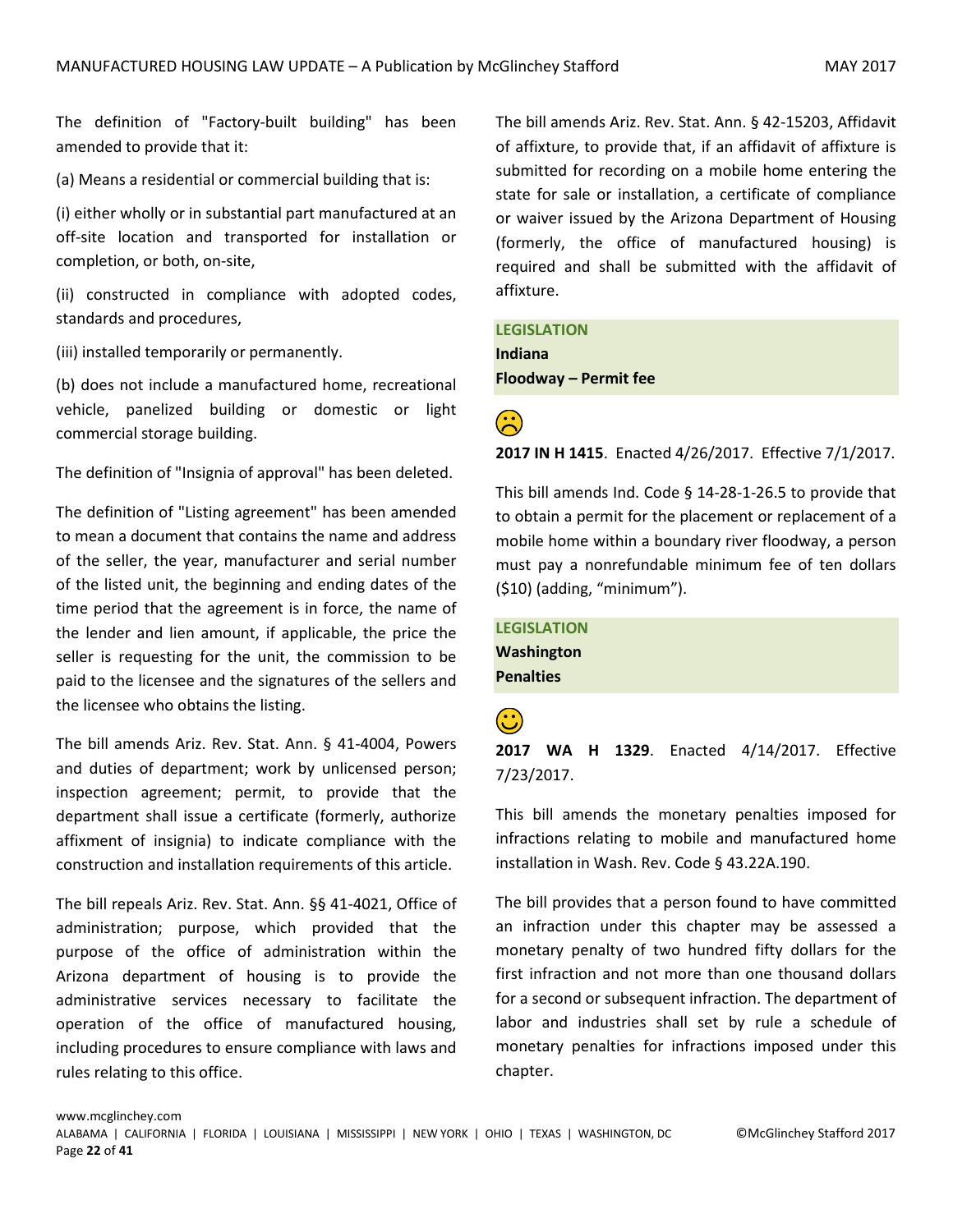Formerly, this section provided that a person found to have committed an infraction under this chapter shall be assessed a monetary penalty of one thousand dollars.

#### **LENDING**

<span id="page-22-0"></span>**LEGISLATION**

**Alabama Small Loan Act** 



**2017 AL H 314**. Enacted 5/24/2017. Effective immediately.

This bill amends the Alabama Small Loan Act to increase the lending authority and further provide for the interest rates; and to provide further for the minimum and maximum term of loans.

The bill amends Ala. Code §§ 5-18-4, 5-18-10, 5-18-13, and 5-18-15 to require a license to engage in the business of lending in amounts of less than one thousand five hundred dollars (\$1,500) (formerly, \$1,000) and contract for, exact or receive, directly or indirectly, on or in connection with any such loan, any charges whether for interest, insurance, compensation, consideration, or expense, which in the aggregate are greater than the interest that the lender would be permitted by law to charge for a loan of money if he were not a licensee under this chapter.

The bill also amends Ala. Code § 5-18-15 to provide for alternate rates of charge. Provides that a licensee may charge an acquisition charge for making the loan in an amount not in excess of 10 percent of the amount of the principal and an installment account handling charge in an amount no greater than the following:

a. Twelve dollars (\$12) per month on any loan of an amount of one hundred dollars (\$100) or more, up to and including the amount of three hundred dollars (\$300).

b. Fourteen dollars (\$14) per month on any loan of an amount in excess of three hundred dollars (\$300), but not more than four hundred dollars (\$400).

c. Sixteen dollars (\$16) per month on any loan of an amount in excess of four hundred dollars (\$400), but not more than five hundred dollars (\$500).

d. Twenty dollars (\$20) per month on any loan of an amount in excess of five hundred dollars (\$500), but not more than one thousand dollars (\$1,000).

e. Twenty-three dollars (\$23) per month on any loan of an amount in excess of one thousand dollars (\$1000), but not more than one thousand two hundred fifty dollars (\$1250).

f. Twenty-six dollars (\$26) per month on any loan of an amount in excess of one thousand two hundred fifty dollars (\$1,250), but not equal to or exceeding one thousand five hundred dollars (\$1,500).

Provided, however, that the scheduled payments are in amounts equal to or greater than forty dollars (\$40) per month, inclusive of the installment account handling charge. The acquisition charge and the installment account handling charge may be calculated for the term of the contract and added to the amount of the principal. The acceptance or payment of charges on loans made under this subsection shall not be deemed to constitute payment, deduction, or receipt thereof in advance nor compounding under this subsection.

The bill adds that the minimum term for repayment of a loan under this subsection is three months. The bill amends the maximum term of any loan made under this subsection to 18 months (formerly, 12 months).

The act applies to loan contracts entered into after the effective date of the act.

The act does not affect loan contracts entered into prior to the effective date of the act.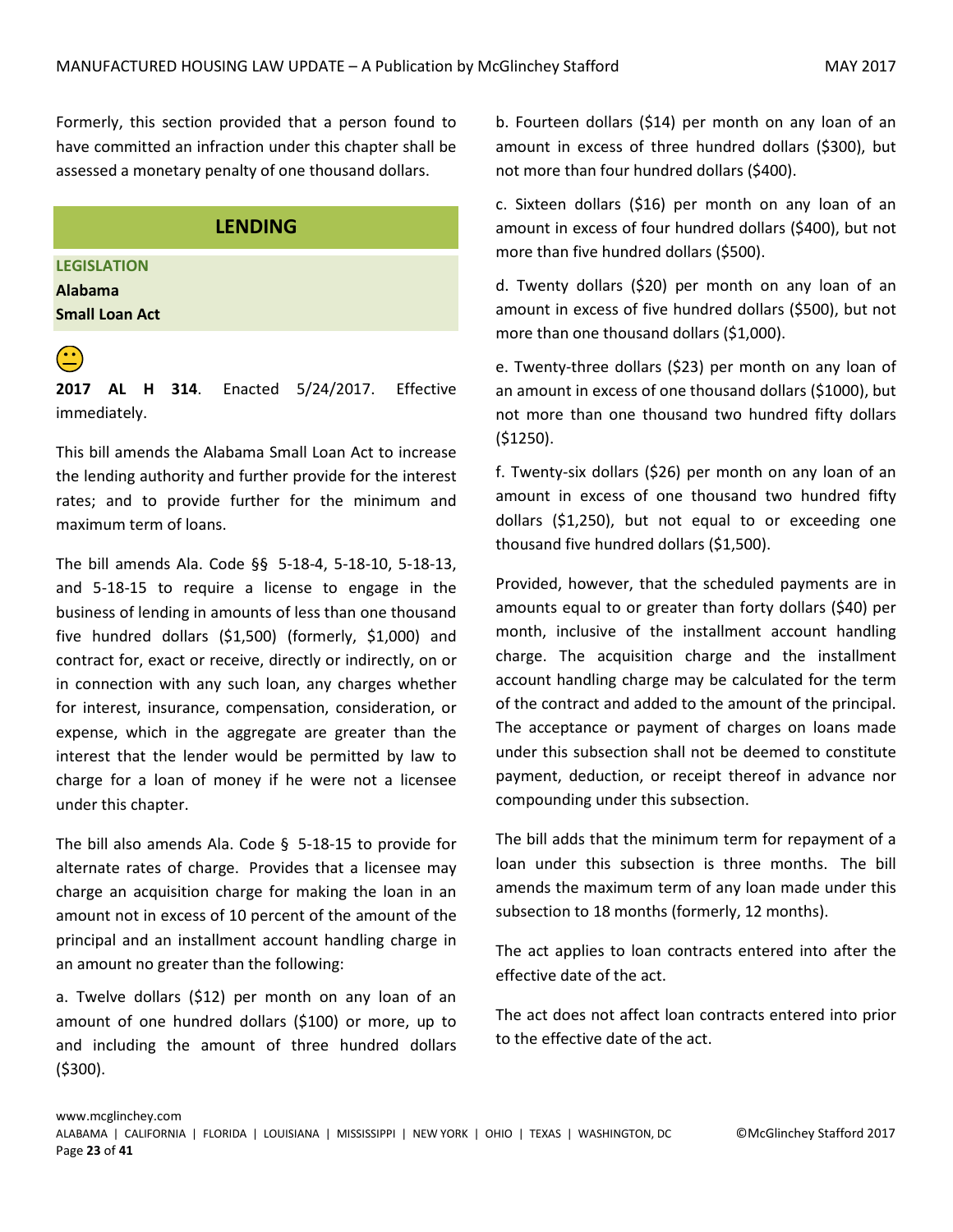**LEGISLATION Georgia**

**Convenience fees** 

# **<sup>2</sup>**<br>**2017 GA H 143**. Enacted 5/1/2017. Effective 6/1/2017.

This bill adds Ga. Code Ann. § 7-1-239.6 to provide that a financial institution or mortgage lender, as such term is defined by Code Section 7-1-1000, may charge a convenience fee provided that such fee is permissible in accordance with Code Section 13-1-15. For purposes of this Code section, the term 'convenience fee' means any additional amount imposed to a consumer at the time of a transaction for the election of making a payment by electronic means. A convenience fee may include, but is not limited to, any fee charged for payment to an account with the assistance of a live representative or agent of the financial institution or mortgage lender, by telephone, using a voice response unit, or other electronic means. A convenience fee does not include a discount offered by a lender or merchant to a person for payment by cash, check, or similar means.

#### **LEGISLATION**

www.mcglinchey.com

**Iowa**

**Unlicensed loans – Fees and charges** 



 **2017 IA S 502**. Enacted 5/11/2017. Effective 7/1/2017.

This bill amends Iowa Code § 537.2301 by adding a new subsection (2A) to provide that supervised loan made by a person who is not authorized to make supervised loans shall be void and the consumer is not obligated to pay either the amount financed or the finance charge. If the consumer has paid any part of the amount financed or the finance charge, the consumer has a right to recover the payment from the person in violation of subsection 2 or from an assignee of that person's rights who undertakes direct collection of payments or enforcement of rights arising from the debt. With respect to violations arising from loans made pursuant to open-end credit, no action pursuant to this subsection may be brought more than two years after the violation occurred. With respect to violations arising from other loans, no action pursuant to this subsection may be brought more than one year after the due date of the last scheduled payment of the agreement pursuant to which the charge was paid.

The bill amends Iowa Code § 537.2501 by providing that in addition to the permitted finance charge, a creditor may contract for and receive a surcharge as provided for in section 554.3512 for a dishonored check, draft, or order that was accepted as payment for a consumer credit transaction payment. The surcharge shall not be assessed against the maker if the reason for the dishonor of the instrument is that the maker has stopped payment pursuant to section 554.4403.

The bill also adds that a creditor may contract for and receive credit reporting charges.

Iowa Code § 537.2502, Delinquency charges, has been amended to provide that, with respect to a consumer credit transaction not pursuant to an open-end credit arrangement and other than a consumer lease or consumer rental purchase agreement, the parties may contract for a delinquency charge on any installment not paid in full within ten days after its due date, as originally scheduled or as deferred, in an amount as follows:

a. For a precomputed transaction, an amount not exceeding the greater of either of the following:

(1)Five percent of the unpaid amount of the installment, or a maximum of thirty (formerly, twenty) dollars.

(2)The deferral charge that would be permitted to defer the unpaid amount of the installment for the period that it is delinquent.

b. For an interest-bearing transaction, an amount not exceeding five percent of the unpaid amount of the installment, or a maximum of thirty (formerly, fifteen) dollars.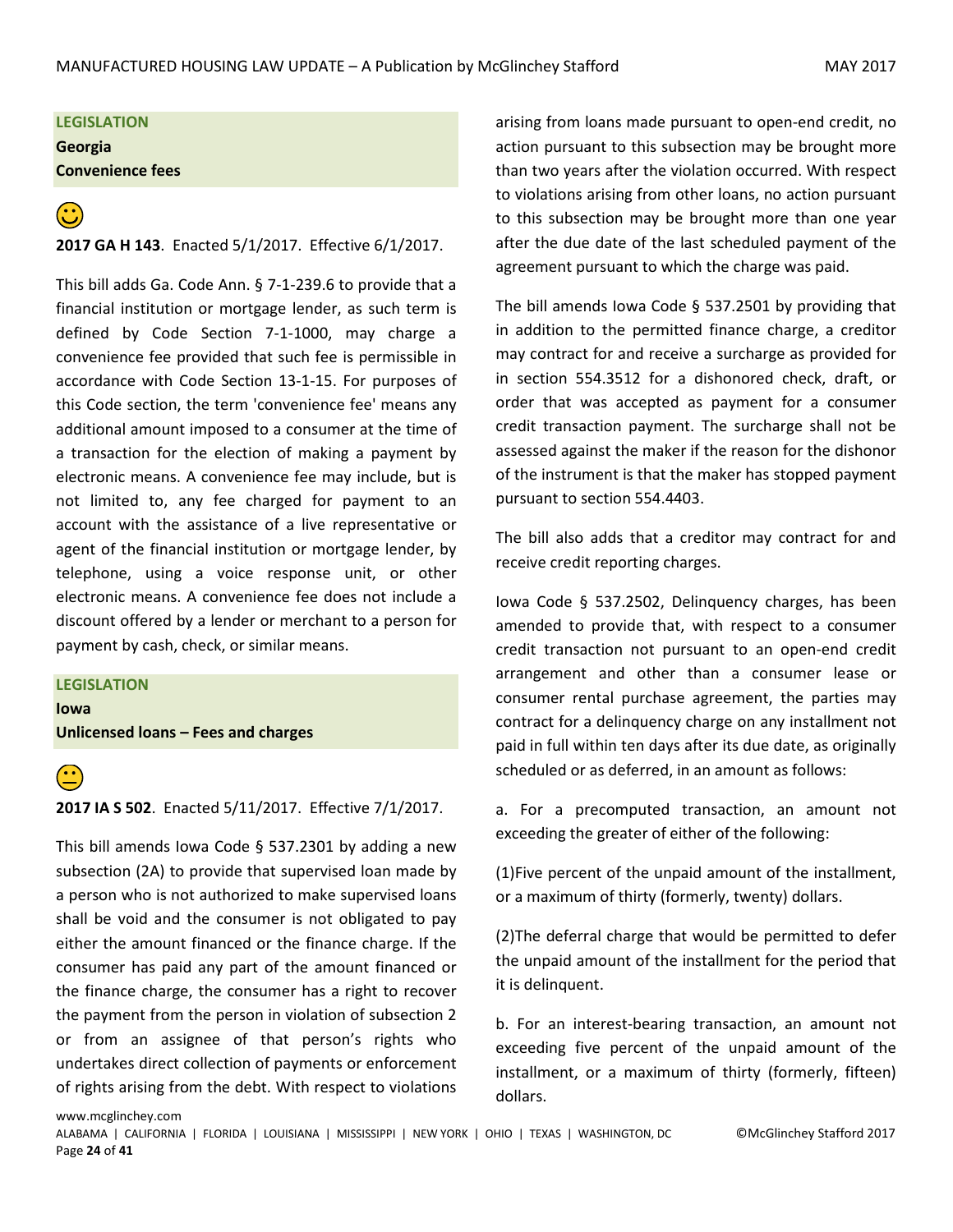The bill amends Iowa Code § 537.5201 to provide that, if a creditor has contracted for or received a charge in excess of that allowed by the chapter, or if a consumer is entitled to a refund and a person liable to the consumer refuses to make a refund within a reasonable time after demand, the consumer may recover from the creditor or the person liable, in an action other than a class action, the excess charge or refund and a penalty in an amount determined by the court not less than two hundred dollars (formerly, \$100) or more than two thousand dollars (formerly, \$1,000).

The bill amends Iowa Code § 537.5203, Civil liability for violation of disclosure provisions, to provide that, except as otherwise provided in this section, a creditor who, in violation of the provisions of the Truth in Lending Act other than its provisions concerning advertising of credit terms, fails to disclose information to a person entitled to the information under this chapter is liable to that person, in other than a class action, in an amount equal to the sum of the following:

a. Twice the amount of the finance charge in connection with the transaction, but the liability pursuant to this paragraph shall be not less than two hundred dollars (formerly, \$100) or more than two thousand dollars (formerly, \$1,000).

b. In the case of a successful action to enforce the liability under paragraph a, the costs of the action together with reasonable attorney's fees as determined by the court.

Amendments have been made to Iowa Code § 537.6113 to provide that the administrator may bring a civil action against a person to recover a civil penalty of no more than ten thousand dollars (formerly, \$5,000) for repeatedly and intentionally violating Chapter 537, the Consumer Credit Code.

The bill amends Iowa Code § 537.6203 to provide that a person required to file notification shall pay to the administrator an annual fee of fifty dollars (formerly, \$10).

Also, in addition to the penalties provided by section 537.6113, subsection 3, the administrator may collect a charge, established by rule, not exceeding seventy-five dollars (formerly, \$25) from each person required to pay fees under this section who fails to pay the fees in full within thirty days after they are due.

**LEGISLATION Iowa Deferral** 

**<sup>2</sup>**<br>**2017 IA S 503**. Enacted 5/11/2017. Effective 7/1/2017.

This bill amends Iowa Code § 537.2503 by adding a new subsection to provide that, with respect to an interestbearing consumer credit transaction not pursuant to an open-end credit arrangement and other than a consumer lease or consumer rental purchase agreement, the parties to the transaction may agree in writing to a deferral of all or part of one or more unpaid installments in addition to any interest accrued pursuant to the terms of the consumer credit transaction. The creditor may make at the time of deferral and receive at that time or at any time thereafter a deferral charge which shall not exceed thirty dollars per deferred installment.

**LEGISLATION Maryland Disclosures** 

**2017 MD S 392.** Enacted 5/4/2017. Effective 7/1/2017.

This bill is for the purpose of providing that a certain disclosure provided by a lender to a borrower in compliance with a certain federal law shall satisfy certain disclosure requirements under certain provisions of law governing certain closed end credit loans secured by a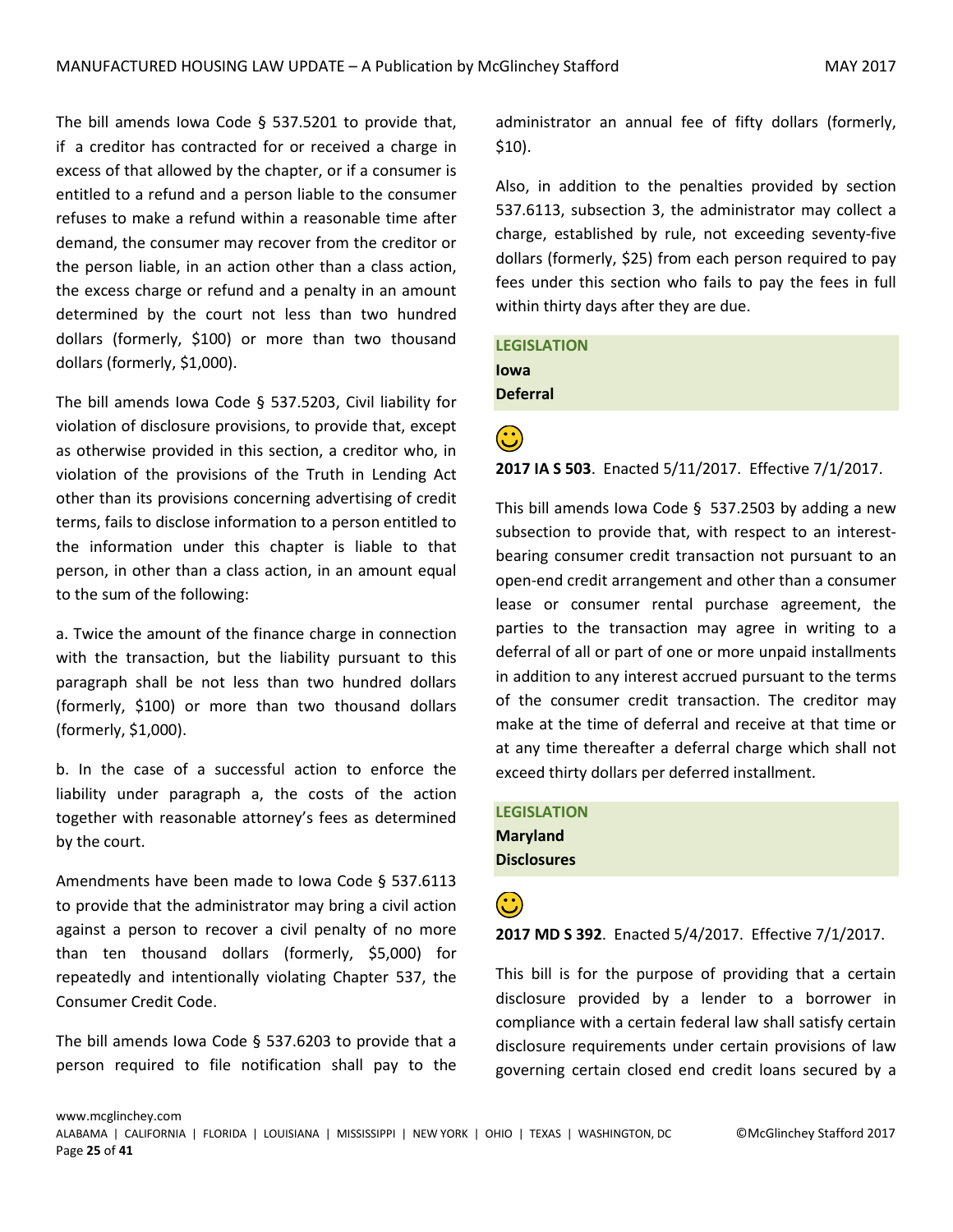first mortgage or first deed of trust on residential real property.

The bill requires the Commissioner of Financial Regulation to monitor certain federal requirements and notify the Governor and the General Assembly if the Commissioner makes a certain determination.

The bill amends Md. Code Ann., Com. Law § 12-125 (under Subtitle 1, Interest and Usury) to provide that a disclosure provided by a lender who offers to make or procure a loan secured by a first mortgage or first deed of trust on a 1- to 4-family home to be occupied by the borrower in compliance with 12 C.F.R. § 1026.37 shall satisfy the requirements of this subsection.

A notice sent to a borrower where any of the provisions of the financing agreement are subject to change or determination after its execution in compliance with 12 C.F.R. § 1026.37 also satisfy the requirements of the appropriate subsection.

The bill makes the same amendments to Md. Code Ann., Com. Law § 12-1022 (under Subtitle 10—Credit Grantor Closed End Credit Provisions).

**LEGISLATION**

**New Mexico Bank Installment Loan Act - Small Loan Act** 



 **2017 NM H 347**. Enacted 4/6/2017. Effective 1/1/2018.

This bill amends N.M. Stat. Ann. §§ 56-8-9 and 58-7-3 to provide that a loan in an amount equal to five thousand dollars (\$5,000) or less shall be made only pursuant to the New Mexico Bank Installment Loan Act of 1959 or the New Mexico Small Loan Act of 1955.

The bill amends N.M. Stat. Ann. § 58-7-6 to provide that if there are insufficient funds to pay a check or other type of debit on the date of presentment by the lender, a check or debit authorization request shall not be

presented to a financial institution by a lender for payment more than one time unless the consumer agrees in writing, after a check or other type of debit has been dishonored, to one additional presentment or deposit.

The bill amends N.M. Stat. Ann. § 58-7-7 to provide that no lender other than a federally insured depository institution shall make a loan pursuant to the New Mexico Bank Installment Loan Act of 1959 if a loan has an initial stated maturity of less than one hundred twenty days.

No lender other than a federally insured depository institution shall make a loan pursuant to the New Mexico Bank Installment Loan Act of 1959 unless the loan is repayable in a minimum of four substantially equal installment payments of principal and interest.

No lender, other than a federally insured depository institution, shall make a loan pursuant to the New Mexico Bank Installment Loan Act of 1959 that has an annual percentage rate greater than one hundred seventy-five percent, calculated pursuant to 12 CFR Part 1026, known as "Regulation Z"."

N.M. Stat. Ann. § 58-7-8 has been amended to provide that a violation of the New Mexico Bank Installment Loan Act of 1959 constitutes an unfair or deceptive trade practice pursuant to the Unfair Practices Act.

The bill amends N.M. Stat. Ann. § 58-15-5 to provide that, in addition to other fees provided, at the time of issuance of original license and each annual renewal thereof, the licensee for each licensed office shall pay to the director as an additional fee for the period covered by the license the sum of two hundred dollars (\$200), which fee shall be deposited into the financial literacy fund.

The bill also amends N.M. Stat. Ann. § 58-15-10.1, concerning licensee reporting requirements.

The bill amends N.M. Stat. Ann. § 58-15-17 to provide that every licensee shall, at the time a loan is made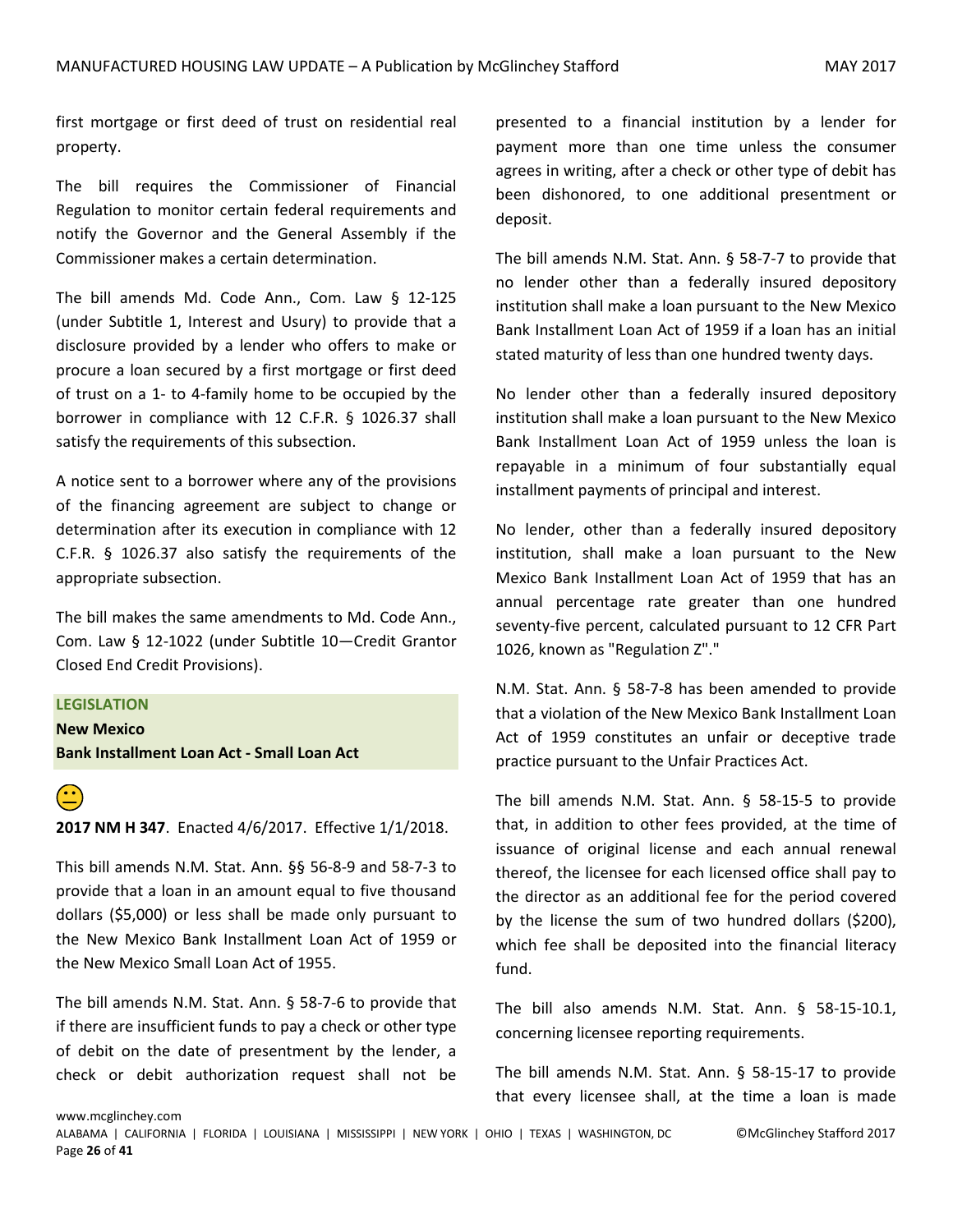within the provisions of the New Mexico Small Loan Act of 1955, deliver to the borrower or, if there are two or more borrowers on the same obligation, to one of them, a statement in English or Spanish, as required by federal law (formerly, requested by the borrower), on which shall be printed a copy of Section 58-15-14.1 NMSA 1978 and that discloses in clear and distinct terms certain specified information.

The bill provides that no lender shall make a loan pursuant to the New Mexico Small Loan Act of 1955 if a loan has an initial stated maturity of less than one hundred twenty days.

No lender shall make a loan pursuant to the New Mexico Small Loan Act of 1955 unless the loan is an installment loan.

No lender shall make a loan pursuant to the New Mexico Small Loan Act of 1955 unless the loan is repayable in a minimum of four substantially equal installment payments of principal and interest.

No lender shall make a loan pursuant to the New Mexico Small Loan Act of 1955 that has an annual percentage rate greater than one hundred seventy-five percent, calculated pursuant to 12 CFR Part 1026, known as "Regulation Z"."

The bill also adds new sections to provide that if there are insufficient funds to pay a check or other type of debit on the date of presentment by the licensee, a check or debit authorization request shall not be presented to a financial institution by a licensee for payment more than one time unless the consumer agrees in writing, after a check or other type of debit has been dishonored, to one additional presentment or deposit.

A licensee shall not charge a consumer for fees, interest or charges of any kind other than those permitted pursuant to Sections 58-15-16 and 58-15-20 NMSA 1978."

For each installment loan made pursuant to the New Mexico Small Loan Act of 1955, a lender shall report to a consumer reporting agency the terms of the loan and the borrower's performance pursuant to those terms.

#### **LEGISLATION**

**New York Manufactured home replacement program** 

 **2017 NY S 2006**. Enacted 4/20/2017. Effective immediately.

This bill provides that, notwithstanding any other provision of law, the housing trust fund corporation shall provide, for the purposes of the mobile and manufactured home replacement program, a sum not to exceed one million dollars for the fiscal year ending March 31, 2018.

Eligible units of local government or not-for-profit corporations with substantial experience in affordable housing, may apply to administer local programs to replace dilapidated mobile or manufactured homes that are sited on land owned by the homeowner with new manufactured, modular or site built homes. All replacement homes shall be energy star rated for energy efficiency. The total contract pursuant to any one eligible applicant in a specified region may not exceed five hundred thousand dollars. The corporation shall authorize the eligible applicant to spend seven and onehalf percent of the contract amount for approved planning and costs associated with administering the program. The contract shall provide for completion of the program within a reasonable period, as specified therein, which shall not exceed four years from commencement of the program. Upon request, the corporation may extend the term of the contract for up to an additional one year period for good cause shown by the eligible applicant.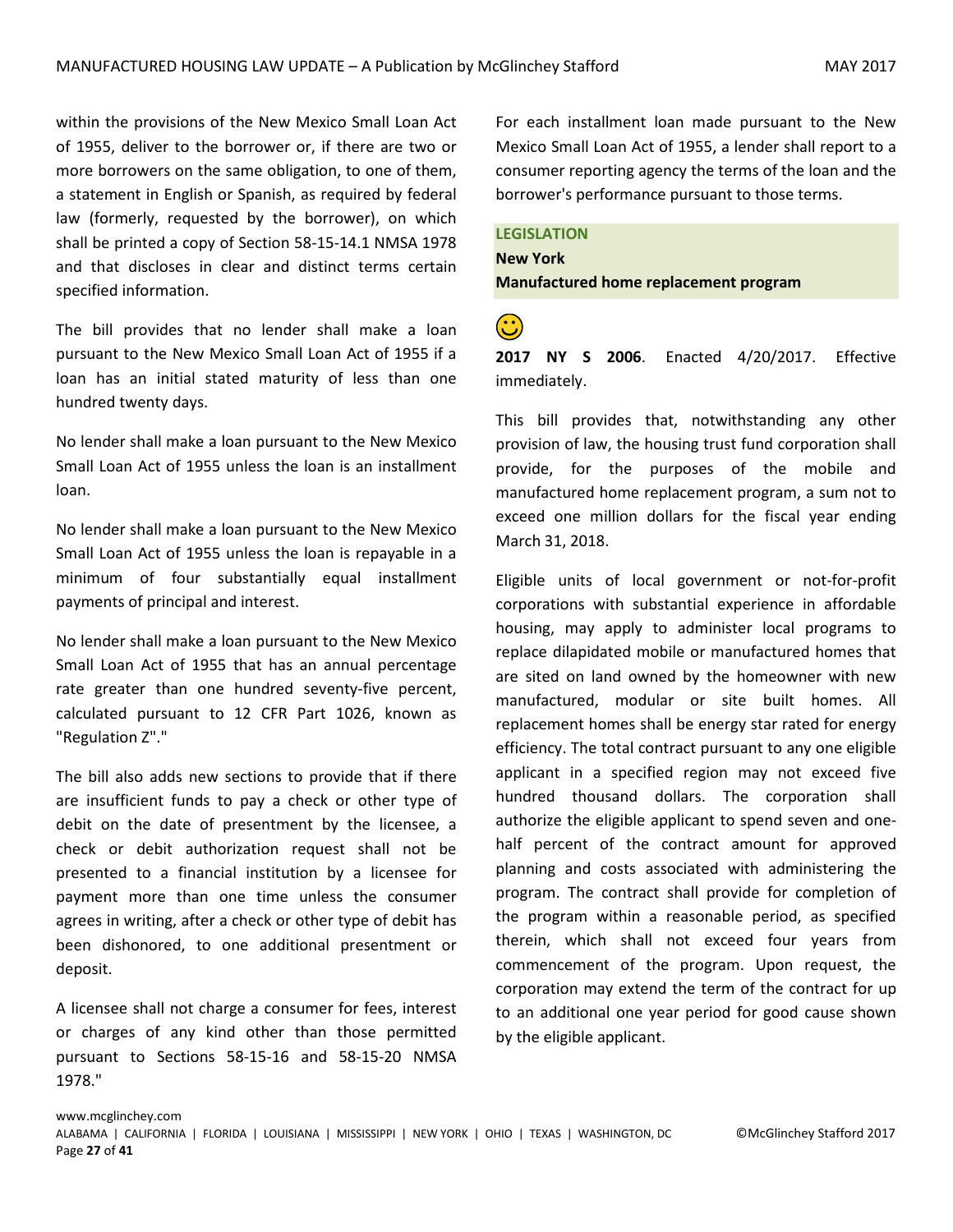An eligible property must be the primary residence of the homeowner with a total household income that does not exceed eighty percent of area median income for the county in which a project is located as calculated by the United States department of housing and urban development. Funds shall be made available for relocation assistance to eligible property owners who are unable to voluntarily relocate during the demolition and construction phases of the project. The cost of demolition and removal shall be an eligible use within the program. The total payment to replace a mobile or manufactured home pursuant to any one eligible property shall not exceed one hundred thousand dollars and provide for completion not to exceed four years.

Financial assistance to property owners shall be one hundred percent grants in the form of deferred payment loans (DPL). A ten year declining balance lien in the form of a note and mortgage, duly filed at the county clerk's office, will be utilized for replacement projects. No interest or payments will be required on the DPL unless the property is sold or transferred before the regulatory term expires. In such cases funds will be recaptured from the proceeds of the sale of the home, on a declining balance basis, unless an income-eligible immediate family member accepts ownership of, and resides in the home for the remainder of the regulatory term.

Notwithstanding any other provision of law, and subject to approval of the New York state director of the budget, the board of directors of the state of New York mortgage agency shall authorize the transfer to the housing trust fund corporation, for the purposes of carrying out the provisions of the mobile and manufactured home replacement program, a total sum not to exceed one million dollars, such transfer to be made from (i) the special account of the mortgage insurance fund created pursuant to section 2429-b of the public authorities law, in an amount not to exceed the actual excess balance in the special account of the mortgage insurance fund, as determined and certified by the state of New York mortgage agency for the fiscal year 2016-2017 in

www.mcglinchey.com

accordance with section 2429-b of the public authorities law, if any, and/or (ii) provided that the reserves in the project pool insurance account of the mortgage insurance fund created pursuant to section 2429-b of the public authorities law are sufficient to attain and maintain the credit rating (as determined by the state of New York mortgage agency) required to accomplish the purposes of such account, the project pool insurance account of the mortgage insurance fund, such transfer to be made as soon as practicable but no later than March 31, 2018.

#### **LICENSING**

#### <span id="page-27-0"></span>**LEGISLATION Arizona**

**Manufacturers – Dealer – Salespersons - Installers**

 **2017 AZ S 1218**. Enacted 5/22/2017. Effective 8/9/2017.

Parts of this bill are included under Communities, Installation, Licensing, and Sales.

The bill amends Ariz. Rev. Stat. Ann. § 41-4025, Qualifications and requirements for license, to provide that, before the issuance of an installer license, the qualifying party shall also provide the department with evidence of successful completion of the online installer course that is administered by the manufactured housing educational institute and proof of three years of practical or field experience or training that is deemed acceptable by the department.

The bill amends Ariz. Rev. Stat. Ann. § 41-4026, Issuance of a license (for a manufacturer, dealer, broker, salesperson or installer), to provide that, on receipt by the director of the nonrefundable fee required by this article and an application furnishing complete information as required by the director and on the applicant taking and passing the applicable examination required by section 41-4025, the director shall issue a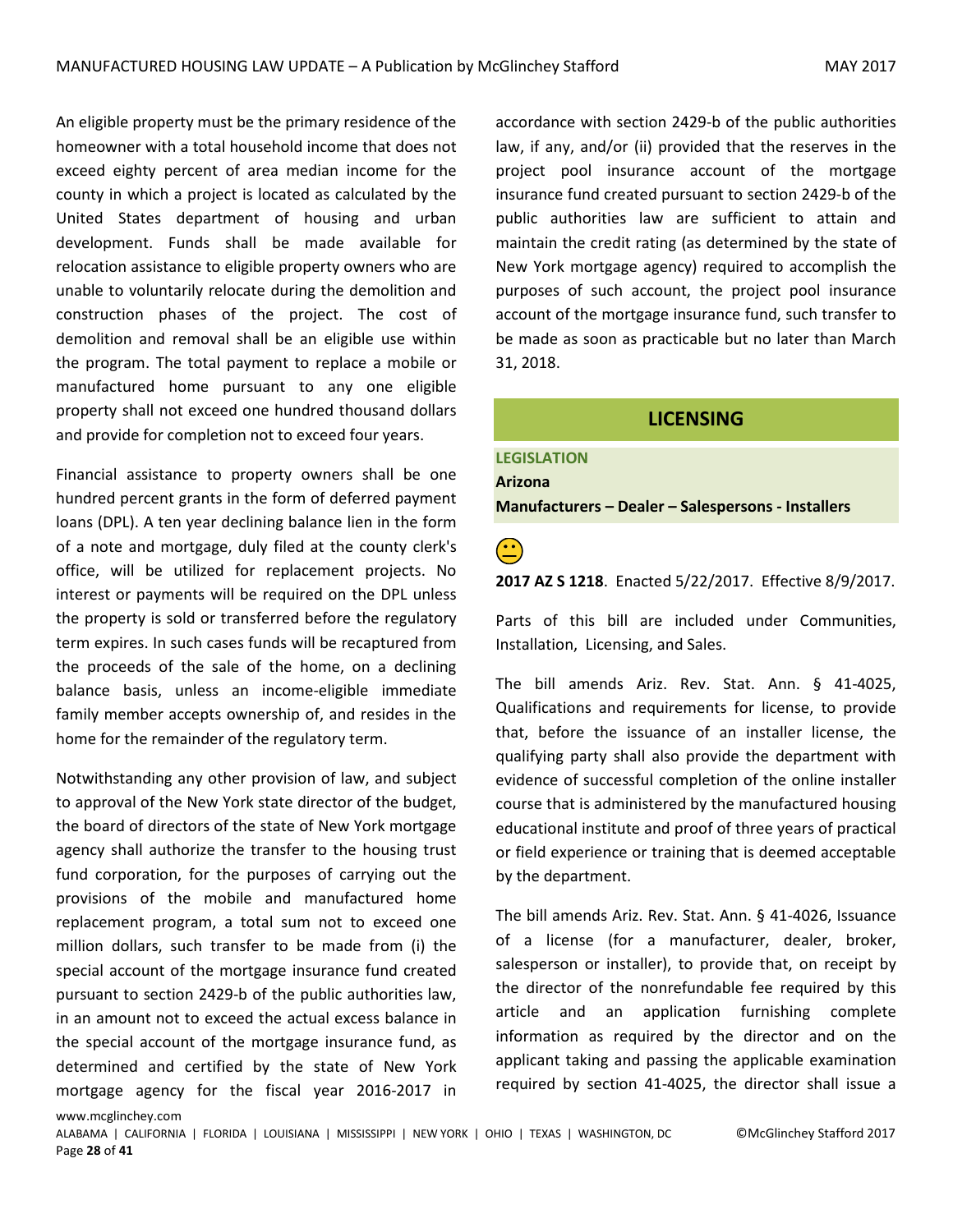conditional license (adding, "conditional") to the applicant, pending completion of the background analysis, permitting the applicant to engage in business pursuant to this article for one year.

Depending on the results of the background analysis, the director may either revoke the conditional license or deem the license as granted without further condition (formerly, this read: On completion of the background analysis, the director may issue either a permanent or a probationary license, depending on the results of the background analysis).

The bill deletes the provision requiring that a license card be carried by the person doing the work away from the premises where the license is posted.

The bill amends Ariz. Rev. Stat. Ann. § 41-4039, Grounds for disciplinary action, to provide that such grounds exist where a salesperson acts beyond the scope of activity authorized by the salesperson's license classification of the employing dealer.

Ariz. Rev. Stat. Ann. § 41-4048, Violation; classification; penalty, as amended, now provides that;

A. A person required to be licensed pursuant to this article may not sell or offer to sell in this state any manufactured home, or factory-built building (deleting, "or subassembly") unless the proper state certificate (formerly, "insignia") or HUD label is affixed to such unit.

B. A person required to be licensed pursuant to this article may not manufacture for delivery, sell or offer to sell in this state any manufactured home, or factory-built building (deleting, "or subassembly") unless the unit and its components, systems and appliances have been constructed and assembled in accordance with the standards and rules adopted pursuant to this chapter.

C. A person shall not occupy or otherwise use a mobile home that has been brought into this state or move a mobile home from one mobile home park in this state to another mobile home park in this state unless it meets

the standards adopted pursuant to this chapter and displays the proper state certificate (formerly, "insignia"). A mobile home that is rehabilitated in accordance with rehabilitation rules adopted by the department and receives a certificate (formerly, "an insignia of approval") shall be deemed by a county or municipality to be acceptable for relocation into an existing mobile home park. This subsection does not apply to a person bringing a mobile home into this state as a tourist.

D. A person shall not advertise or offer for sale a mobile home that has been brought into this state unless it meets the standards adopted pursuant to this chapter and displays the proper state certificate (formerly, "insignia").

E. A person may not remove or cause to be removed a certificate (formerly, "an insignia of approval") or a notice of violation without prior authorization of the department.

L. In addition to any other obligations imposed by law or contract during the term of a listing agreement, a licensee who has agreed to act as an agent to offer a mobile home, manufactured home or factory-built building (adding, "mobile home," "or factory-built building") for sale shall promptly submit all offers to purchase the listed unit from any source to the client. The offers shall be in writing and signed and dated by the party making the offer and the client on receipt. A copy of the executed document shall be maintained as part of the record of sales.

#### **LEGISLATION**

**Maine Mortgage loan servicers**

 **2017 ME S 444**. Enacted 5/30/2017. Effective 9/19/2017 (projected).

This bill adds Me. Stat. tit. 9-A, § 1-301, sub-§17 to provide that "Creditor" includes a mortgage loan servicer.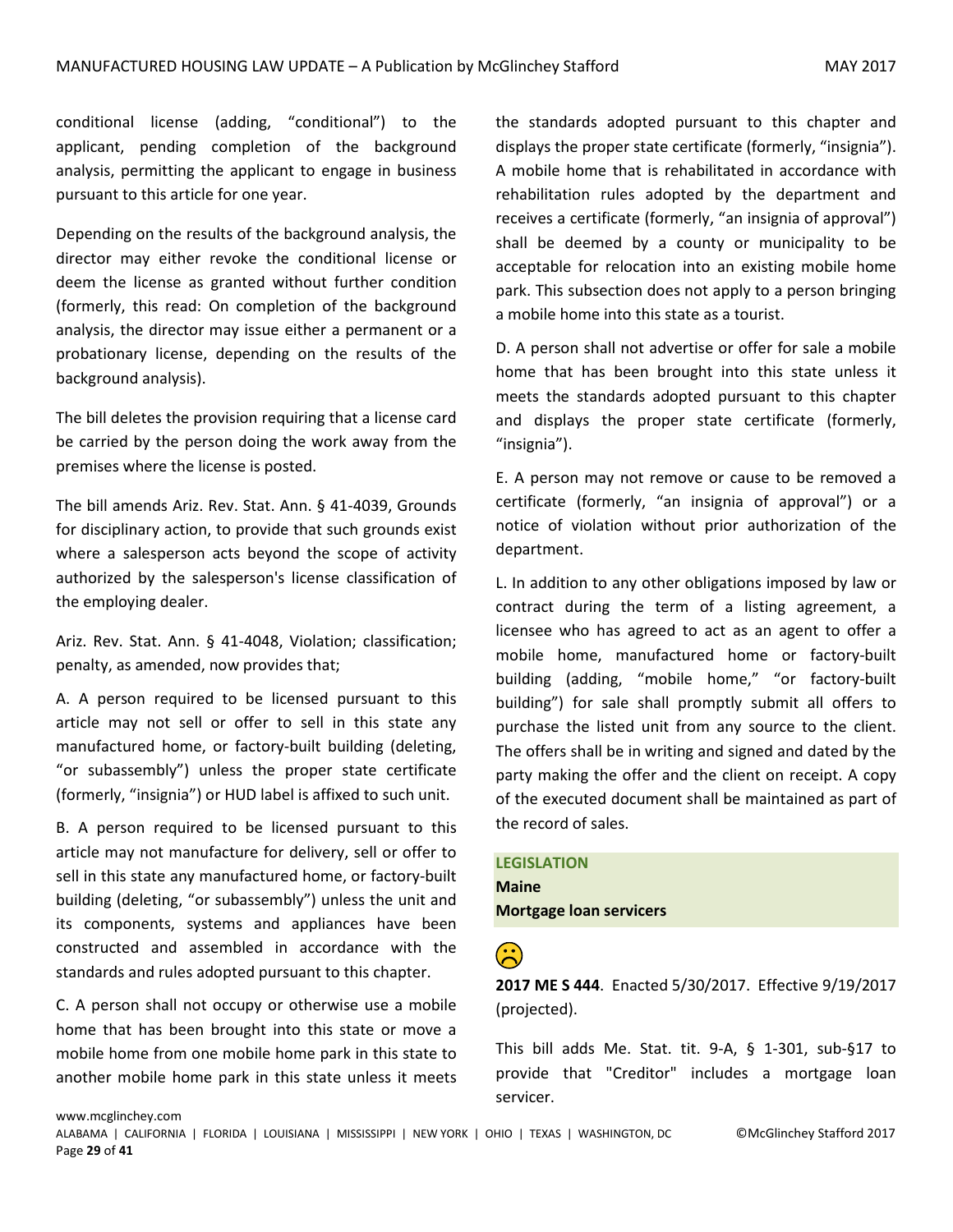The bill adds Me. Stat. tit. 9-A, § 1-301, sub-§24-C to provide that "Mortgage loan servicer" means a person or organization that undertakes direct collection of payments from or enforcement of rights against debtors arising from a supervised loan secured by a dwelling.

The bill also amends Me. Stat. tit. 9-A, § 1-301, sub-§39, to provide that "Supervised lender" includes a person authorized to service supervised loans.

Me. Stat. tit. 9-A, § 2-301 has been amended to provide that a license is required to service mortgage loans.

The bill also adds references to the servicing of mortgage loans in Me. Stat. tit. 9-A, §§ 2-302, 2-303, 2-303-A, 2- 304, 2-309, 9-101 and 9-201.

#### **LEGISLATIONS Nebraska**

**Salespersons**



#### **2017 NE L 346**. Enacted 5/9/2017. Effective 9/3/2017.

This bill amends Neb. Rev. Stat. §§ 60-373, 60-1406, 60- 1407, 60-1410, 60-1411, 60-1411.01, 60-1411.02, 60- 1413, and 60-1416 to eliminate the requirement for a motor vehicle, motorcycle, or trailer salesperson license and make conforming amendments.

The definition of motor vehicle dealer in Neb. Rev. Stat. § 60-1401.26 includes any person, other than a bona fide consumer, actively and regularly engaged in the act of selling, leasing for a period of thirty or more days, or exchanging new or used manufactured homes.

## <span id="page-29-0"></span>**SALES LEGISLATION Arizona Escrow**

**(2017 AZ S 1218**. Enacted 5/22/2017. Effective 8/9/2017.

Parts of this bill are included under Communities, Installation, Licensing, and Sales.

The bill amends Ariz. Rev. Stat. Ann. § 41-4030, Trust and escrow requirements; rules; exemptions, to provide that each dealer who sells new manufactured homes (adding, "new") or factory-built buildings designed for use as residential dwellings or a manufactured home, mobile home or factory-built building designed for use as a residential dwelling that is previously owned and that has a purchase price of less than fifty thousand dollars shall maintain a licensee's trust account or open an escrow account with an independent financial institution or escrow agent (adding, "independent") located in the state and shall deposit all earnest money received for the sale of manufactured homes, mobile homes or factorybuilt buildings designed for use as residential dwellings in such account. The department shall conduct an audit of each dealer's trust or escrow account, including any transactions with an independent escrow account, at least once every two years. A purchaser of a mobile home, used manufactured home or used factory-built building designed for use as a residential dwelling may request that the dealer establish an independent escrow account and if such a request is made in writing no later than the time the purchase contract is signed, and the seller consents, the dealer shall comply with this subsection by complying with subsection a of this section. A licensee handling a transaction under this subsection shall disclose to the purchaser, in writing and before or at the time the purchaser signs the purchase contract, that the purchaser may request in writing the use of an independent escrow account, and that the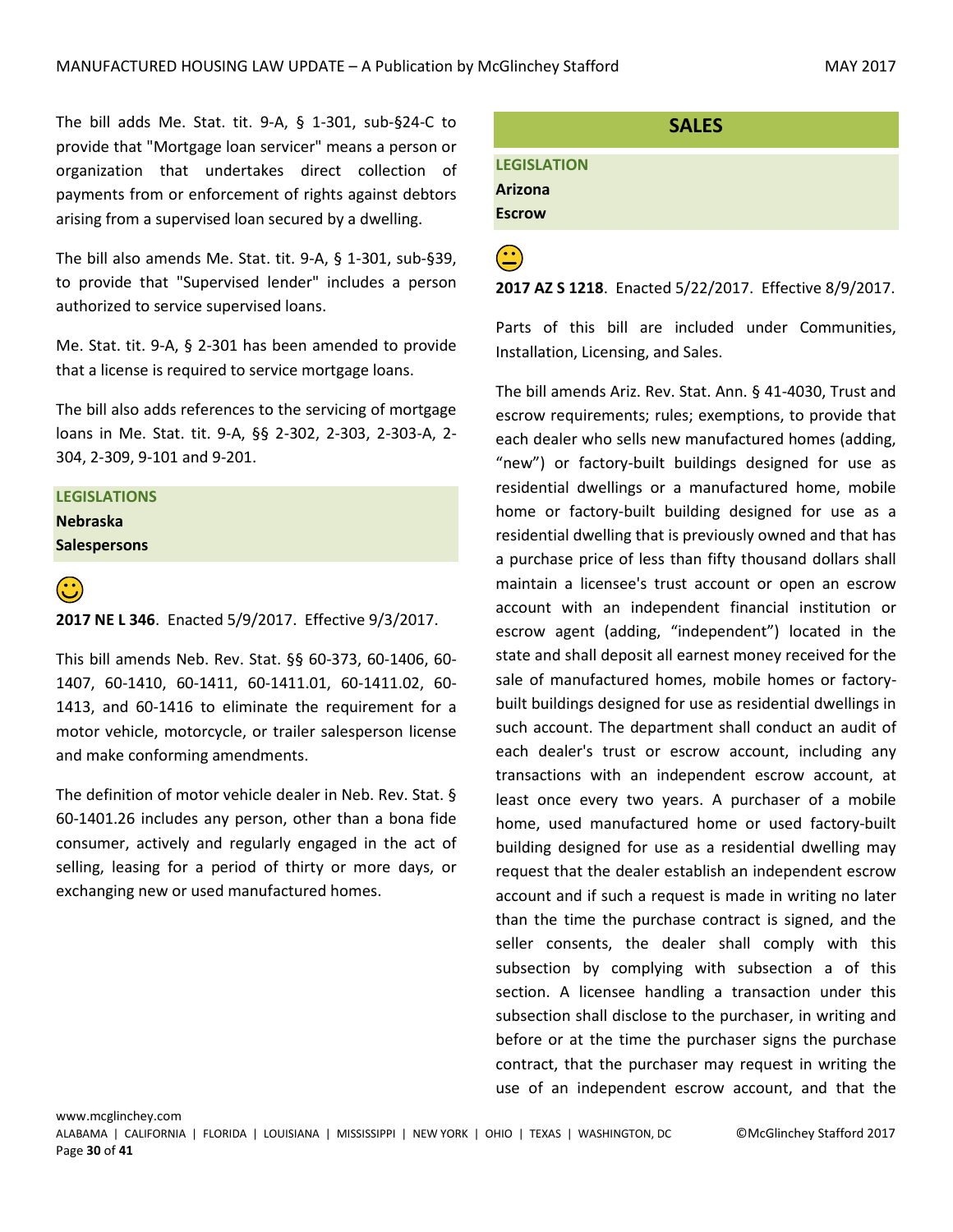transaction will otherwise be handled through a trust account controlled by the licensee.

The bill provides that all earnest money deposited in the trust or escrow account shall be held in such account until one of the following is completed:

1. The consummation of sale.

2. The termination of sale, including a complete accounting of all monies.

(Formerly:

1. An application for title transfer has been made.

2. The transaction involved is consummated or terminated and a complete accounting is made.)

#### **LEGISLATION**

**New Hampshire Accessory dwelling units**



**2017 NH H 265**. Enacted 6/5/2017. Effective immediately.

This bill amends N.H. Rev. Stat. Ann. § 674:72 to authorize a municipality to prohibit accessory dwelling units associated with multiple single-family dwellings attached to each other such as townhouses, and with manufactured housing as defined in RSA 674:31. Subsequent condominium conveyance of any accessory dwelling unit separate from that of the principal dwelling unit shall be prohibited, notwithstanding the provisions of RSA 356-B:5, unless allowed by the municipality.

#### **LEGISLATION**

**New Jersey GAP waivers**

 **2016 NJ A 3601**. Enacted 5/11/2017. Effective immediately, to apply to all GAP waivers executed on or after the 180th day next following enactment.

The bill provides a framework within which guaranteed asset protection waivers are defined and may be offered within New Jersey, adding new sections to Title 17 of the Revised Statutes.

The amendments include provisions providing that guaranteed asset protection waivers governed under the act are not insurance and are exempt from the insurance laws of New Jersey. Persons marketing, selling or offering to sell guaranteed asset protection waivers to borrowers that comply with the act aree exempt from this State's licensing requirements provided in the "New Jersey Insurance Producer Licensing Act of 2001."

#### **LEGISLATION**

#### **Texas**

**Ownership records - Lien records - Installation records - License holder records**

#### **2017 TX H 2019**. Enacted 6/1/2017. Effective 9/1/2017.

This bill amends Tex. Occ. Code Ann. § 1201.003, under the Texas Manufactured Housing Standards Act, to provide that "advertisement" means a commercial message that promotes the sale or exchange (deleting, "or lease-purchase") of a manufactured home and that is presented on radio, television, a public-address system, or electronic media or appears in a newspaper, a magazine, a flyer, a catalog, direct mail literature, an inside or outside sign or window display, point-of-sale literature, a price tag, or other printed material. The term does not include educational material or material required by law.

The bill amends the term "business use" to mean the use of a manufactured home in conjunction with operating a business (adding, "in conjunction with operating a business"), for a purpose other than as a permanent or temporary residential dwelling (adding, "residential").

The bill adds the definition for "credit transaction" to provide it has the meaning assigned by Section

www.mcglinchey.com

ALABAMA | CALIFORNIA | FLORIDA | LOUISIANA | MISSISSIPPI | NEW YORK | OHIO | TEXAS | WASHINGTON, DC ©McGlinchey Stafford 2017 Page **31** of **41**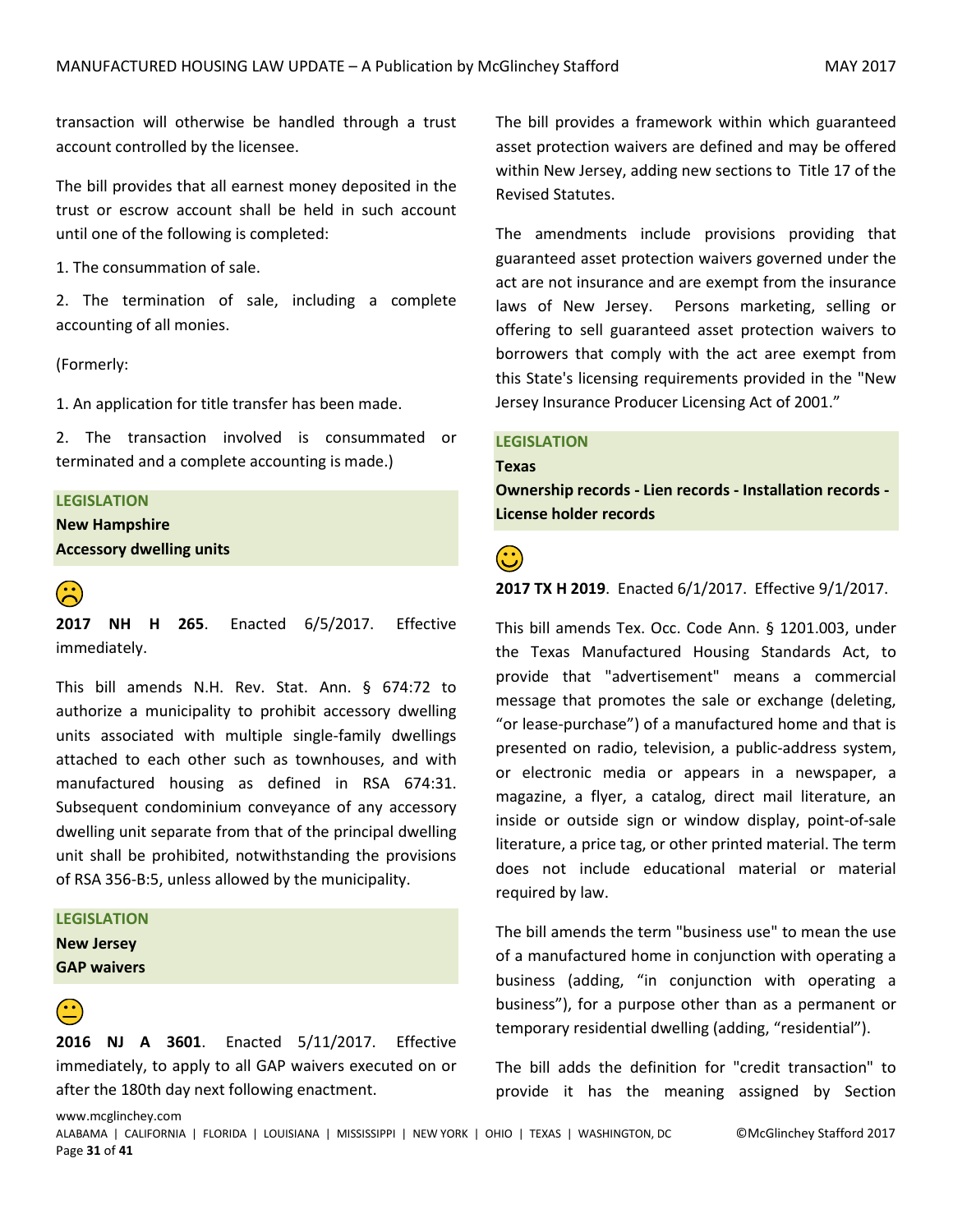347.002(a)(3), Finance Code, and the definition for "nonresidential use," providing that it means use of a manufactured home for a purpose other than as a permanent or temporary residential dwelling.

The bill also adds that "sales purchase contract" means the contract between a retailer and a consumer for the purchase of a manufactured home from the retailer.

The term "lease purchase" has been removed from the definitions of "broker," "consumer," "manufacturer," "retailer" and "salesperson." The bill also makes conforming amendments to other sections to remove the term.

The definition of "related person" has been amended to provide that it means a person who:

(A) directly or indirectly participates (deleting, "or indirectly") in management or policy decisions; and

(B) is designated by an entity and satisfies the requirements of Sections 1201.104 and 1201.113 on behalf of the entity, if the entity is licensed or seeking licensure under this chapter (adding, subsection B).

The bill amends the definition of "statement of ownership and location" to refer only to "statement of ownership" and deleting from the definition that it sets forth the location of a manufactured home in the state. The bill also makes conforming amendments to other sections.

The bill adds Tex. Occ. Code Ann. § 1201.010 to read as follows:

ELECTRONIC PUBLIC RECORDS REQUIRED. The department shall provide to the public through the department's Internet website searchable and downloadable information regarding manufactured home ownership records, lien records, installation records, license holder records, and enforcement actions. (The "department" refers to the Texas Department of Housing and Community Affairs operating through its manufactured housing division.)

The bill adds subsection (d) to Tex. Occ. Code Ann. § 1201.054 to provide that, to maintain affordability of manufactured homes in the state, the board shall:

(1) conduct a cost benefit analysis for any rule, process, or policy change that will increase a fee or another incurred cost by more than \$50 for license holders or consumers; and

(2) present at the next board meeting an analysis detailing whether the need for the rule, process, or policy change justifies the increase.

The bill adds subsection (c-1) to Tex. Occ. Code Ann. § 1201.102 to provide that an individual who is listed as an owner, principal, partner, corporate officer, registered agent, or related person of an entity that is licensed as a retailer or broker may act on behalf of that license holder in the capacity of a retailer, broker, or salesperson without holding the appropriate license if at least one individual who is listed as an owner, principal, partner, corporate officer, registered agent, or related person of the entity has satisfied the requirements of sections 1201.104 and 1201.113.

Tex. Occ. Code Ann. § 1201.105 has been amended to provide that the retailer license bond or other security should be payable to the manufactured homeowner consumer claims program (formerly, to the "Manufactured Homeowners' Recovery Trust Fund").

The bill amends Tex. Occ. Code Ann. § 1201.106(a-1) to provide that, notwithstanding the provisions of Subsection (a), the director may require additional security for the licensing, renewal, or relicensing of a person, or the sponsoring of a salesperson (adding, "or the sponsoring of a salesperson"), who, either directly, as a related person, or through a related person, has been the subject of a license revocation, has caused the manufactured homeowner consumer claims program (formerly, "the trust fund") to incur unreimbursed costs or liabilities in excess of available surety bond coverage,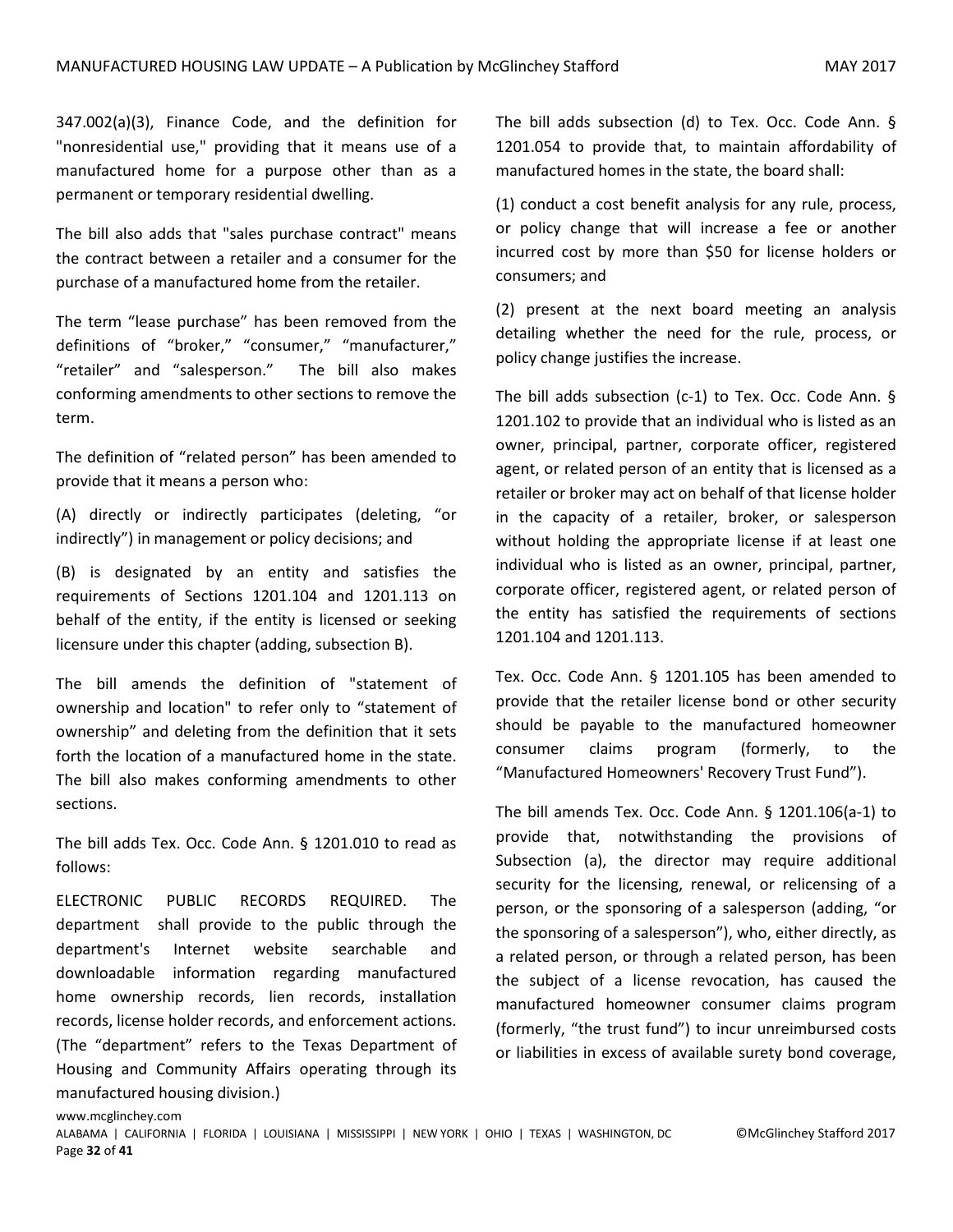or has failed to pay an administrative penalty that has been assessed by final order.

The bill amends Tex. Occ. Code Ann. § 1201.151 to provide that a deposit becomes a down payment upon execution of a sales purchase contract (formerly, "binding written agreement"). Thereafter, if the consumer exercises the consumer's three-day right of rescission (adding, "the consumer's three-day") in accordance with Section 1201.1521 (adding the statutory reference), the retailer shall, not later than the 15th day after the date of the rescission, refund to the consumer all money and other consideration received from the consumer, with only the allowable deduction for real property appraisal and title work expenses in accordance with Section 1201.1511 (formerly, "without offset or deduction.").

The bill also adds subsection (f) to provide that retention of real property appraisal and title work expenses authorized by Subsection (e) is not allowed if the consumer exercises the right of rescission in accordance with 12 C.F.R. § 1026.23.

Tex. Occ. Code Ann. § 1201.1511, REAL PROPERTY APPRAISAL AND TITLE WORK EXPENSES, has been added to provide that, notwithstanding Section 1201.151 or 1201.1521, a retailer may collect from a consumer in advance or deduct from the consumer's deposit or down payment any expenses incurred by the retailer if, after receiving a conditional notification of approval from a lender chosen by the consumer, the consumer:

(1) contracts with the retailer to arrange for services that are performed by an appraiser of real property or a title company in connection with real property that will be included in the purchase or exchange or is intended to be pledged by the consumer as collateral for the consumer's purchase or exchange of a manufactured home;

(2) is provided notice of laws relating to rescission and real property appraisal and title work expenses before

signing the contract for real property appraisal and title work services; and

(3) is provided an itemized list of the specific real property appraisal and title work expenses incurred by the retailer.

(b) A retailer may not charge to the consumer any fees or expenses other than the real property appraisal and title work expenses disclosed to the consumer under Subsection (a)(3).

(c) The department may demand copies of contracts, invoices, receipts, or other proof of any real property appraisal and title work expenses retained by a retailer.

The bill amends Tex. Occ. Code Ann. § 1201.1521, RESCISSION OF CONTRACT FOR SALE OR EXCHANGE OF HOME, to provide that a person who acquires a manufactured home from or through a licensee by purchase or exchange, may, in a cash transaction occurring (adding, "in a cash transaction occurring") not later than the third day after the date the sales purchase contract (formerly, the "applicable contract") is signed, rescind the contract without penalty or charge other than the real property appraisal and title work expenses incurred in accordance with Section 1201.1511 (adding the reference to appraisal and title work expenses).

The bill also adds that a person who acquires a manufactured home from or through a licensee by purchase or exchange may, in a transfer that is based wholly or partly on a credit transaction occurring not later than the third day after the date of the signing of the binding note, security agreement, or other financing credit contract with respect to which the consumer's purchased manufactured home will serve as collateral for the credit transaction, rescind the contract without penalty or charge other than the real property appraisal and title work expenses incurred in accordance with Section 1201.1511.

The bill also provides that, subject to rules adopted by the board, a consumer may waive a right of rescission in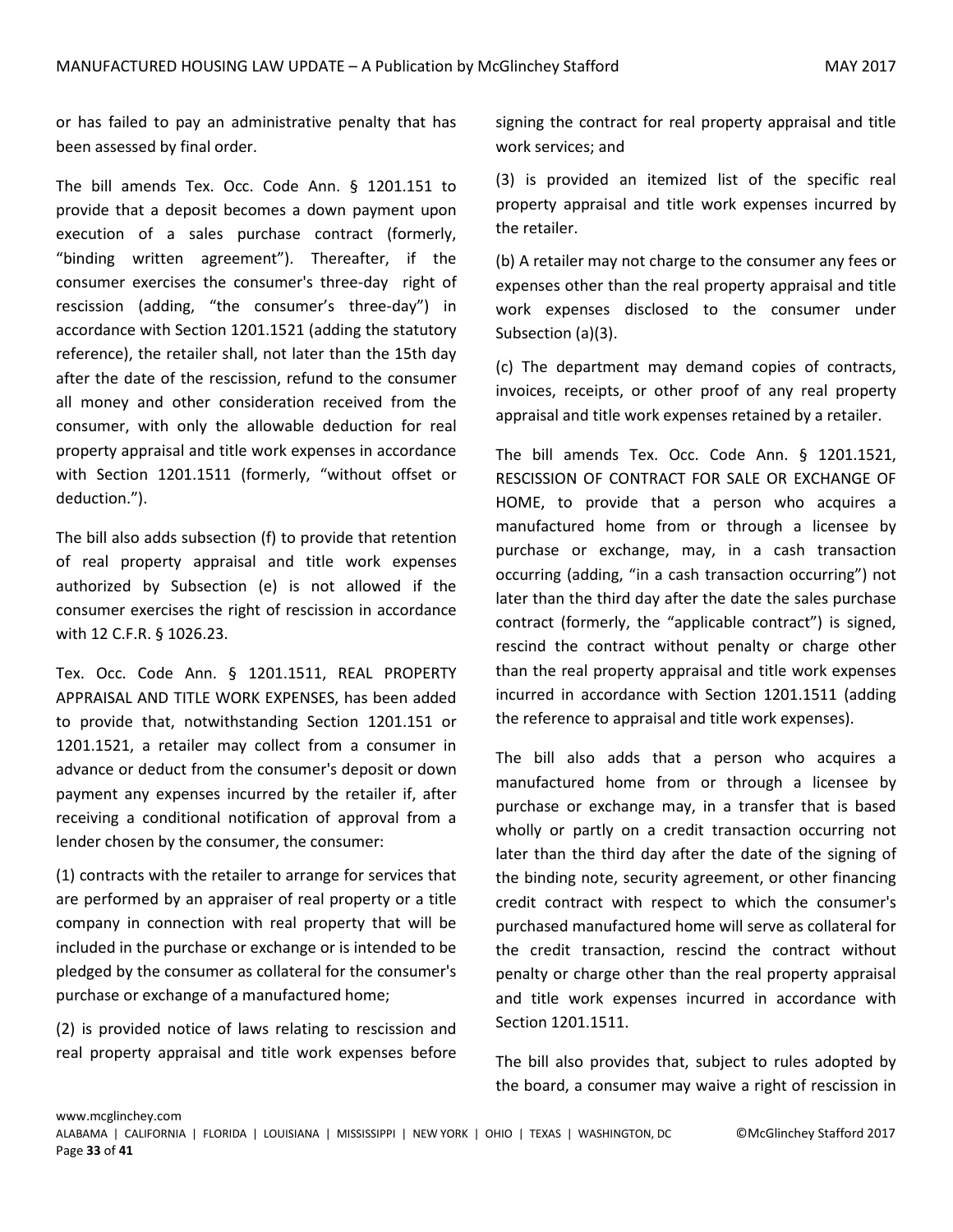the event of a bona fide emergency. Such rules shall, to the extent practical, be modeled on the federal rules for the waiver of a right of rescission under 12 C.F.R. Part 1026 (formerly, 226).

The bill amends Tex. Occ. Code Ann. § 1201.157, RETAILER AS WAREHOUSE (formerly, WAREHOUSEMAN), to provide that, with respect to the storage of manufactured homes for hire (adding, "with respect to the storage of manufactured homes for hire"), a licensed retailer is:

(1) a "warehouse" (formerly, "warehouseman") as defined by Section 7.102, Business & Commerce Code; and

(2) a "warehouseman" under Chapter 24, Property Code (deleting, "for the storage of manufactured homes for hire").

The provisions of the Business & Commerce Code relating to the storage of goods for hire apply to a licensed retailer acting as a warehouse (formerly, warehouseman).

The bill adds that a licensed retailer acting as a warehouse and warehouseman satisfies all storage, bonding, insurance, public sale, and security requirements if the storage of a manufactured home occurs on the retailer's lot and the home is secured in the same manner the retailer secures a manufactured home held on the lot as inventory.

The bill further adds that, in accordance with the provisions of Section 7.210, Business & Commerce Code, a licensed retailer acting as a warehouse to enforce a warehouse's lien is considered to have sold a manufactured home in a commercially reasonable manner if the retailer sells the manufactured home in the same manner the retailer would sell a manufactured home at retail.

The bill amends Tex. Occ. Code Ann. § 1201.164, ADVANCE COPY OF SALES PURCHASE CONTRACT AND DISCLOSURE STATEMENTS; OFFER BY RETAILER (adding, "SALES PURCHASE"), to provide that, in a transaction that is to be financed and that will not be subject to the federal Real Estate Settlement Procedures Act of 1974 (Pub. L. No. 93-533) and its implementing regulations, a retailer shall deliver to a consumer at least 24 hours before the sales purchase contract (adding, "sales purchase") is fully executed the contract, with all required information included, signed by the retailer. The delivery of the contract, with all required information included, signed by the retailer constitutes a firm offer by the retailer. Except as provided for by Subsection (b), the consumer may accept the offer not earlier than 24 hours after the delivery of the contract. If the consumer has not accepted the offer within 72 hours after the delivery of the contract, the retailer may withdraw the offer.

The bill provides that if the consumer has a bona fide personal emergency that necessitates the immediate purchase of the manufactured home, the department shall verify with the consumer the consumer's bona fide personal emergency before issuing the statement of ownership.

The amendment deletes the provision that printed forms for this purpose are prohibited except in a county that has been declared by the governor to be a major disaster area. If the governor declares a county to be a major disaster area, the retailer may use printed forms promulgated by the department. This exception shall expire one year after the county has been declared a major disaster area.

The heading to Subchapter E, Chapter 1201, Occupations Code, has been amended to read as follows:

SUBCHAPTER E. MANUFACTURED HOME STATEMENTS OF OWNERSHIP (formerly, . MANUFACTURED HOME STATEMENTS OF OWNERSHIP AND LOCATION).

The bill amends Tex. Occ. Code Ann. § 1201.201 by adding the definition of "certificate of attachment" to mean a written instrument issued solely by and under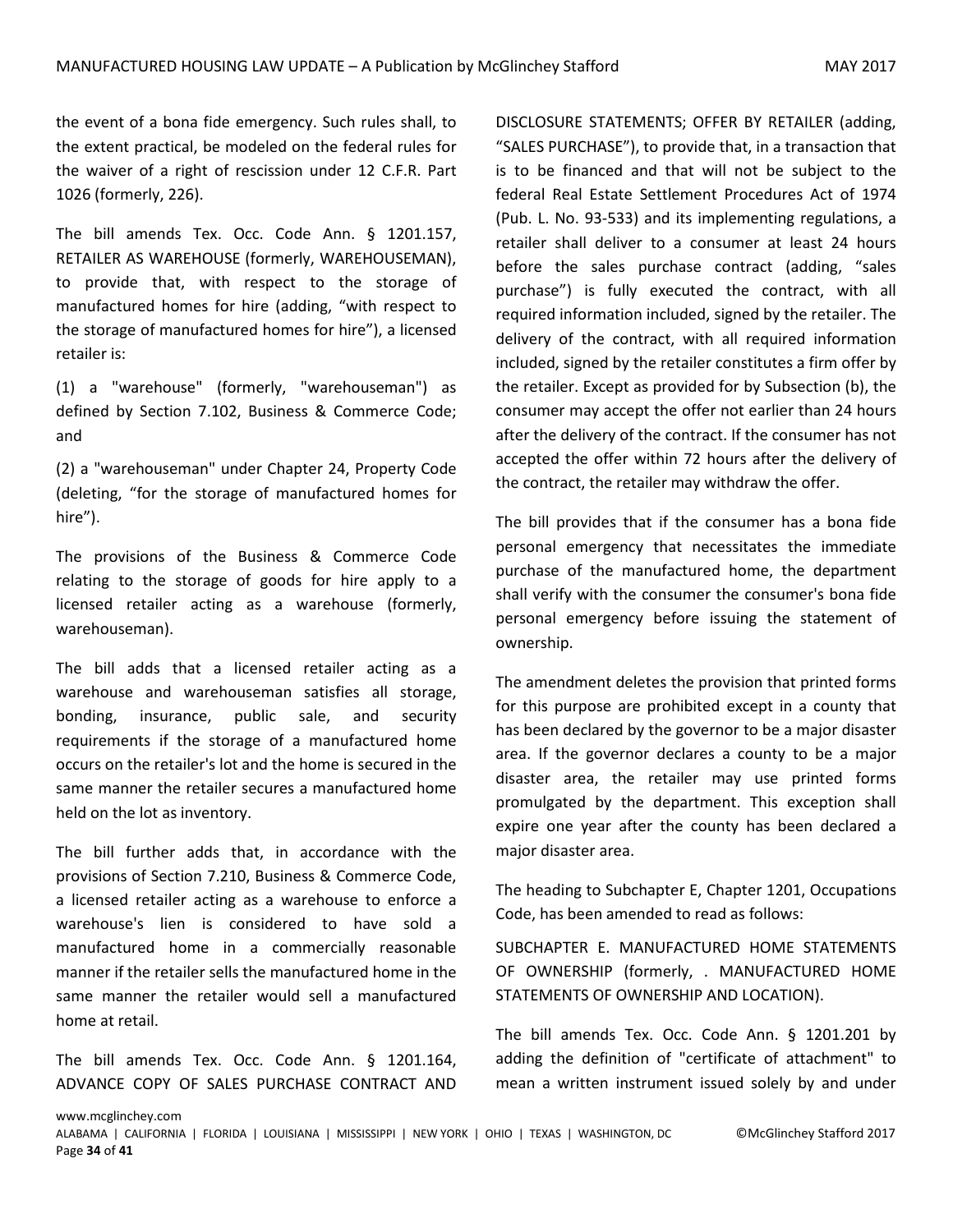the authority of the director before September 1, 2001, that provides the information required by former Section 19(l), Texas Manufactured Housing Standards Act (Article 5221f, Vernon's Texas Civil Statutes), as that subsection existed before that date. Beginning September 1, 2003, a certificate of attachment is considered to be a statement of ownership and may be exchanged for a statement of ownership as provided by Section 1201.214.

The bill provides that "inventory" means new and used manufactured homes that:

(A) a retailer has designated as the retailer's inventory for sale pursuant to the process implemented by the department; and

(B) are not used as residential dwellings when so designated.

The bill amends Tex. Occ. Code Ann. § 1201.205 to provide that a statement of ownership must include a statement of whether the owner has elected to treat the home as real property (deleting, "or personal property").

The statement of ownership must also include statements of whether the home is a salvaged manufactured home and whether the home is reserved for business use only or for another nonresidential use (adding, "or for another nonresidential use").

The bill amends Tex. Occ. Code Ann. § 1201.2055, with reference to the statement of ownership to be issued by the department if an owner elects to treat a manufactured home as real property, to delete the requirement that the statement be certified.

Tex. Occ. Code Ann. § 1201.206 has been amended to provide that, when an application is filed for the issuance of a statement of ownership for a used manufactured home that is not in a retailer's inventory or is being converted from personal property to real property in accordance with Section 1201.2075 (adding, "or is being converted from personal property to real property in accordance with Section 1201.2075"), a statement from

the tax assessor-collector for the taxing unit having power to tax the manufactured home shall also be filed with the department. The statement from the tax assessor-collector must indicate that, with respect to each January 1 occurring in the 18-month period preceding the date of the sale (adding, "with respect to each January 1 occurring in the 18-month period preceding the date of the sale"), there are no perfected and enforceable tax liens on the manufactured home that have not been extinguished and canceled in accordance with Section 32.015, Tax Code, or (adding, "perfected and enforceable tax liens on the manufactured home that have not been extinguished and canceled in accordance with Section 32.015, Tax Code, or") personal property taxes due on the manufactured home.

The bill amends Tex. Occ. Code Ann. § 1201.2075, CONVERSION FROM PERSONAL PROPERTY TO REAL PROPERTY, to provide that the department may issue a statement of ownership before the release of any liens or before receiving the consent of any lienholders as required by this section, or without receiving the statement required by Section 1201.206(g) (adding, "or without receiving the statement required by Section 1201.206(g)"), if the department releases a copy (formerly, a certified copy) of the statement.

The bill adds Tex. Occ. Code Ann. § 1201.2076(a-1) to provide that the department may not require an inspection for habitability before issuing a statement of ownership with respect to a manufactured home if the home is being sold to or ownership is otherwise being transferred to a retailer.

The bill amends Tex. Occ. Code Ann. § 1201.214, DOCUMENT OF TITLE; CERTIFICATE OF ATTACHMENT (adding "CERTIFICATE OF ATTACHMENT"), to provide that all outstanding documents of title or certificates of attachment are considered to be statements of ownership (adding, "or certificates of attachment").

www.mcglinchey.com

ALABAMA | CALIFORNIA | FLORIDA | LOUISIANA | MISSISSIPPI | NEW YORK | OHIO | TEXAS | WASHINGTON, DC ©McGlinchey Stafford 2017 Page **35** of **41**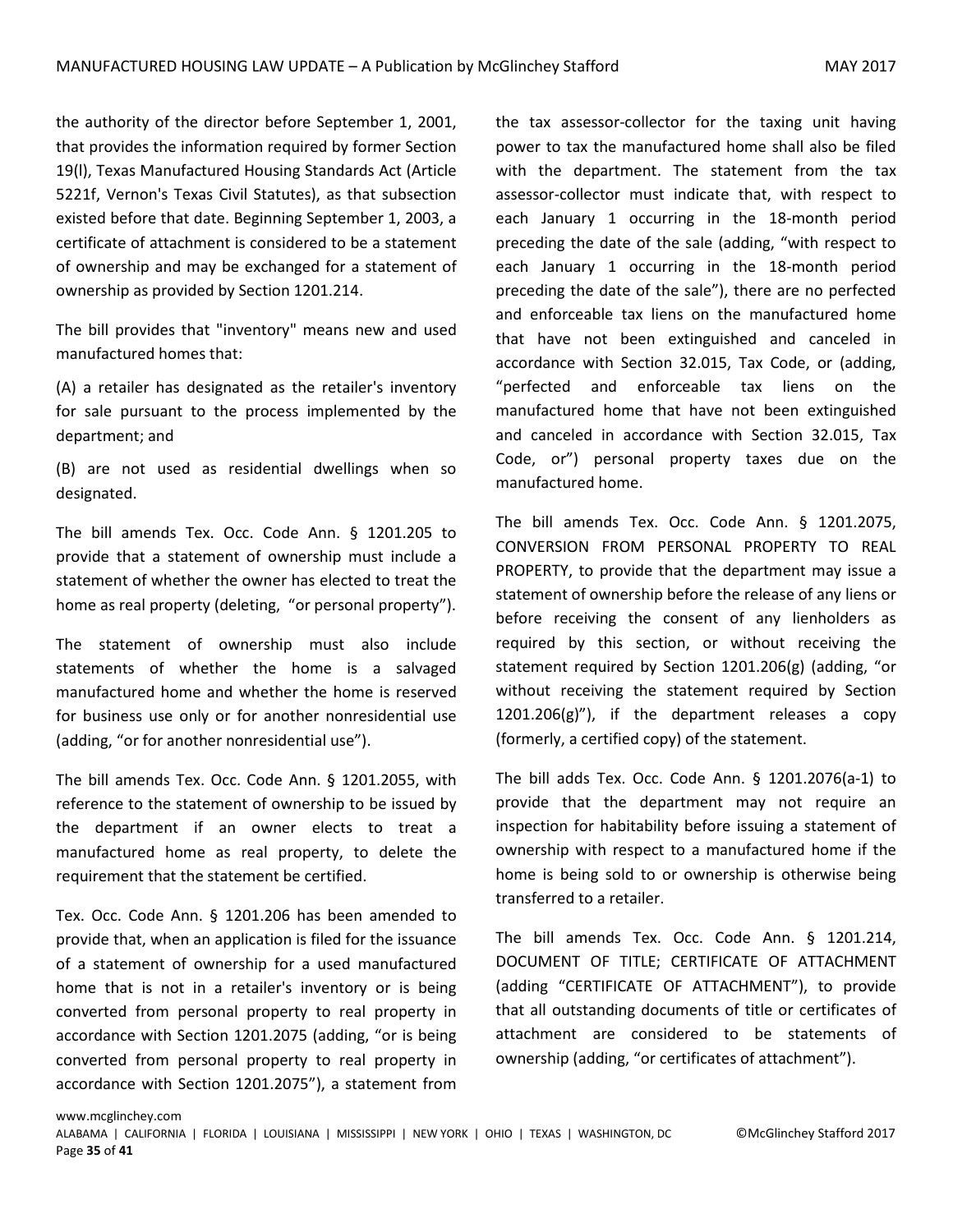An owner or lienholder may provide to the department a document of title or certificate of attachment and any additional information required by the department and request that the department issue a statement of ownership to replace the document of title or certificate of attachment. The department shall mail to the owner or lienholder a copy of the statement of ownership issued under this subsection (adding both references to "certificate of attachment").

The bill amends Tex. Occ. Code Ann. § 1201.217, MANUFACTURED HOME ABANDONED, to add subsection (d-1) to provide that, when applying for a statement of ownership under this section, the real property owner shall include with the application an affidavit stating that:

(1) the person owns the real property where the manufactured home is located; and

(2) the name of the person to whom title to the home will be transferred under this section is the same name that is listed in the real property or tax records indicating the current ownership of the real property.

The bill also adds subsection (g) to provide that an owner of real property on which a manufactured home has been abandoned may apply for a new statement of ownership with respect to a home that was previously declared abandoned and then resold and abandoned again.

The bill amends Tex. Occ. Code Ann. § 1201.255 to provide that an uninstalled manufactured home may not be occupied for any purpose other than to view the home on a retailer's sales lot (adding, "other than to view the home on a retailer's sales lot").

The bill amends Subchapter I, Chapter 1201, Occupations Code, to be read as: MANUFACTURED HOMEOWNER CONSUMER CLAIMS PROGRAM (formerly, MANUFACTURED HOMEOWNERS' RECOVERY TRUST FUND).

The bill amends Tex. Occ. Code Ann. § 1201.457, HABITABILITY: CHANGE TO OR FROM NONRESIDENTIAL USE OR SALVAGE, to provide that, if the sale or exchange of a used manufactured home is for the purchaser's nonresidential use other than a business use, the home is not required to be habitable. The purchaser of the home shall file with the department an application for the issuance of a statement of ownership indicating that the home is for a nonresidential use other than a business use.

The bill amends Tex. Occ. Code Ann. § 1201.460, COMPLIANCE NOT REQUIRED FOR LIENHOLDER, to provide that a holder of a lien recorded on the statement of ownership of a manufactured home that has not been converted to real property who sells or exchanges, a repossessed manufactured home covered by that statement of ownership is not required to comply with this chapter if the sale or exchange is:

(1) to or through a licensed retailer; or

(2) to a purchaser for the purchaser's business use or another nonresidential use (adding, "or another nonresidential use").

Tex. Occ. Code Ann. § 1201.461(e), providing a person may not repair, rebuild, or otherwise refurbish (formerly, "alter") a salvaged manufactured home unless the person complies with the rules of the director relating to rebuilding a salvaged manufactured home, has been amended to add that, for purposes of this subsection, "refurbish" means any general repairs, improvements, or aesthetic changes to a manufactured home that do not constitute the rebuilding of a salvaged manufactured home.

The bill also amends Tex. Tax Code Ann. § 23.127, .Retail Manufactured Housing Inventory; Value, by adding subsection (m) to provide that, except as provided by Subsection (d), a chief appraiser shall appraise retail manufactured housing inventory in the manner provided by this section.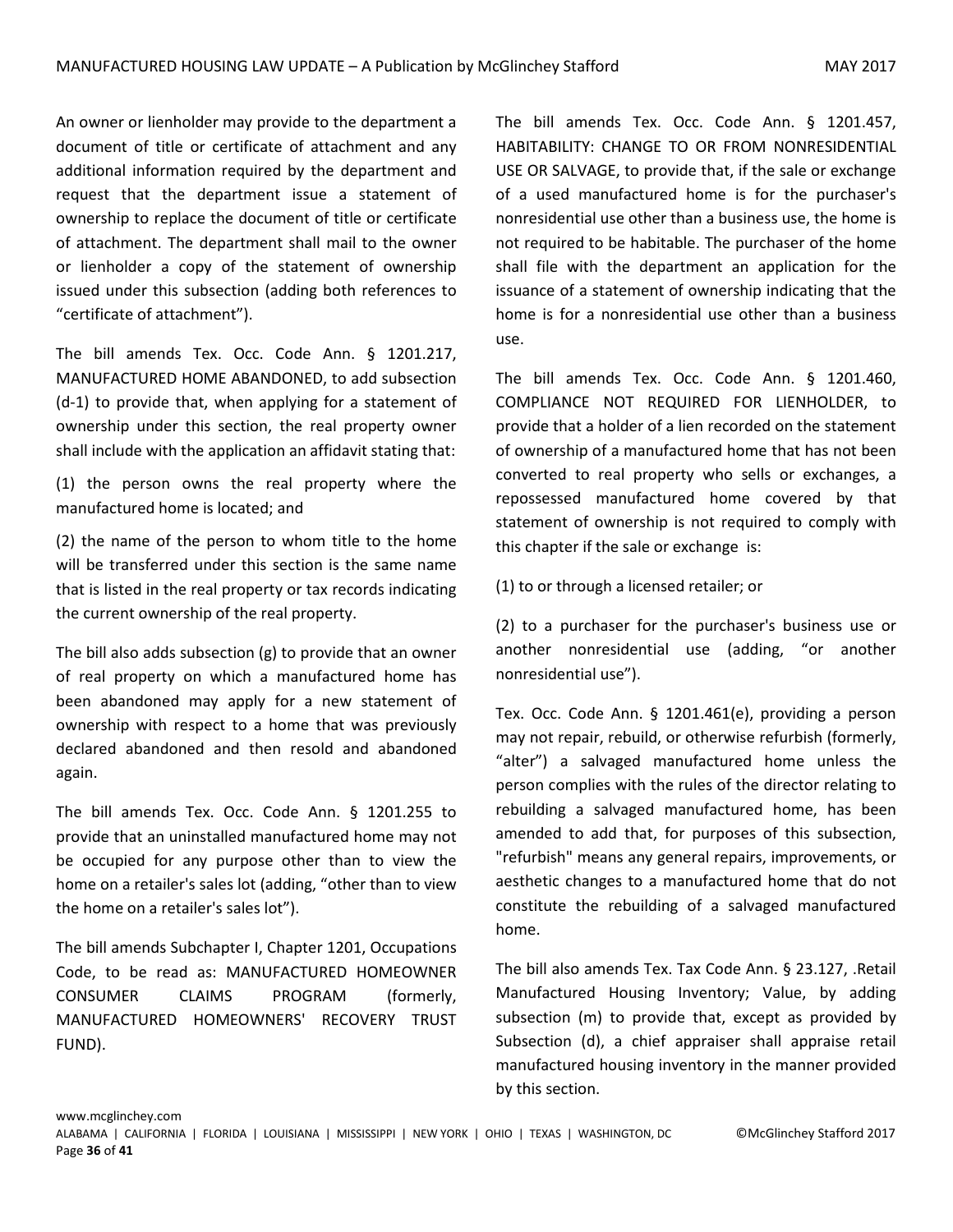(Subsection (d) provides that, except for a retail manufactured housing inventory, personal property held by a retailer is appraised as provided by the other sections of this code. In the case of a retailer whose sales from the retail manufactured housing inventory are made predominately to other retailers, the chief appraiser shall appraise the retail manufactured housing inventory as provided by Section 23.12.)

**NOTICE OF INTENDED REGULATORY ACTION Virginia Warranties - Disclosures**



Notice is hereby given that the Manufactured Housing Board intends to consider amending 13 Va. Admin. Code § 6-20, Manufactured Housing Licensing and Transaction Recovery Fund Regulations. The purpose of the proposed action is to review issues related to licensing requirements for the manufactured housing industry members that will provide better protection to consumers without imposing unnecessary regulatory burdens on the licensees.

#### **TAXES**

<span id="page-36-0"></span>**LEGISLATION**

**Colorado Personal property taxes**

 **2017 CO H 1354**. Enacted 5/22/2017. Effective 8/9/2017.

This bill amends Colo. Rev. Stat. § 39-10-111, Distraint, sale of personal property, to provide that the section does not apply to the collection of delinquent taxes on mobile homes or manufactured homes. The treasurer shall enforce the collection of delinquent taxes on mobile homes or manufactured homes pursuant to section 39- 10-111.5.

The bill adds Colo. Rev. Stat. § 39-10-111.5, Distraint sale - redemption - mobile homes.

This new section applies to the collection of delinquent taxes on mobile homes for which a certificate of title has been issued pursuant to part 1 of article 29 of title 38 and that does not have a certificate of permanent location pursuant to section 38-29-202.

For purposes of this section, "mobile home" includes a manufactured home.

The bill provides that, at any time after the first day of October, the treasurer may enforce collection of delinquent taxes on mobile homes by commencing a court action for collection or employing a collection agency as provided in section 39-10-112 or by distraining, seizing, and selling the mobile home.

Whenever a mobile home is distrained and seized, the treasurer, the treasurer's deputy, or an authorized agent of the treasurer shall deliver to the owner of the mobile home or to his or her agent, and to any lienholder of record, a statement of the amount demanded and notice of the time and place fixed for the sale of the mobile home.

The treasurer, in his or her discretion, may sell tax liens on mobile homes or may strike off to the county the tax liens by declaring them county-held.

Redemptions of mobile homes shall be in accordance with article 12 of title 39.

A mobile home that is located on leased land or other land not owned by the owner of the mobile home and that is sold under the provisions of this section may be redeemed by the owner thereof within one year after the date of the sale.

A mobile home that is located on land owned by the owner of a mobile home and that is sold under the provisions of this section may be redeemed by the owner thereof within three years after the date of the sale.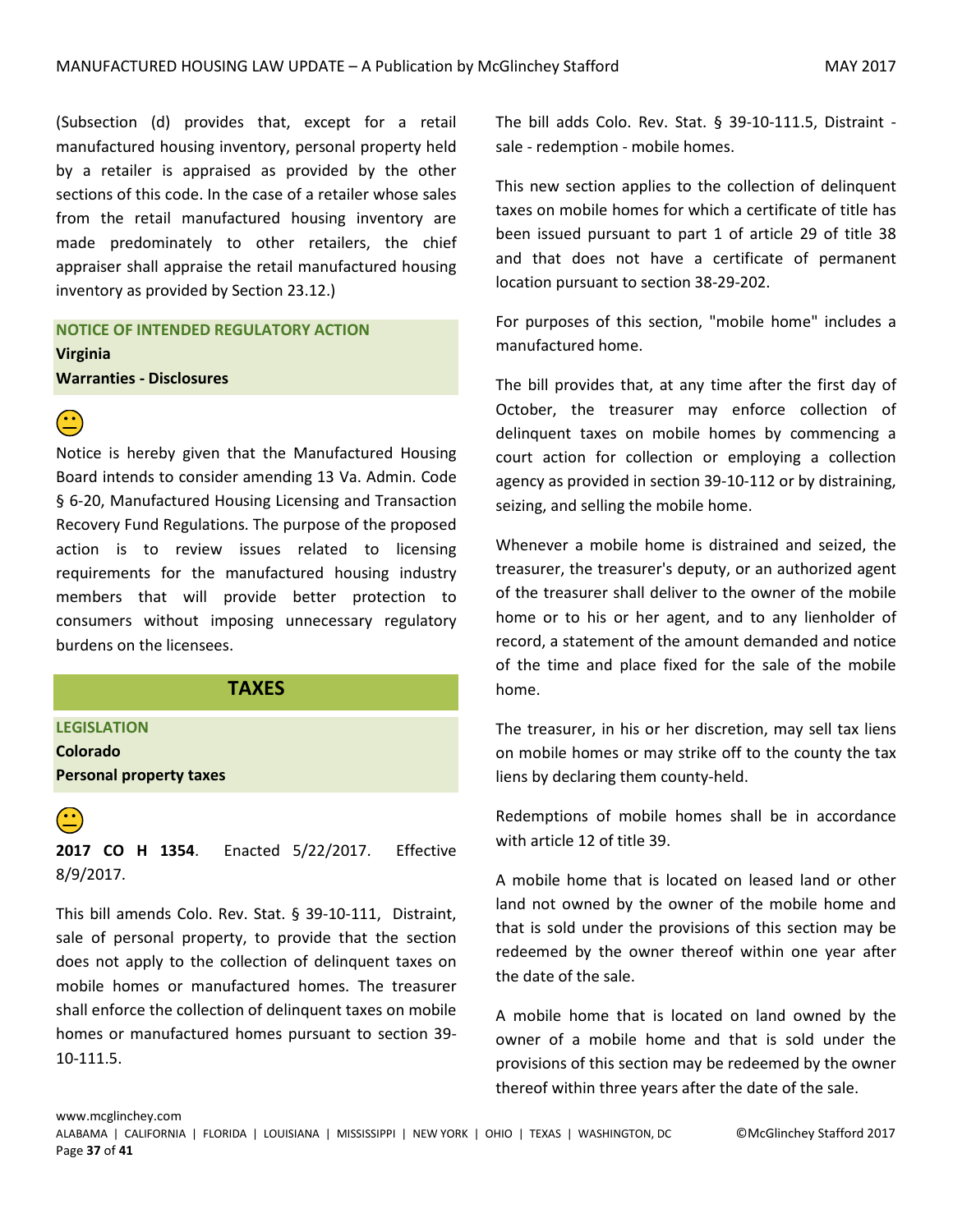If the owner has not exercised his or her right of redemption and after the close of the redemption period, the purchaser or lawful holder of the certificate of sale may apply to the treasurer for a treasurer's certificate of ownership for the mobile home. Such certificate of ownership shall transfer to him or her all right, title, and interest in and to the mobile home. Such certificate of ownership shall, upon application, entitle the purchaser or holder thereof to a certificate of title.

Where a mobile home has been declared to be purchased by the county at the tax sale and where the actual value of the mobile home as shown on the assessment roll has been determined by the assessor to be less than one thousand dollars, the redemption period for such mobile home shall be sixty days. The treasurer shall notify the owner of the mobile home and any lienholder of record in the department of revenue and secretary of state, by personal delivery or by certified or registered mail to the last-known address, that the mobile home shall be declared condemned and shall be disposed of at the end of the redemption period. The treasurer has the authority to so declare a mobile home condemned after the redemption period has terminated. After the titled mobile home is declared condemned, it may be disposed of as the treasurer deems appropriate.

### **LEGISLATION Indiana Assessed values**

 **2017 IN H 1450**. Enacted 4/28/2017. Effective 7/1/2017.

This bill amends Ind. Code § 6-1.1-12-1, Assessed Value Deductions and Deduction Procedures, by adding the following definitions to apply throughout this section:

- (1) "Installment loan" means a loan under which:
- (A) a lender advances money for the purchase of:
- (i) a mobile home that is not assessed as real property; or

(ii) a manufactured home that is not assessed as real property; and

(B) a borrower repays the lender in installments in accordance with the terms of an installment agreement.

(2) "Mortgage" means a lien against property that:

(A) an owner of the property grants to secure an obligation, such as a debt, according to terms set forth in a written instrument, such as a deed or a contract; and

(B) is extinguished upon payment or performance according to the terms of the written instrument.

The term includes a reverse mortgage.

The existing provisions of the section include that each year a person who is a resident of the state may receive a deduction from the assessed value of:

(1) mortgaged real property, an installment loan financed mobile home that is not assessed as real property, or an installment loan financed manufactured home that is not assessed as real property, with the mortgage or installment loan instrument recorded with the county recorder's office, that the person owns;

(2) real property, a mobile home that is not assessed as real property, or a manufactured home that is not assessed as real property that the person is buying under a contract, with the contract or a memorandum of the contract recorded in the county recorder's office, which provides that the person is to pay the property taxes on the real property, mobile home, or manufactured home; or

(3) real property, a mobile home that is not assessed as real property, or a manufactured home that the person owns or is buying on a contract described in subdivision (2) on which the person has a home equity line of credit that is recorded in the county recorder's office.

The bill amends Ind. Code  $\S$  6-1.1-12-45, Applicability of deduction for assessment date, to provide that a person who fails to apply for a deduction or credit under this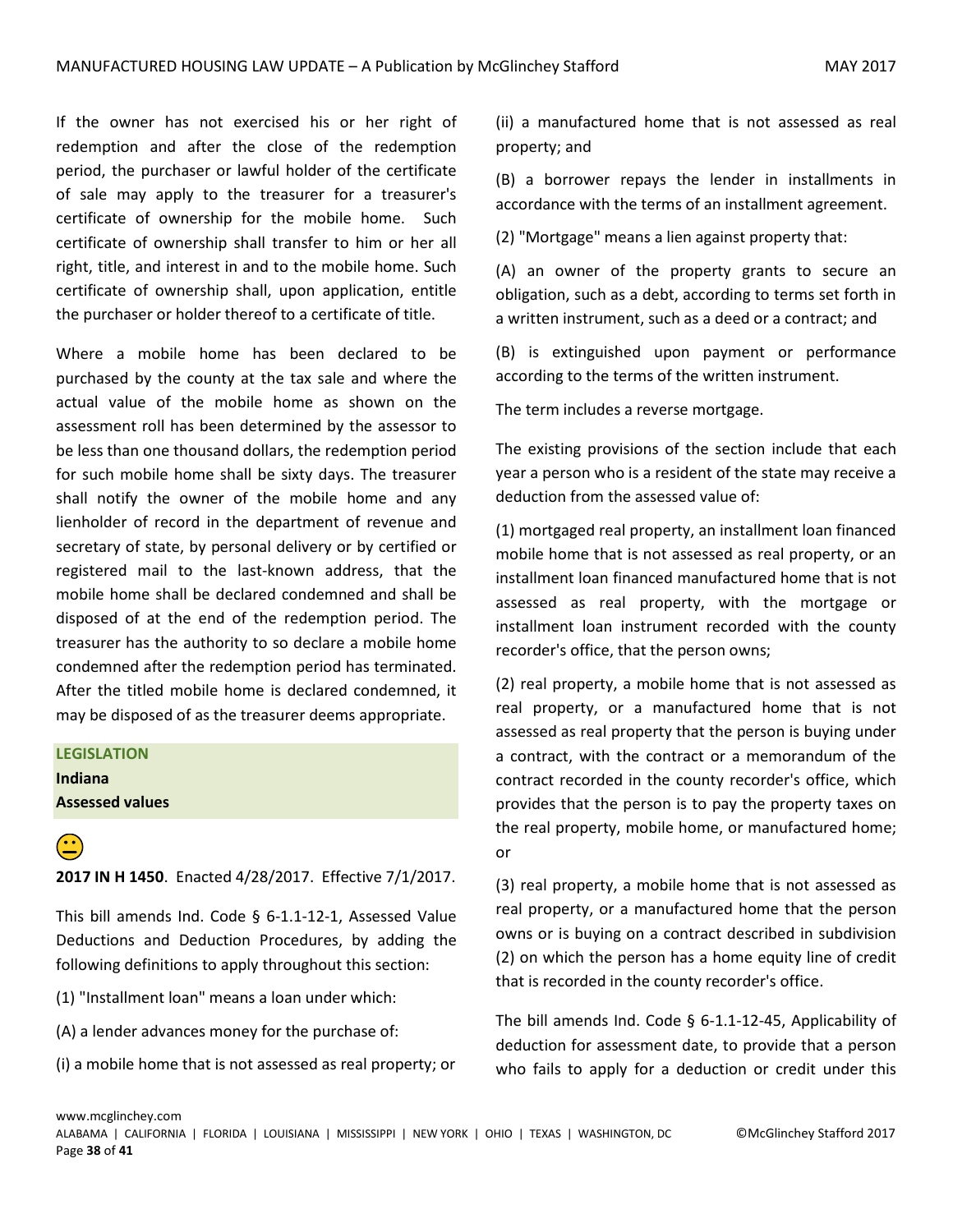article by the deadlines prescribed by this article may not apply for the deduction or credit retroactively.

The bill also provides that if a person who is receiving a deduction under section 1 of this chapter subsequently refinances the property, desires to continue claiming the deduction, and remains eligible for the deduction, the person must reapply for the deduction for the following assessment date.

A person who is required to record a contract with a county recorder in order to qualify for a deduction under this article must record the contract, or a memorandum of the contract, before, or concurrently with, the filing of the corresponding deduction application.

Before a county auditor terminates a deduction under this article, the county auditor shall give to the person claiming the deduction written notice that states the county auditor's intention to terminate the deduction and the county auditor's reason for terminating the deduction. The county auditor may send the notice to the taxpayer claiming the deduction by first class mail or by electronic mail. A notice issued under this subsection is not appealable under IC 6-1.1-15. However, after a deduction is terminated by a county auditor, the taxpayer may appeal the county auditor's action under IC 6-1.1-15.

#### **TITLING AND PERFECTION**

<span id="page-38-0"></span>**Georgia Certificates of title – Electronic submission**

**2017 GA H 412**. Enacted 5/9/2017. Effective 1/1/2018.

Amends Ga. Code Ann. § 40-3-33, relating to transfer of vehicle to or from dealer and records to be kept by dealers, by adding a new subsection to read as follows:

www.mcglinchey.com (d) On and after January 1, 2018, all applications for certificate of title by a motor vehicle dealer shall be submitted to the department electronically. The department may adopt rules and regulations to administer this subsection.

**LEGISLATION Minnesota Affixation - Severance**

**2017 MN H 3 a**. Enacted 5/30/2017. Effective 7/1/2017.

This bill amends Minn. Stat. § 168A.141 to provide that, when a manufactured home is to be affixed or is affixed to real property, the owner of the manufactured home may surrender the manufacturer's certificate of origin or certificate of title to the department for cancellation so that the manufactured home becomes an improvement to real property and is no longer titled as personal property.

Formerly, this section provided that a manufactured home is affixed to real property, and financed by the giving of a mortgage on the real property, the owner of the manufactured home shall surrender the manufacturer's certificate of origin or certificate of title to the department for cancellation. The owner of the manufactured home shall give the department the address and legal description of the real property. The department may require the filing of other information.

The bill provides for the required content of an affidavit of affixation by the owner of the manufactured home and Subd. 1a provides the form of the affidavit.

Sund. 2 provides that a perfected security interest prevents surrender (formerly, avoids cancellation). The department may not cancel a certificate of title if, under this chapter, a security interest has been perfected on the manufactured home. If a security interest has been perfected, the department must notify the owner that each secured party must release or satisfy the security interest prior to proceeding with surrender of the manufacturer's certificate of origin or certificate of title to the department for cancellation. Permanent

ALABAMA | CALIFORNIA | FLORIDA | LOUISIANA | MISSISSIPPI | NEW YORK | OHIO | TEXAS | WASHINGTON, DC ©McGlinchey Stafford 2017 Page **39** of **41**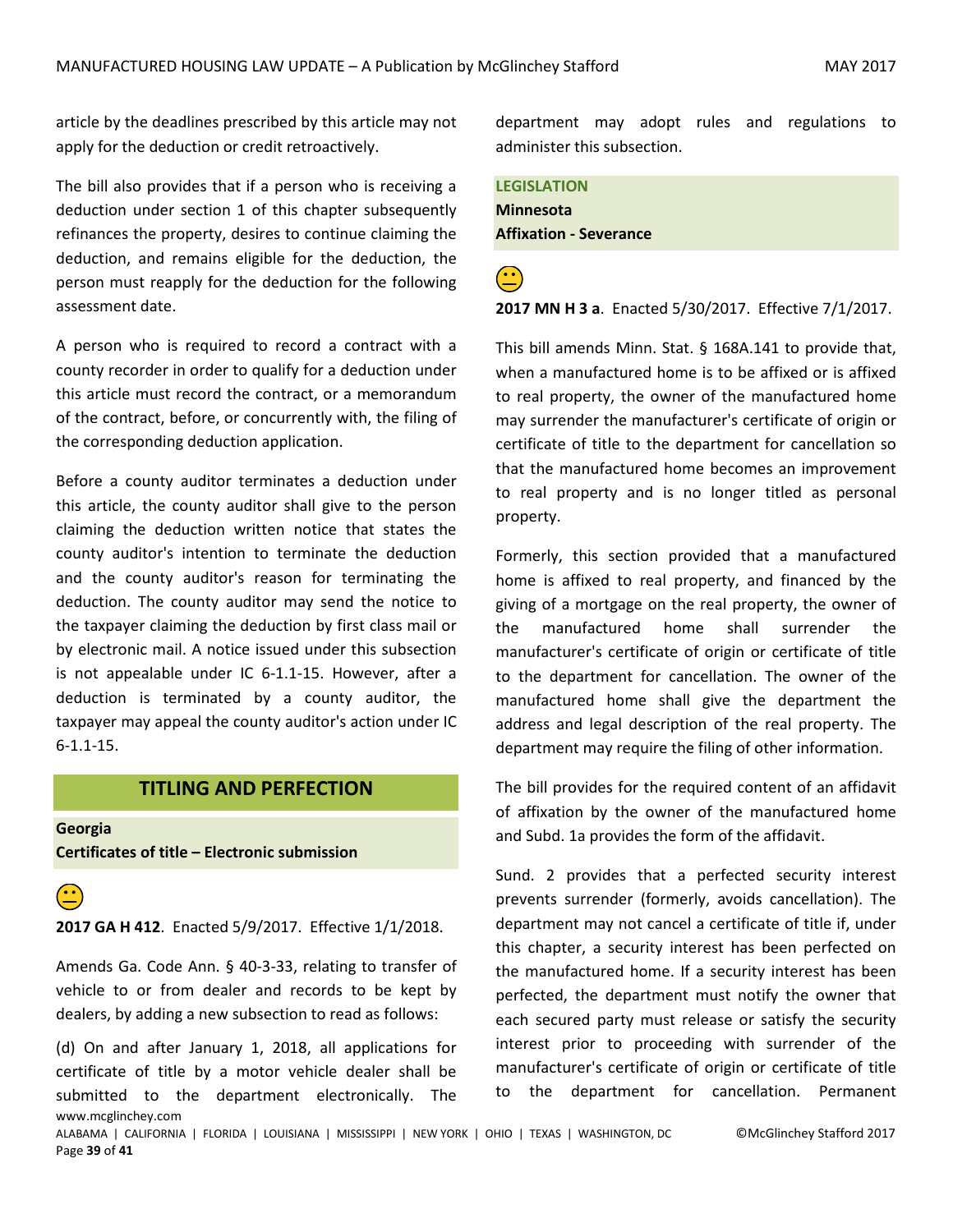attachment to real property or the recording of an affidavit of affixation does not extinguish an otherwise valid security interest in or tax lien on the manufactured home, unless the requirements of section 168A.141, subdivisions 1, 1a, and 2, including the release of any security interest, have been satisfied.

Subd. 3 provides that, when a perfected security interest exists, or will exist (adding, "or will exist"), on the manufactured home at the time the manufactured home is affixed to real property, and the owner has not satisfied the requirements of section 168A.141, subdivision 1, the owner of the manufactured home, or its secured party (adding, "or its secured party"), may record a notice with the county recorder, or with the registrar of titles, if the land is registered, stating that the manufactured home located on the property is encumbered by a perfected security interest and is not an improvement to real property (adding, "and is not an improvement to real property").

The bill also amends Minn. Stat. § 168A.142 re: the process for a manufactured home unaffixed from realty, including the evidence of eligibility for reissuance of a certificate of title and the form of the required affidavit.

The bill adds Minn. Stat. § 168A.143, MANUFACTURED HOMES; OWNERSHIP AT ISSUE, to provide the requirements for a certificate issuance or reissuance when an applicant is unable to obtain from or locate previous owners no longer holding an interest in the manufactured home based on a certificate of title, or to locate, obtain, or produce the original certificate of origin or certificate of title for a manufactured home, and there is no evidence of a surrendered certificate of title or manufacturer's statement of origin as provided in section 168A.141, subdivision 1, which has not otherwise been unaffixed or is being unaffixed.

That section also provides that a security interest perfected under this chapter may be canceled seven years from the perfection date for a manufactured home,

upon the request of the owner of the manufactured home, if the owner has paid the lien in full or the lien has been abandoned and the owner is unable to locate the lienholder to obtain a lien release. The owner must send a letter to the lienholder by certified mail, return receipt requested, stating the reason for the release and requesting a lien release. If the owner is unable to obtain a lien release by sending a letter by certified mail, then the owner must present to the department the returned letter as evidence of the attempted contact, or the acknowledgment of receipt of the letter, together with a copy of the letter and an owner affidavit of nonresponse.

ALABAMA | CALIFORNIA | FLORIDA | LOUISIANA | MISSISSIPPI | NEW YORK | OHIO | TEXAS | WASHINGTON, DC ©McGlinchey Stafford 2017 Page **40** of **41**